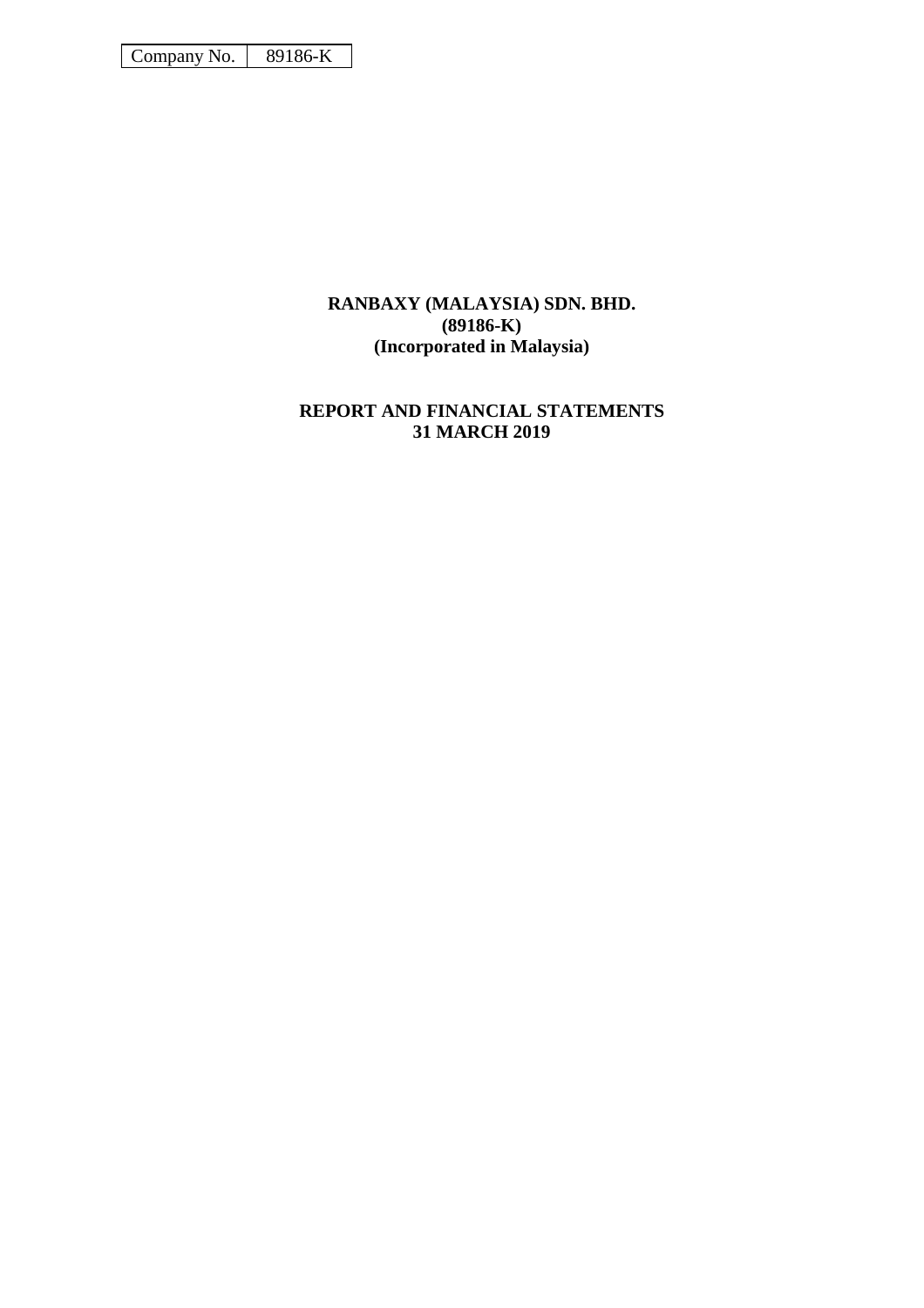# **REPORT AND FINANCIAL STATEMENTS 31 MARCH 2019**

| <b>CONTENTS</b>                                                             |              | PAGE NO. |                  |  |  |
|-----------------------------------------------------------------------------|--------------|----------|------------------|--|--|
| <b>DIRECTORS' REPORT</b>                                                    | $\mathbf{1}$ |          | $\blacktriangle$ |  |  |
| <b>STATEMENT OF FINANCIAL POSITION</b>                                      |              |          | 5                |  |  |
| <b>STATEMENT OF PROFIT OR LOSS AND</b><br><b>OTHER COMPREHENSIVE INCOME</b> |              |          | 6                |  |  |
| STATEMENT OF CHANGES IN EQUITY                                              |              |          | 7                |  |  |
| <b>STATEMENT OF CASH FLOWS</b>                                              | 8            |          | 9                |  |  |
| <b>NOTES TO THE FINANCIAL STATEMENTS</b>                                    | 10           |          | 42               |  |  |
| STATEMENT BY DIRECTORS AND STATUTORY DECLARATION                            |              |          | 43               |  |  |
| <b>INDEPENDENT AUDITORS' REPORT</b>                                         | 44           |          | 47               |  |  |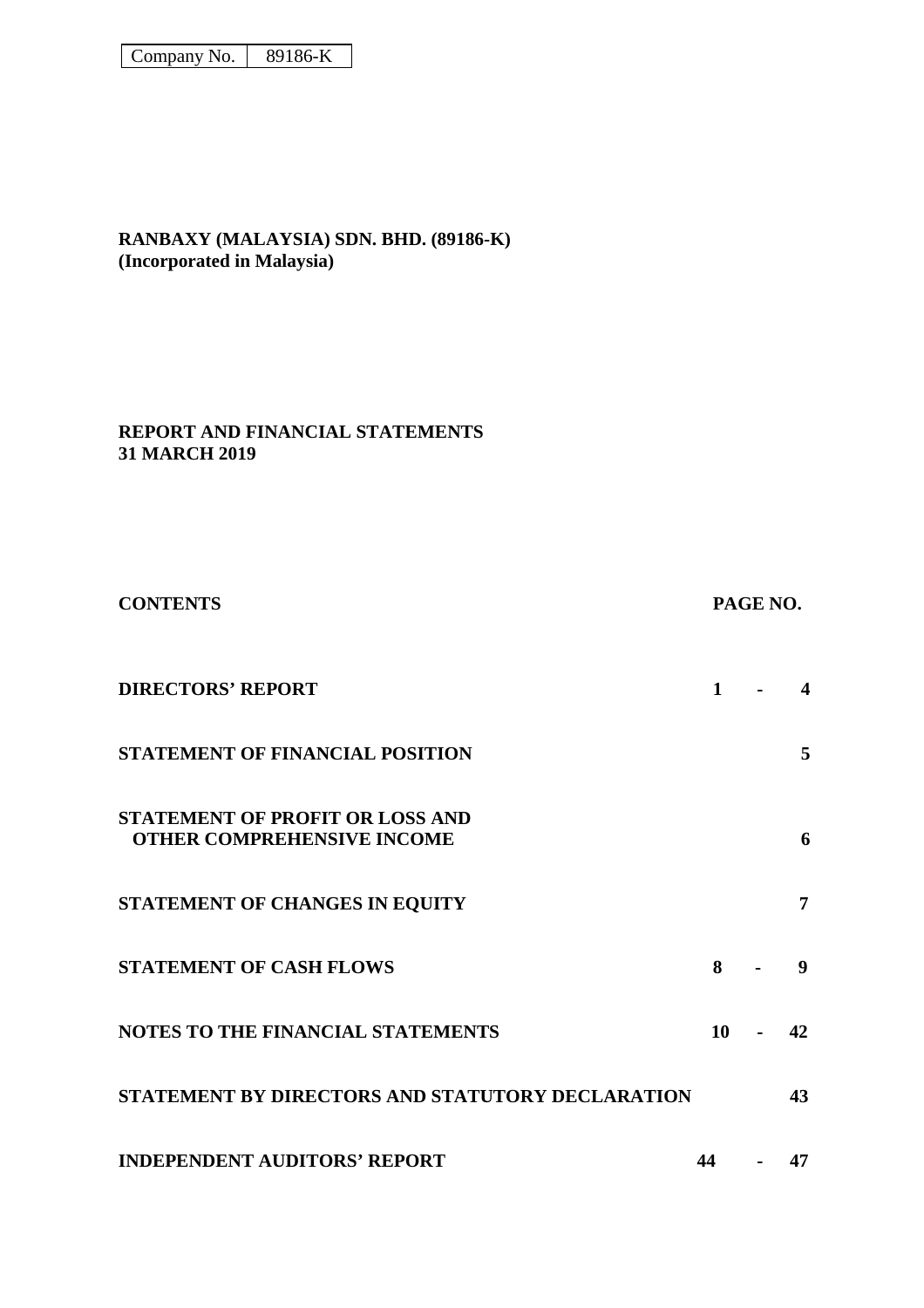### **DIRECTORS' REPORT**

The directors have pleasure in presenting their report and the audited financial statements of the Company for the financial year ended 31 March 2019.

### **PRINCIPAL ACTIVITIES**

The Company is principally engaged in manufacturing and distributing of pharmaceutical products.

### **FINANCIAL RESULTS**

|                                   | RM'000 |
|-----------------------------------|--------|
| Net profit for the financial year | 31,077 |

In the opinion of the directors, the financial results of the Company during the financial year have not been substantially affected by any item, transaction or event of a material and unusual nature.

### **DIVIDEND**

No dividend has been paid or declared by the Company since the end of the previous financial year and the directors do not recommend any dividend for the current financial year.

### **RESERVES AND PROVISIONS**

There were no material transfers to or from reserves or provisions during the financial year.

### **ISSUE OF SHARES AND DEBENTURES**

The Company did not issue any new shares or debentures during the financial year.

### **OPTIONS GRANTED OVER UNISSUED SHARES**

No options were granted to any person to take up unissued shares of the Company during the financial year.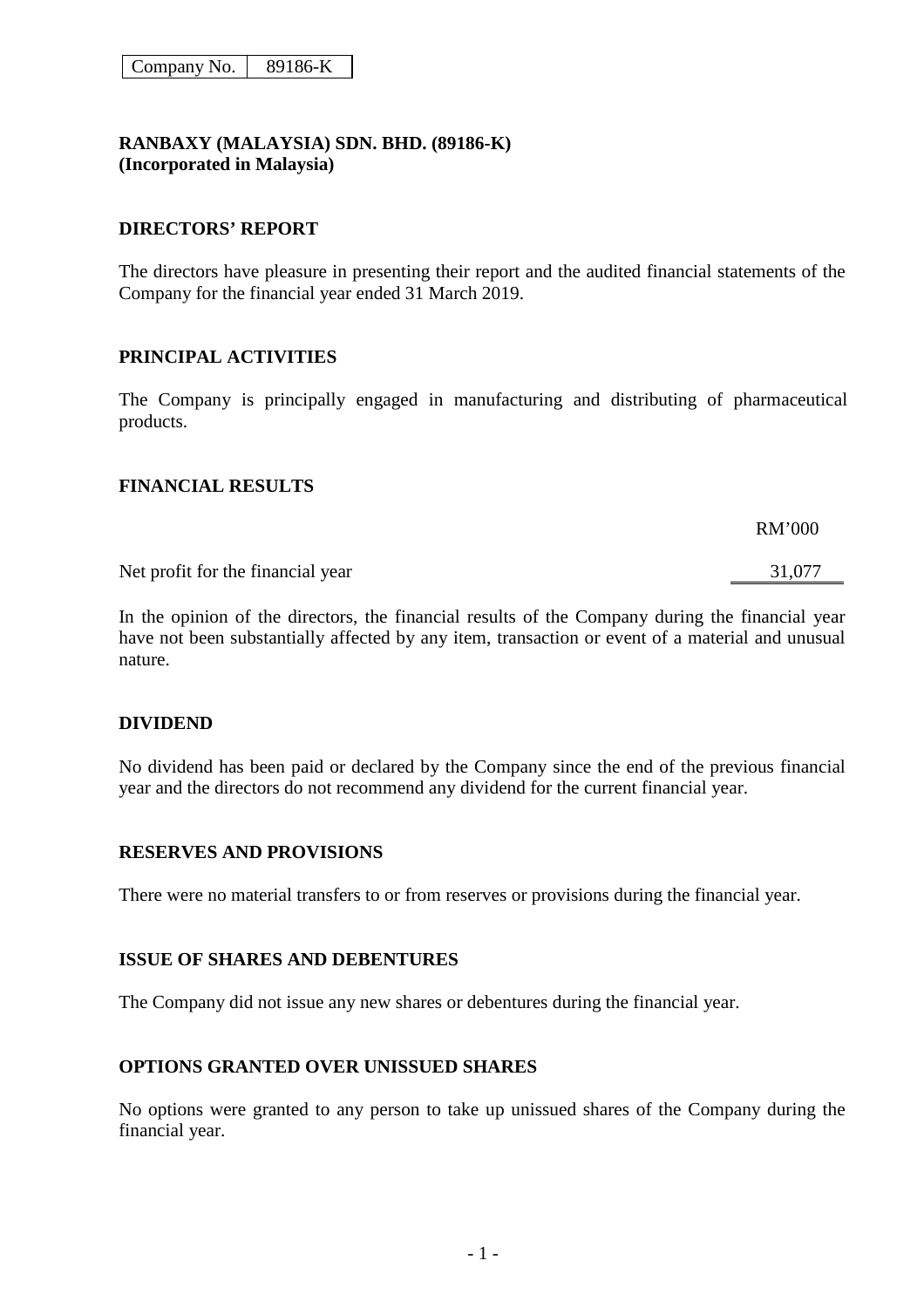### **DIRECTORS**

The directors who held office during the financial year until the date of this report are:-

Indranil Sen Viswanathan Sethuraman

During and at the end of the financial year, the Company was not a party to any arrangement whose object is to enable the directors to acquire benefits through the acquisition of shares in, or debentures of, the Company or any other body corporate.

None of the directors in office at the end of the financial year held interest in the shares or debentures of the Company or its related corporations during the financial year.

Since the end of the previous financial year, no director has received or become entitled to receive any benefit (other than a benefit included in the aggregate amount of remuneration received or due and receivable by directors shown in the notes to the financial statements or the fixed salary of a full time employee of the Company or of related corporations) by reason of a contract made by the Company or a related corporation with a director or with a firm of which a director is a member or with a company in which the director has a substantial financial interest.

### **DIRECTORS' REMUNERATION**

The directors' remuneration is disclosed in Note 17 to the financial statements.

### **INDEMNIFYING DIRECTORS, OFFICERS AND AUDITORS**

No indemnities have been given or insurance premiums paid, during or since the end of the financial year, for any person who is or has been the director, officer or auditor of the Company.

## **ULTIMATE HOLDING COMPANY**

The directors regard Sun Pharmaceutical Industries Limited, a company incorporated in India and listed in BSE Limited and National Stock Exchange of India Limited, as the immediate and ultimate holding company.

## **AUDITORS' REMUNERATION**

The auditors' remuneration is disclosed in Note 15 to the financial statements.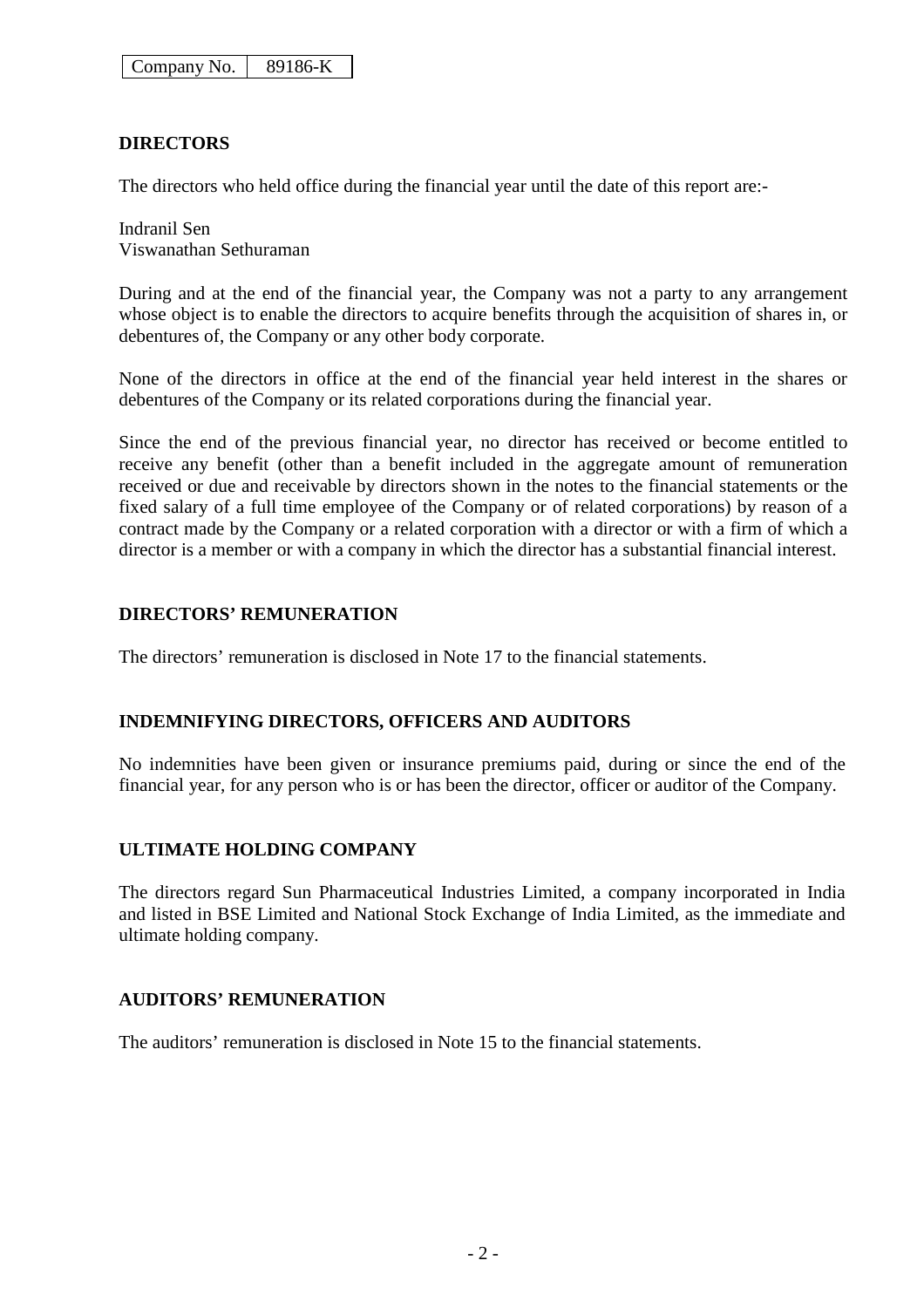### **OTHER STATUTORY INFORMATION**

- (a) Before the financial statements of the Company were prepared, the directors took reasonable steps:
	- (i) to ascertain that proper action had been taken in relation to the writing off of bad debts and the making of provision for doubtful debts, and had satisfied themselves that there were no known bad debts to be written off and that adequate provision had been made for doubtful debts; and
	- (ii) to ensure that the current assets which were unlikely to realise their values as shown in the accounting records in the ordinary course of business had been written down to an amount which they might be expected so to realise.
- (b) At the date of this report, the directors are not aware of any circumstances:
	- (i) which would require the write off of bad debts or render the amount of the provision for doubtful debts in the financial statements of the Company inadequate to any substantial extent; or
	- (ii) which would render the values attributed to current assets in the financial statements of the Company misleading; or
	- (iii) which have arisen which render adherence to the existing method of valuation of assets or liabilities of the Company misleading or inappropriate; or
	- (iv) not otherwise dealt with in this report or financial statements of the Company which would render any amount stated in the Company's financial statements misleading.
- (c) At the date of this report, there does not exist:
	- (i) any charge on the assets of the Company which has arisen since the end of the financial year which secures the liabilities of any other person; or
	- (ii) any contingent liability in respect of the Company which has arisen since the end of the financial year.
- (d) In the opinion of the directors:
	- (i) no contingent liability or other liability has become enforceable or is likely to become enforceable within the period of twelve months after the end of the financial year which will or may affect the ability of the Company to meet its obligations as and when they fall due; and
	- (ii) no item, transaction or event of a material and unusual nature has arisen in the interval between the end of the financial year and the date of this report which is likely to substantially affect the results of the operations of the Company for the current financial year.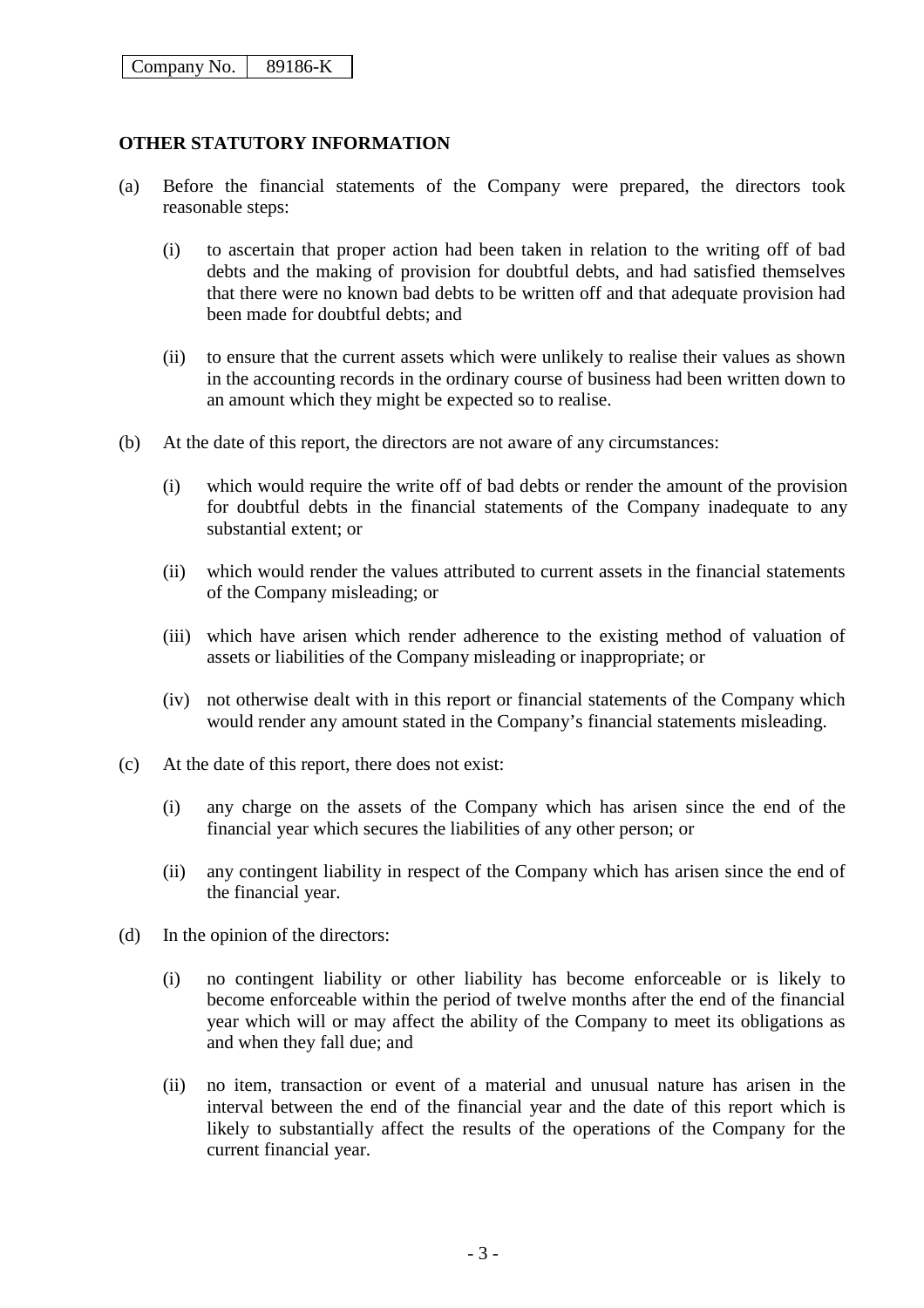# **AUDITORS**

The auditors, Messrs RSM Malaysia, have expressed their willingness to continue in office.

Signed on behalf of the Board of Directors in accordance with a resolution of the directors:

**INDRANIL SEN** 

# **VISWANATHAN SETHURAMAN**

Kuala Lumpur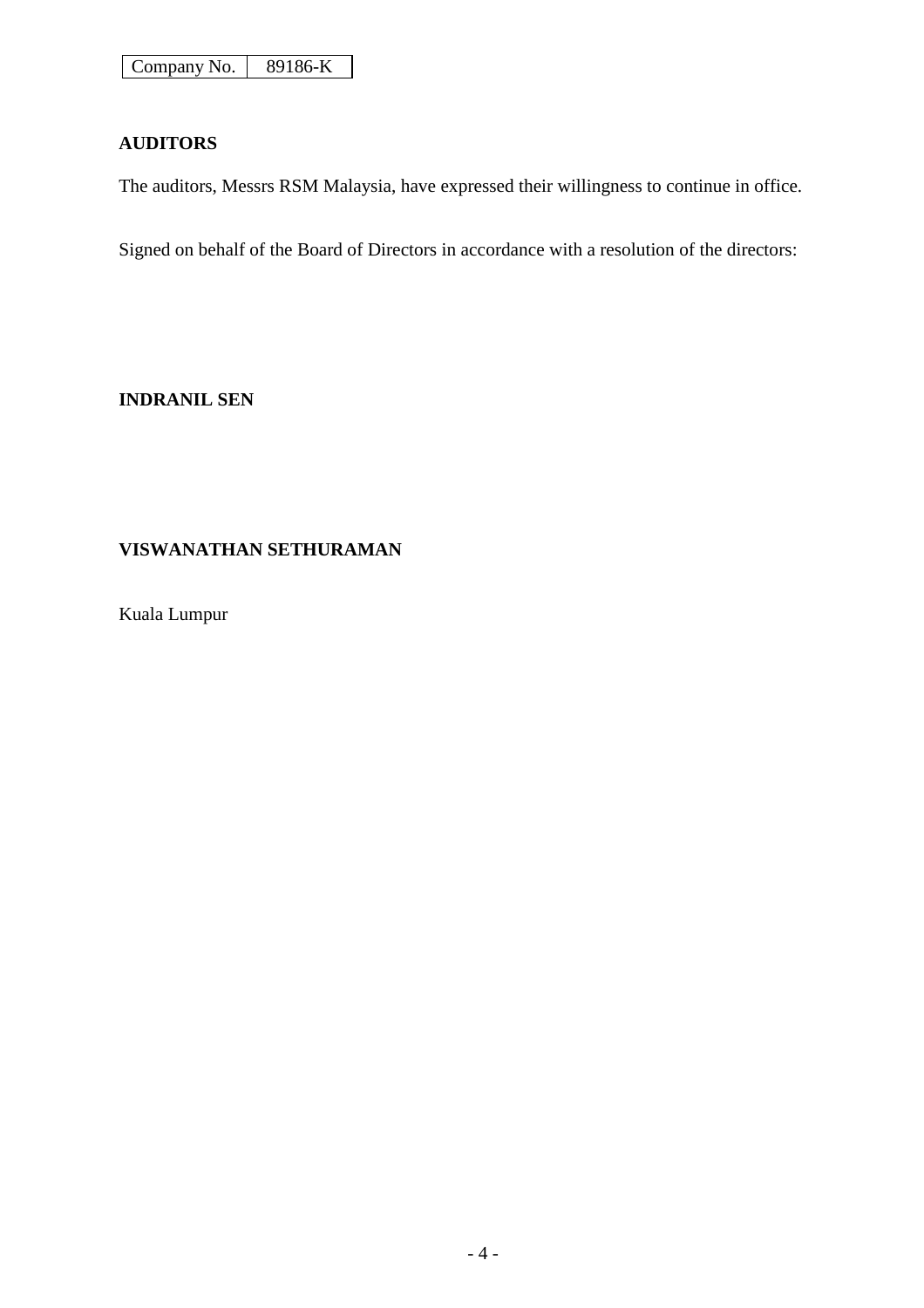| Company No. | 89186-K |
|-------------|---------|
|-------------|---------|

# **STATEMENT OF FINANCIAL POSITION AS AT 31 MARCH 2019**

|                                                                                                                | <b>Note</b>    | 2019<br><b>RM'000</b>                                   | 2018<br><b>RM'000</b>                                  |
|----------------------------------------------------------------------------------------------------------------|----------------|---------------------------------------------------------|--------------------------------------------------------|
| <b>ASSETS</b>                                                                                                  |                |                                                         |                                                        |
| <b>NON-CURRENT ASSET</b>                                                                                       |                |                                                         |                                                        |
| Property, plant and equipment                                                                                  | 6              | 33,063                                                  | 35,318                                                 |
| <b>CURRENT ASSETS</b>                                                                                          |                |                                                         |                                                        |
| Inventories<br>Trade and other receivables<br>Tax recoverable<br>Cash and bank balances<br><b>TOTAL ASSETS</b> | 7<br>8         | 20,367<br>46,540<br>1,008<br>4,799<br>72,714<br>105,777 | 18,330<br>38,389<br>1,008<br>4,679<br>62,406<br>97,724 |
| <b>EQUITY AND LIABILITIES</b>                                                                                  |                |                                                         |                                                        |
| <b>EQUITY</b>                                                                                                  |                |                                                         |                                                        |
| Share capital<br>Retained earnings                                                                             | 9              | 8,300<br>75,183                                         | 8,300<br>44,106                                        |
| <b>TOTAL EQUITY</b>                                                                                            |                | 83,483                                                  | 52,406                                                 |
| <b>LIABILITIES</b>                                                                                             |                |                                                         |                                                        |
| <b>NON-CURRENT LIABILITY</b>                                                                                   |                |                                                         |                                                        |
| Deferred tax liabilities                                                                                       | 10             | 1,762                                                   |                                                        |
| <b>CURRENT LIABILITIES</b>                                                                                     |                |                                                         |                                                        |
| <b>Bank borrowings</b><br>Provisions<br>Trade and other payables                                               | 11<br>12<br>13 | 693<br>19,839<br>20,532                                 | 4,342<br>1,108<br>39,868<br>45,318                     |
| <b>TOTAL LIABILITIES</b>                                                                                       |                | 22,294                                                  | 45,318                                                 |
| <b>TOTAL EQUITY AND LIABILITIES</b>                                                                            |                | 105,777                                                 | 97,724                                                 |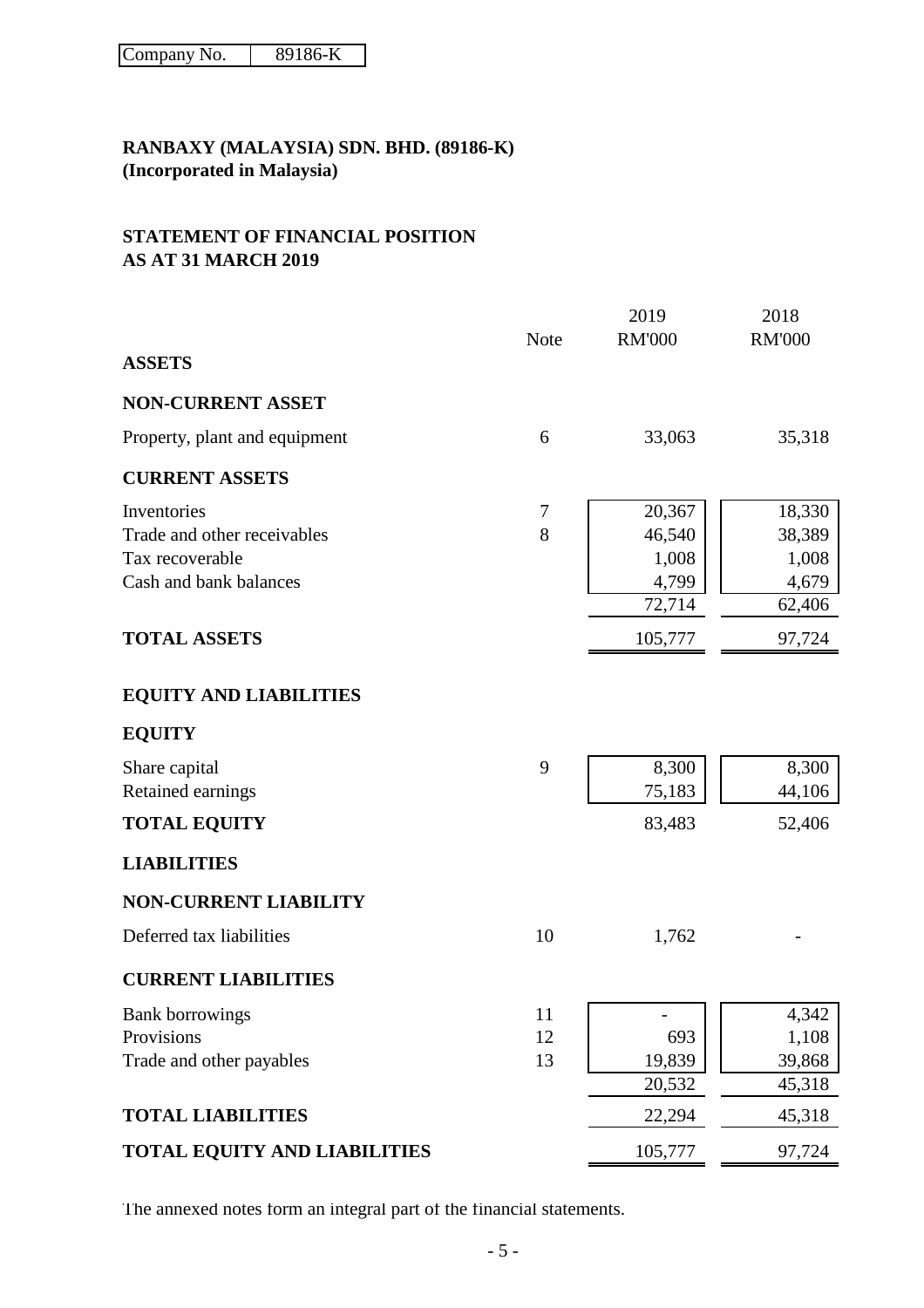# **STATEMENT OF PROFIT OR LOSS AND OTHER COMPREHENSIVE INCOME FOR THE FINANCIAL YEAR ENDED 31 MARCH 2019**

|                                                                    |             | 2019          | 2018          |
|--------------------------------------------------------------------|-------------|---------------|---------------|
|                                                                    | <b>Note</b> | <b>RM'000</b> | <b>RM'000</b> |
| <b>REVENUE</b>                                                     | 14          | 135,998       | 119,450       |
| <b>COST OF SALES</b>                                               |             | (81,652)      | (75, 813)     |
| <b>GROSS PROFIT</b>                                                |             | 54,346        | 43,637        |
| <b>OTHER OPERATING INCOME</b>                                      |             | 3,208         | 14,631        |
| <b>DISTRIBUTION COSTS</b>                                          |             | (10,612)      | (10,219)      |
| <b>ADMINISTRATIVE EXPENSES</b>                                     |             | (9,979)       | (9,103)       |
| <b>OTHER OPERATING EXPENSES</b>                                    |             | (3,880)       | (8,955)       |
| <b>FINANCE COSTS</b>                                               |             | (244)         | (482)         |
| <b>PROFIT BEFORE TAXATION</b>                                      | 15          | 32,839        | 29,509        |
| <b>TAXATION</b>                                                    | 16          | (1,762)       |               |
| <b>TOTAL COMPREHENSIVE INCOME</b><br><b>FOR THE FINANCIAL YEAR</b> |             | 31,077        | 29,509        |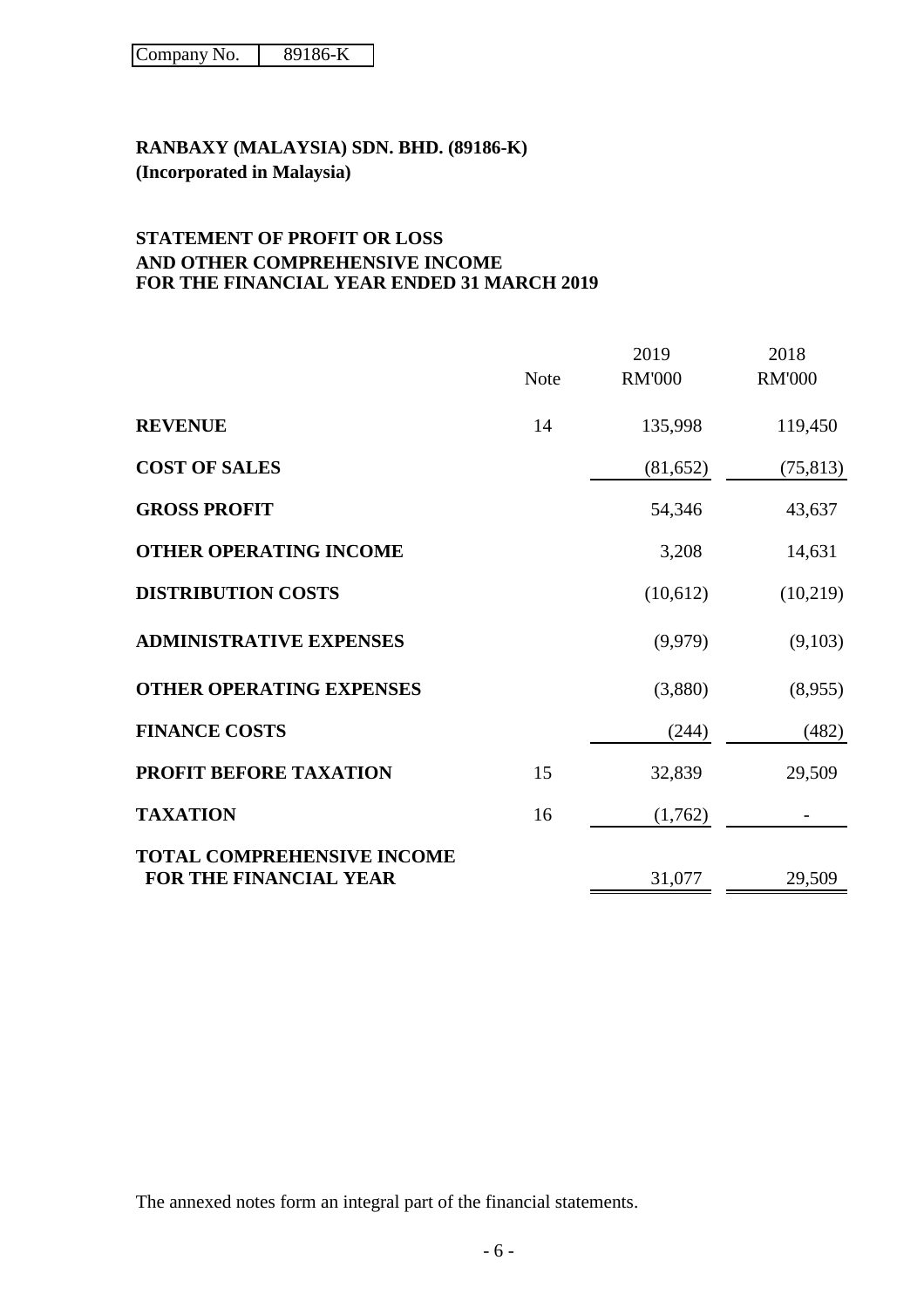# **STATEMENT OF CHANGES IN EQUITY FOR THE FINANCIAL YEAR ENDED 31 MARCH 2019**

|                                    | Non distributable |               | Distributable |               |
|------------------------------------|-------------------|---------------|---------------|---------------|
|                                    | <b>Share</b>      | Share         | Retained      |               |
|                                    | capital           | premium       | earnings      | Total         |
|                                    | <b>RM'000</b>     | <b>RM'000</b> | <b>RM'000</b> | <b>RM'000</b> |
| Balance as at 1.4.2017             | 8,000             | 300           | 14,597        | 22,897        |
| <b>Transaction with owners</b>     |                   |               |               |               |
| - Transfer in accordance with      |                   |               |               |               |
| Section $618(2)$ of the            |                   |               |               |               |
| Companies Act 2016                 | 300               | (300)         |               |               |
| Total comprehensive income for the |                   |               |               |               |
| financial year ended 31.3.2018     |                   |               | 29,509        | 29,509        |
| Balance as at 31.3.2018/1.4.2018   | 8,300             |               | 44,106        | 52,406        |
|                                    |                   |               |               |               |
| Total comprehensive income for the |                   |               |               |               |
| financial year ended 31.3.2019     |                   |               | 31,077        | 31,077        |
|                                    |                   |               |               |               |
| <b>Balance as at 31.3.2019</b>     | 8,300             |               | 75,183        | 83,483        |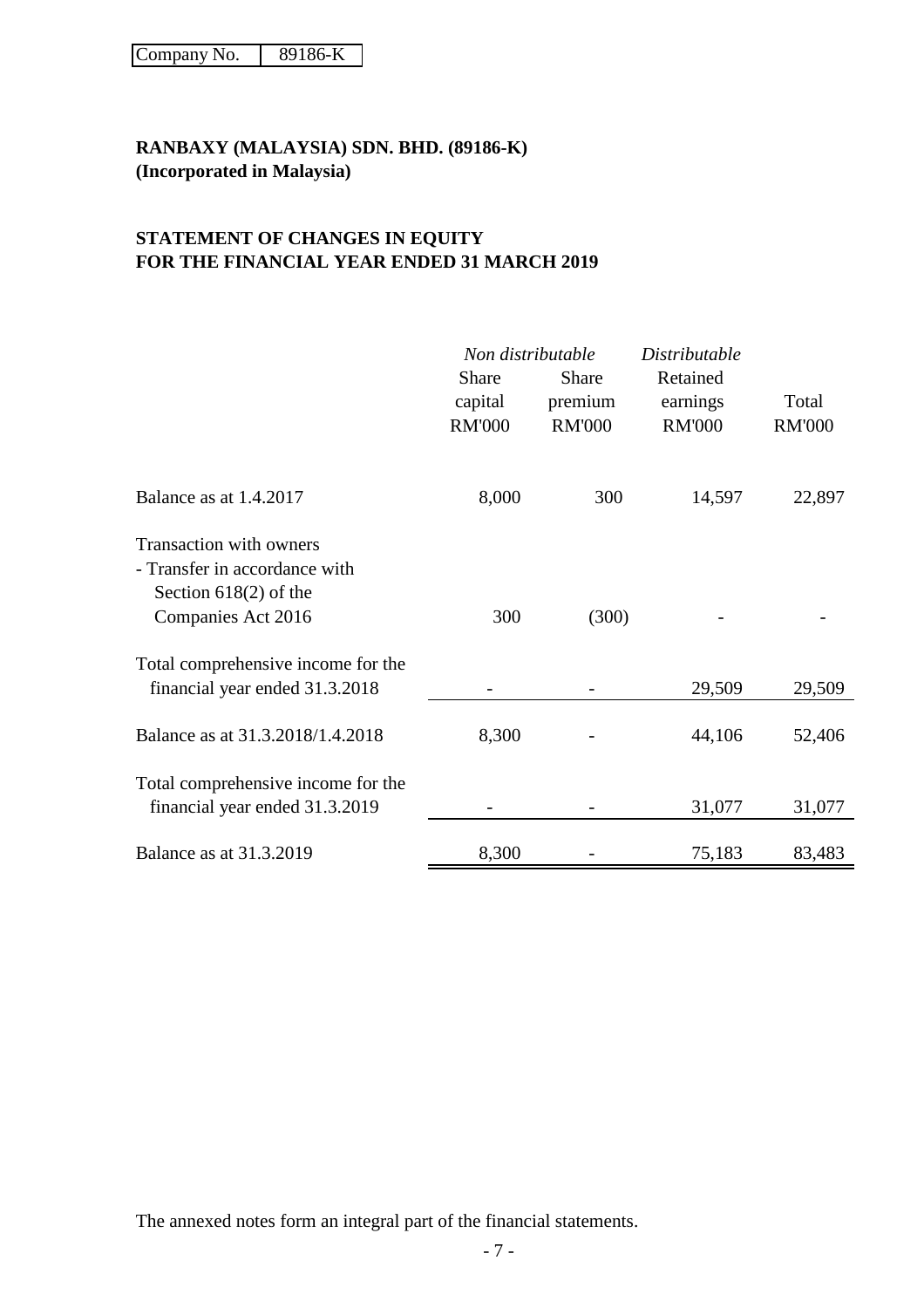# **STATEMENT OF CASH FLOWS FOR THE FINANCIAL YEAR ENDED 31 MARCH 2019**

|                                                   | 2019<br><b>RM'000</b> | 2018<br><b>RM'000</b> |
|---------------------------------------------------|-----------------------|-----------------------|
| <b>CASH FLOWS FROM OPERATING ACTIVITIES</b>       |                       |                       |
| Profit before taxation                            | 32,839                | 29,509                |
| Adjustments for:                                  |                       |                       |
| Depreciation of property, plant and equipment     | 3,580                 | 3,383                 |
| (Reversal)/Allowance for impairment loss on       |                       |                       |
| trade receivables                                 | (664)                 | 81                    |
| Interest expense                                  | 244                   | 482                   |
| Loss on disposal of property, plant and equipment | 13                    |                       |
| Property, plant and equipment written off         |                       | 58                    |
| Reversal of write down of inventories             | (466)                 | (999)                 |
| Unrealised loss/(gain) on foreign exchange        | 3,004                 | (9,901)               |
| <b>Operating profit before working capital</b>    |                       |                       |
| changes                                           | 38,550                | 22,613                |
| Increase in inventories                           | (1,571)               | (3,496)               |
| Increase in trade and other receivables           | (7,175)               | (1,951)               |
| Decrease in trade and other payables              | (23, 345)             | (5,207)               |
| Decrease/(Increase) in provisions                 | (415)                 | 217                   |
| Cash generated from operating activities          | 6,044                 | 12,176                |
| Interest paid                                     | (244)                 | (482)                 |
| Net cash generated from operating activities      | 5,800                 | 11,694                |
| <b>CASH FLOWS FROM INVESTING ACTIVITY</b>         |                       |                       |
| Purchase of property, plant and equipment         | (1, 338)              | (1,905)               |
| Net cash used in investing activity               | (1,338)               | (1,905)               |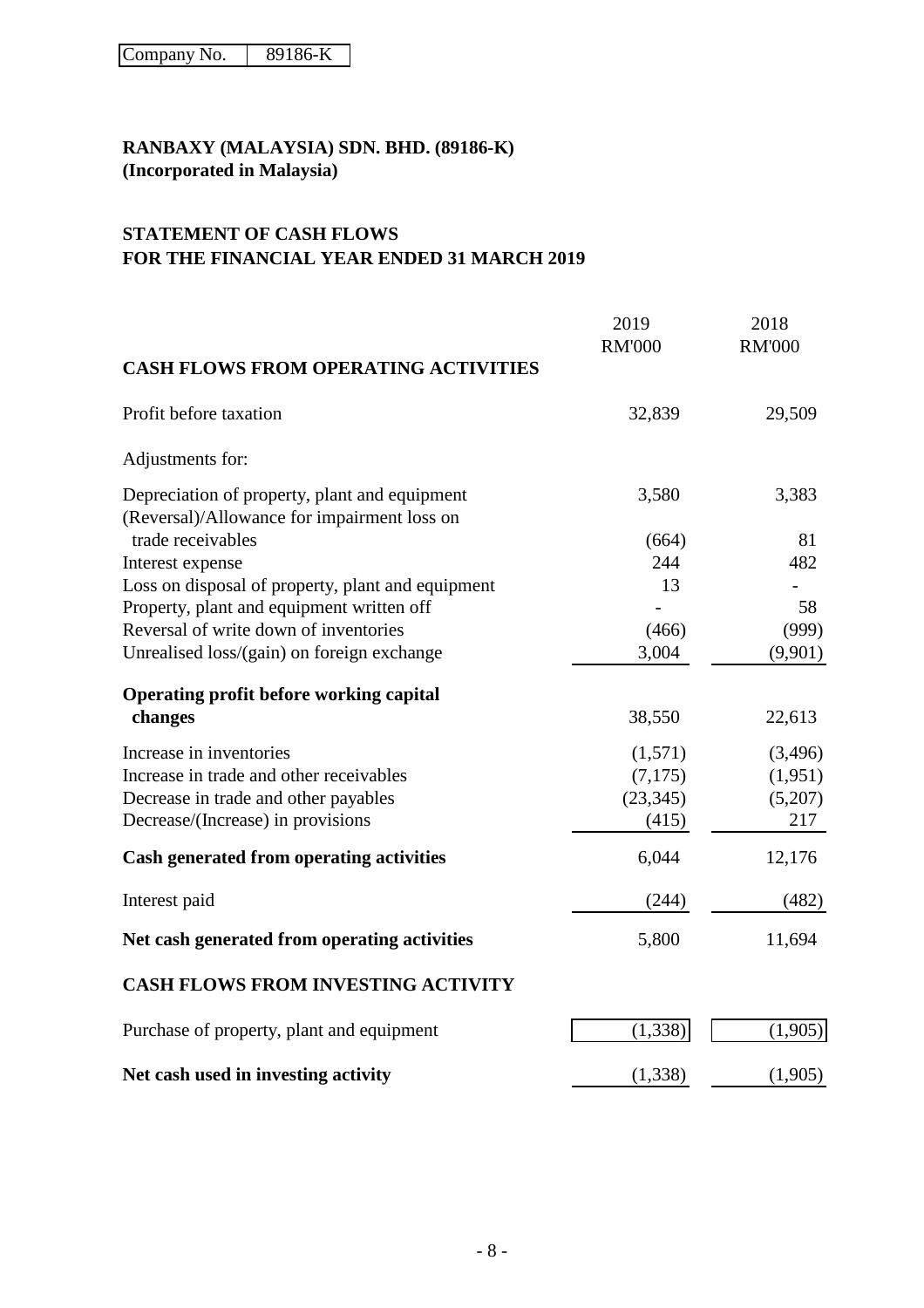# **STATEMENT OF CASH FLOWS FOR THE FINANCIAL YEAR ENDED 31 MARCH 2019 (CONTINUED)**

| (4, 342)<br>(4,342)<br>120 | (5,795)<br>(5,795)<br>3,994 |
|----------------------------|-----------------------------|
|                            |                             |
|                            |                             |
|                            |                             |
|                            |                             |
|                            | $\overline{7}$              |
| 4,679                      | 678                         |
| 4,799                      | 4,679                       |
|                            |                             |
| 2019<br><b>RM'000</b>      | 2018<br><b>RM'000</b>       |
| 4,796<br>3<br>4,799        | 4,676<br>3<br>4,679         |
|                            |                             |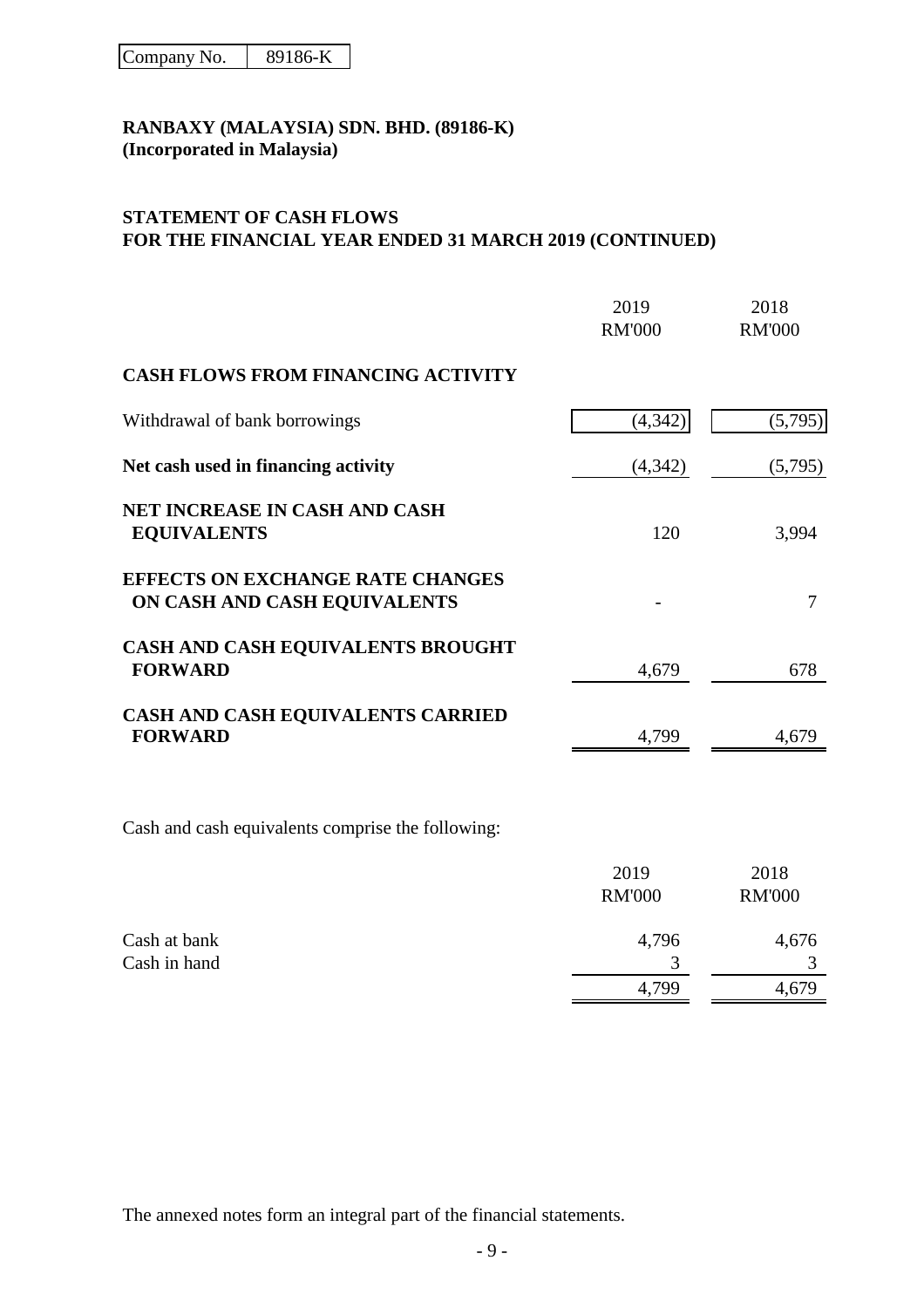## **NOTES TO THE FINANCIAL STATEMENTS – 31 MARCH 2019**

### **1. PRINCIPAL ACTIVITIES**

The Company is principally engaged in manufacturing and distributing of pharmaceutical products.

### **2. BASIS OF PREPARATION OF FINANCIAL STATEMENTS**

The financial statements of the Company have been prepared in accordance with applicable approved Malaysian Financial Reporting Standards ("MFRSs") issued by the Malaysian Accounting Standards Board ("MASB"), International Financial Reporting Standards ("IFRSs") and the requirements of the Companies Act, 2016 in Malaysia.

### **3. SIGNIFICANT ACCOUNTING POLICIES**

### **3.1 Basis of accounting**

The financial statements of the Company have been prepared under the historical cost convention.

The preparation of financial statements requires the directors to make estimates and assumptions that affect the reported amount of assets, liabilities, revenue and expenses and disclosure of contingent assets and liabilities. In addition, the directors are also required to exercise their judgement in the process of applying the accounting policies. The areas involving such judgements, estimates and assumptions are disclosed in Note 5. Although these estimates and assumptions are based on the directors' best knowledge of events and actions, actual results could differ from those estimates.

### **3.2 Property, plant and equipment**

On initial recognition, items of property, plant and equipment are recognised at cost, which includes the purchase price as well as any costs directly attributable to bringing the asset to the location and condition necessary for it to be capable of operating in the manner intended by management, and the cost of dismantling and removing the items and restoring the site on which they are located. The cost of selfconstructed assets also includes the cost of materials and direct labour. Cost also may include transfers from equity of any gain or loss on qualifying cash flow hedges of foreign currency purchases of property, plant and equipment.

After initial recognition, items of property, plant and equipment are carried at cost less any accumulated depreciation and accumulated impairment losses.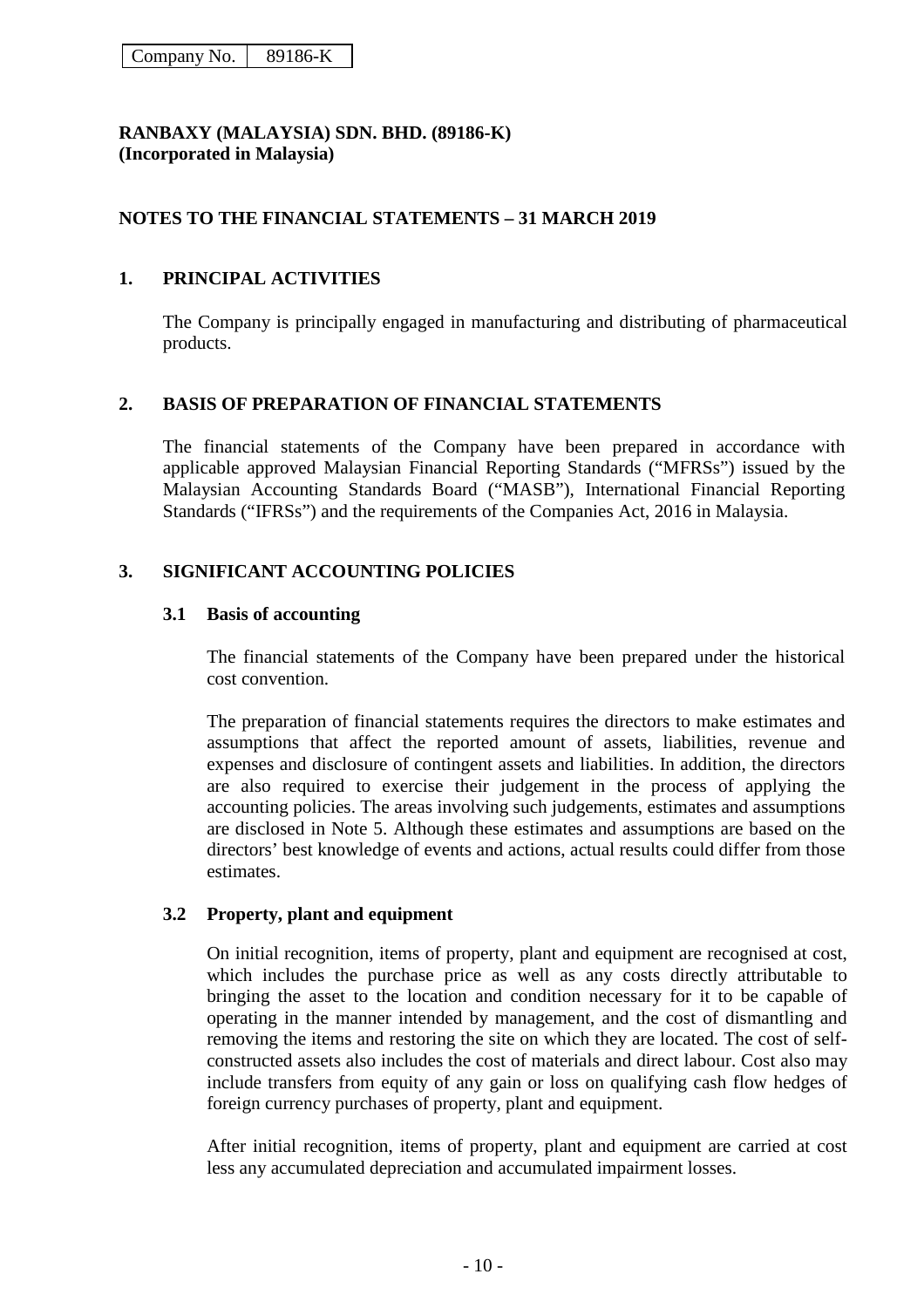### **3. SIGNIFICANT ACCOUNTING POLICIES (CONTINUED)**

### **3.2 Property, plant and equipment (continued)**

When significant parts of an item of property, plant and equipment have different useful lives, they are accounted for as separate items (major components) of property, plant and equipment.

The cost of replacing a component of an item of property, plant and equipment is recognised in the carrying amount of the item if it is probable that the future economic benefits embodied within the component will flow to the Company, and its cost can be measured reliably. The carrying amount of the replaced component is derecognised to profit or loss. The costs of the day-to-day servicing of property, plant and equipment are recognised in profit or loss as incurred.

Significant components of individual assets are assessed, and if a component has a useful life that is different from the remainder of that asset, then that component is depreciated separately.

Depreciation is calculated so as to write off the cost of an asset, less its estimated residual value, over its useful economic life as follows:

| Leasehold land                   | Amortised over the lease term of 60 years |
|----------------------------------|-------------------------------------------|
| Factory building                 | Amortised over the lease term of 60 years |
| Office equipment and renovations | $3-10$ years                              |
| Furniture and fittings           | 10 years                                  |
| Motor vehicles                   | 6.7 years                                 |
| Plant and machinery              | 10 years                                  |

Capital work-in-progress are not depreciated until the assets are ready for their intended use.

Useful lives, residual values and depreciation methods are reviewed, and adjusted if appropriate, at the end of each reporting period, with the effect of any changes in estimate being accounted for on a prospective basis.

An item of property, plant and equipment is derecognised upon disposal or when no future economic benefits are expected to arise from the continued use of the asset. Any gain or loss arising on the disposal or retirement of an item of property, plant and equipment is determined as the difference between the sales proceeds and the carrying amount of the asset and is recognised in profit or loss.

### **(i) Leased assets**

Leases are classified as finance leases if substantially all the risks and rewards of ownership are transferred to the lessee. All other leases are classified as operating leases.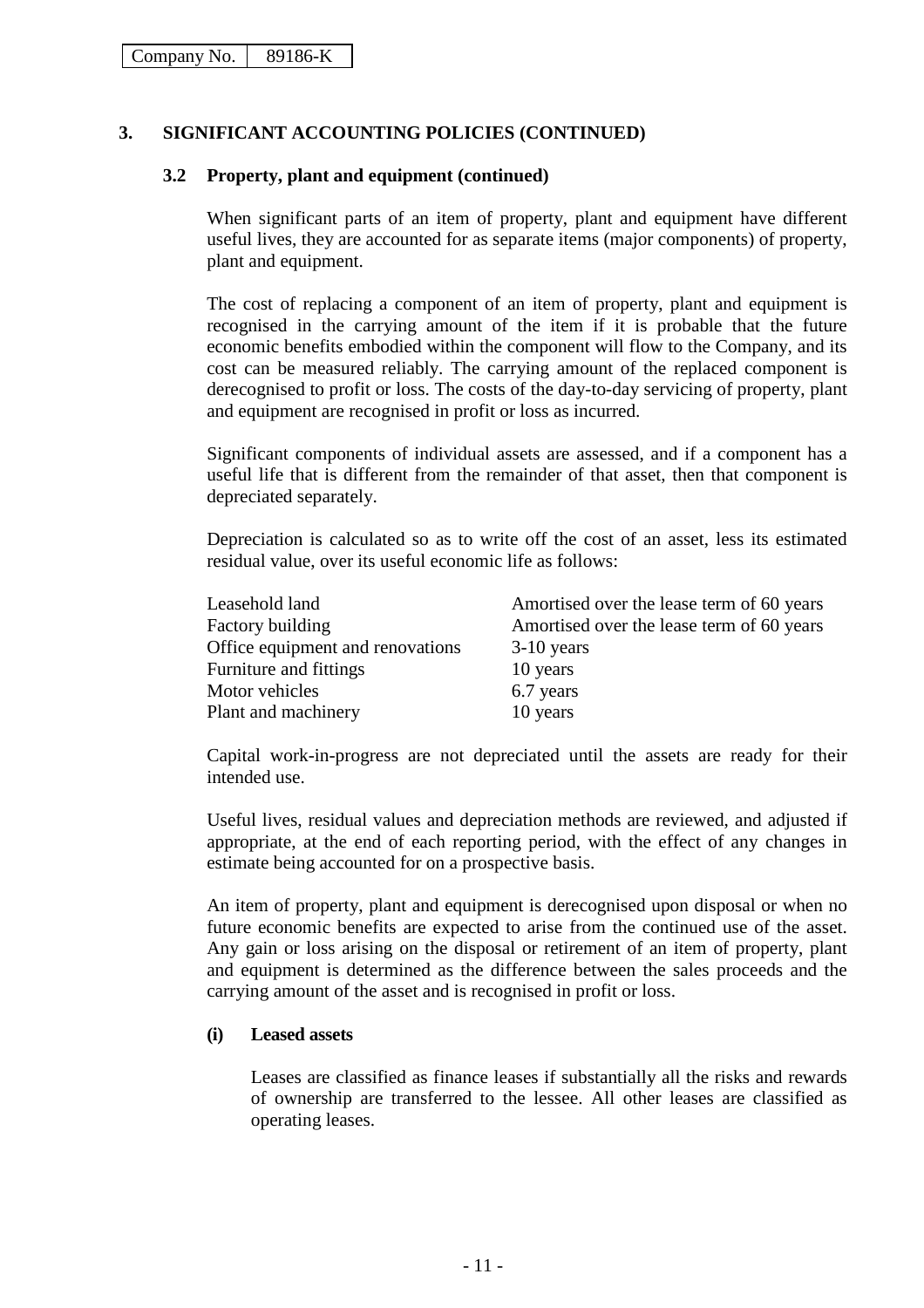### **3. SIGNIFICANT ACCOUNTING POLICIES (CONTINUED)**

### **3.2 Property, plant and equipment (continued)**

### **(i) Leased assets (continued)**

Assets and liabilities arising from finance lease contracts are initially recognised in the statement of financial position at their fair value at the inception of the lease or, if lower, at the present value of the minimum future lease rentals.

After initial recognition, the depreciation policy applied is consistent with that for depreciable assets that are owned. As a result, the depreciation recognised is calculated in accordance with the useful life stated for property, plant and equipment (the Company does not hold leased intangible assets). In cases where there is no reasonable certainty that the lessee will obtain ownership by the end of the lease term, the asset is fully depreciated over the shorter of the lease term and its useful life.

The interest element of rental obligations is charged to profit or loss over the period of the lease at a constant rate on the balance of finance lease obligations outstanding.

Rentals payable under operating leases are charged to profit or loss on a straight-line basis over the lease term.

Incentives to take out operating leases are credited to the profit or loss on a straight-line basis over the lease term.

Provision is made in the statement of financial position for the present value of the onerous element of operating leases. This typically arises when the Company ceases to use premises and they are left vacant to the end of the lease or are sublet at rentals, which fall short of the amount payable by the Company under the lease.

### **3.3 Impairment of non-financial assets**

### **Impairment of property, plant and equipment and of intangible assets with finite useful lives**

The carrying amounts of such assets are reviewed at each reporting date for indications of impairment and where an asset is impaired, it is written down as an expense through profit or loss to its estimated recoverable amount. Recoverable amount is the higher of value in use and the fair value less costs to sell of the individual asset or the cash-generating unit. The recoverable amount is determined for an individual asset, unless the asset does not generate cash inflows that are largely independent of those from other assets or groups of assets. If this is the case, recoverable amount is determined for the cash-generating unit to which the asset belongs.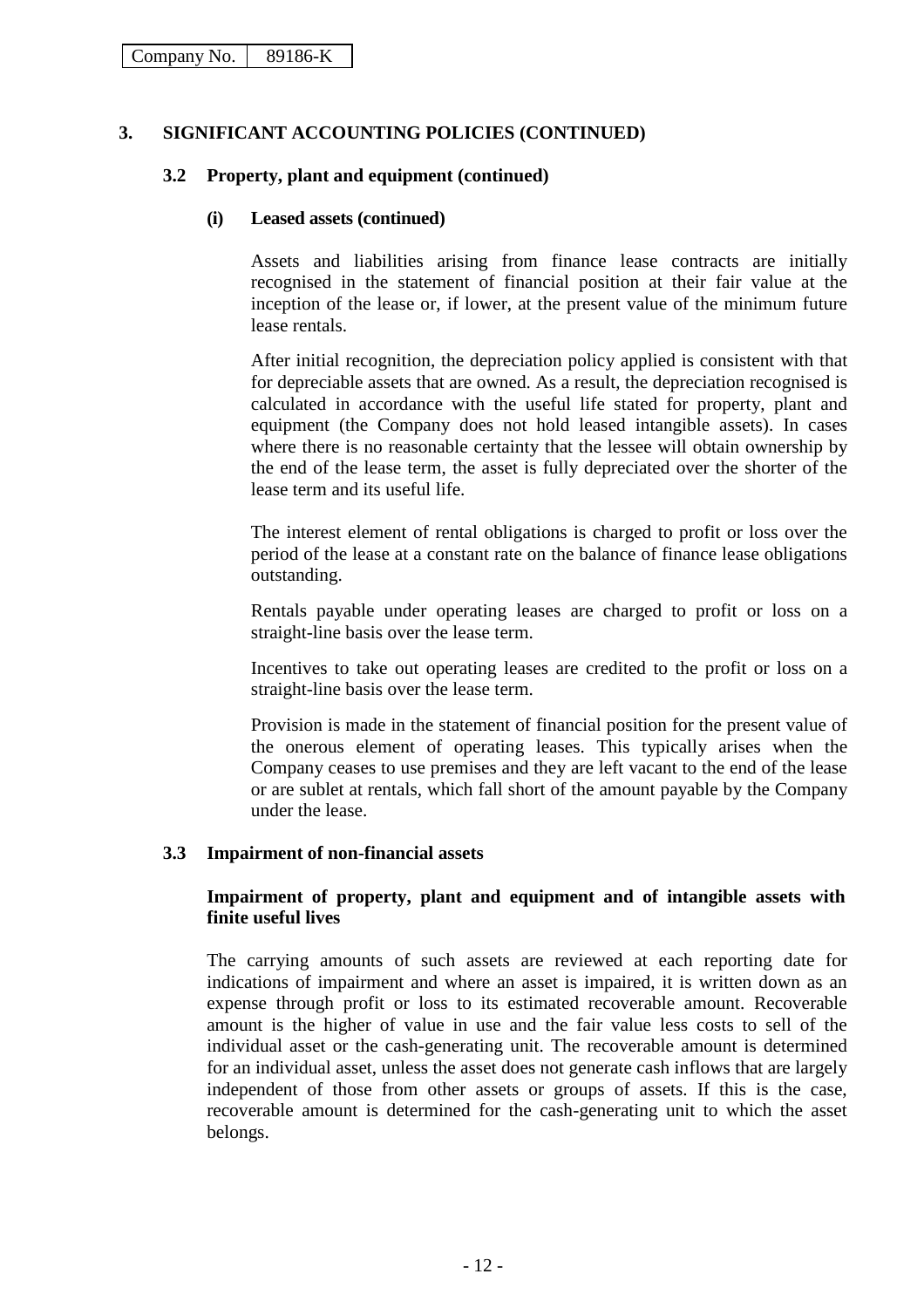### **3. SIGNIFICANT ACCOUNTING POLICIES (CONTINUED)**

#### **3.3 Impairment of non-financial assets (continued)**

### **Impairment of property, plant and equipment and of intangible assets with finite useful lives (continued)**

Value in use is the present value of the estimated future cash flows of that unit. Present values are computed using pre-tax discount rates that reflect the time value of money and the risks specific to the unit which impairment is being measured.

Impairment losses for cash-generating units are allocated first against the goodwill of the unit and then pro rata amongst the other assets of the unit.

Subsequent increases in the recoverable amount caused by changes in estimates are credited to profit or loss to the extent that they reverse the impairment.

#### **3.4 Inventories**

Inventories are carried in the statement of financial position at the lower of cost and net realisable value. Cost is determined on a weighted average cost formula. The cost of work in progress and finished goods comprises materials, direct labour and attributable production overheads based on normal levels of activity.

Obsolete and slow-moving items are written down based on their expected future use and net realisable value.

Net realisable value is the estimated sales price in the ordinary course of business after allowing for all further costs of completion and disposal.

### **3.5 Financial instruments**

#### **(i) Initial recognition and measurement**

The Company recognises a financial asset or a financial liability (including derivative instruments) in the statement of financial position when, and only when, an entity in the Company becomes a party to the contractual provisions of the instruments.

If a contract is a host financial liability or a non-financial host contract that contains an embedded derivative, the Company assess whether the embedded derivative shall be separated from the host contract on the basis of the economic characteristics and risks of the embedded derivative and the host contract at the date when the Company become a party to the contract. If the embedded derivative is not closely related to the host contract, it is separated from the host contract and accounted for as a stand-alone derivative. The Company does not make a subsequent reassessment of the contract unless there is a change in the terms of the contract that significantly modifies the expected cash flows or when there is a reclassification of a financial liability out of the fair value through profit or loss category. Embedded derivatives in host financial assets are not separated.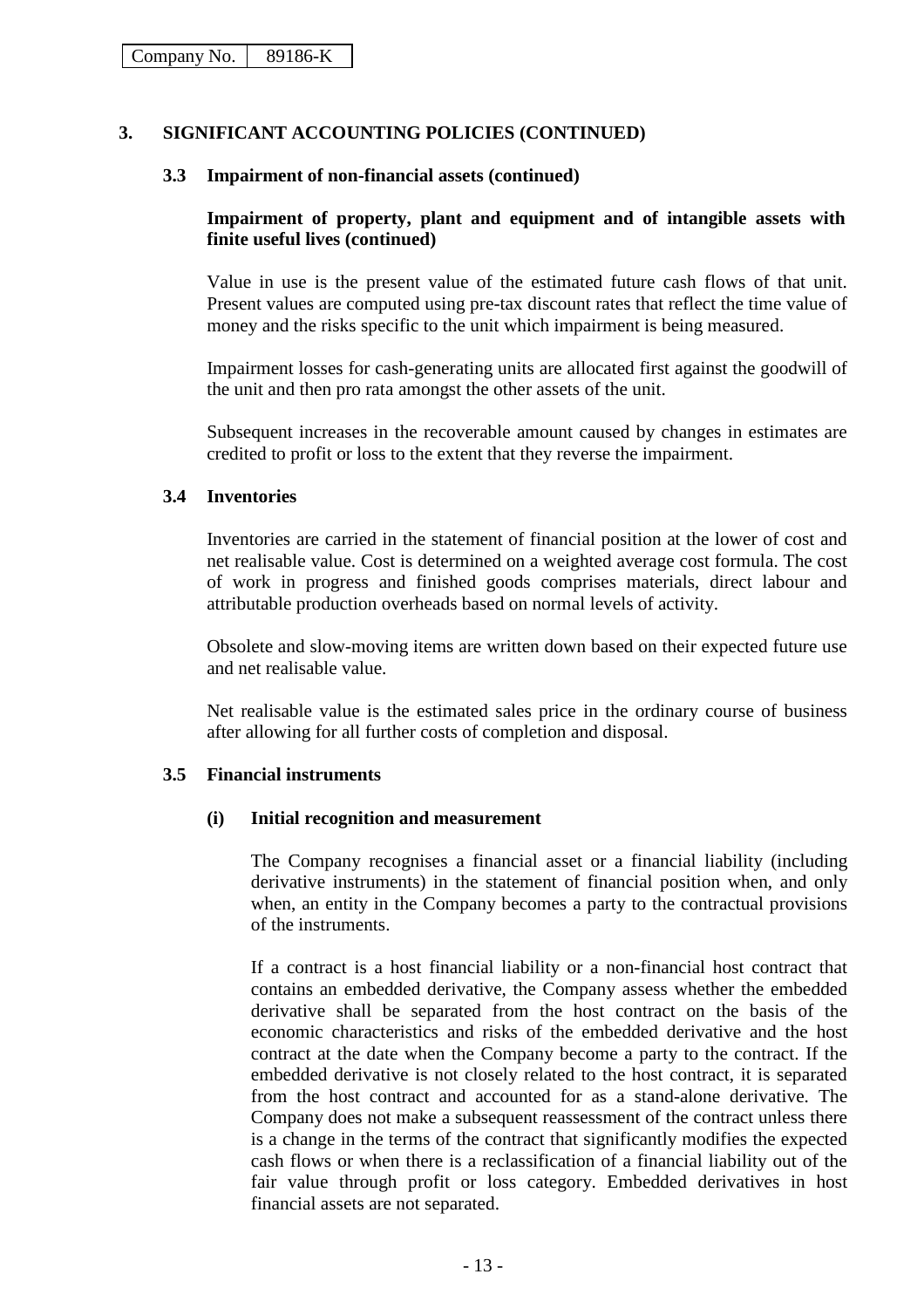### **3. SIGNIFICANT ACCOUNTING POLICIES (CONTINUED)**

#### **3.5 Financial instruments (continued)**

#### **(i) Initial recognition and measurement (continued)**

On initial recognition, all financial assets (including intra-group loans and advances) and financial liabilities (including intra-group payables and government loans at below market interest rates) are measured at fair value plus transaction costs if the financial asset or financial liability is not measured at fair value through profit or loss. For instruments measured at fair value through profit or loss, transaction costs are expensed to profit or loss when incurred.

#### **(ii) Derecognition of financial instruments**

For derecognition purposes, the Company first determines whether a financial asset or a financial liability should be derecognised in its entirety as a single item or derecognised part-by-part of a single item or of a group of similar items.

A financial assets, whether as a single item or as a part, is derecognised when, and only when, the contractual rights to receive the cash flows from the financial asset expire, or when the Company transfers the contractual rights to receive cash flows of the financial asset, including circumstances when the Company acts only as a collecting agent of the transferee, and retain no significant risks and rewards of ownership of the financial asset or no continuing involvement in the control of the financial asset transferred.

A financial liability is derecognised when, and only when, it is legally extinguished, which is either when the obligation specified in the contract is discharged or cancelled or expires. A substantial modification of the terms of an existing financial liability is accounted for as an extinguishment of the original financial liability and the recognition of a new financial liability. For this purpose, the Company considers a modification as substantial if the present value of the revised cash flows of the modified terms discounted at the original effective interest rate is different by 10% or more when compared with the carrying amount of the original liability.

#### **(iii) Financial assets**

For the purpose of subsequent measurement, the Company classifies financial assets into three measurement categories, namely: (i) financial asset at amortised cost ("AC"); (ii) financial assets at fair value through other comprehensive income ("FVOCI") and (iii) financial assets at fair value through profit or loss ("FVPL"). The classification is based on the Company's business model objective for managing the financial assets and the contractual cash flow characteristics of the financial instruments.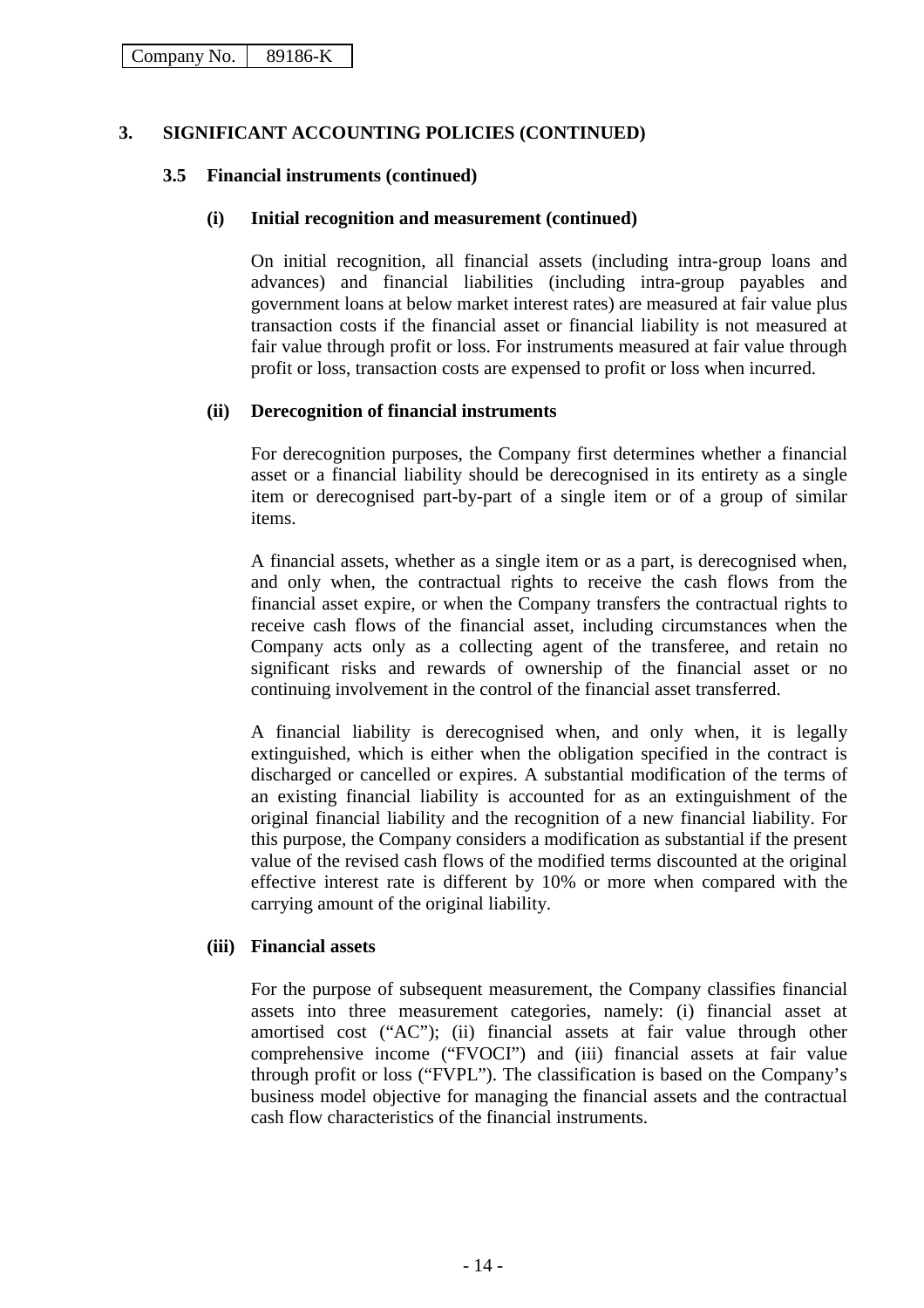### **3. SIGNIFICANT ACCOUNTING POLICIES (CONTINUED)**

### **3.5 Financial instruments (continued)**

#### **(iii) Financial assets (continued)**

After initial recognition, the Company measure financial assets, as follow:

(i) Financial assets at AC

A financial asset is measured at amortised cost if: (a) it is held within the Company's business objective to hold the asset only to collect contractual cash flows, and (b) the contractual terms of the financial asset give rise on specified dates to cash flows that are solely payments of principal and interest in principal outstanding.

(ii) Financial assets at FVOCI

A financial asset is measured at FVOCI if: (a) it is held within the Company's business objective to hold the asset both to collect contractual cash flows and selling the financial asset, and (b) the contractual terms of the financial asset give rise on specified dates to cash flows that are solely payments of principal and interest in principal outstanding.

(iii) Financial asset at FVPL

A financial asset is measured at FVPL if it is an equity investment, held for trading (including derivative assets) or if it does not meet any of the condition specified for the AC or FVOCI model.

All other financial assets are subject to review for impairment in accordance with Note 3.5(vii).

### **(iv) Financial liabilities**

After initial recognition, the Company measure all financial liabilities at amortised cost using the effective interest method.

### **(v) Fair value measurement**

The fair value of a financial asset or a financial liability is determined by reference to the quoted market price in an active market, and in the absence of an observable market price, by a valuation technique as described in Note 3.14.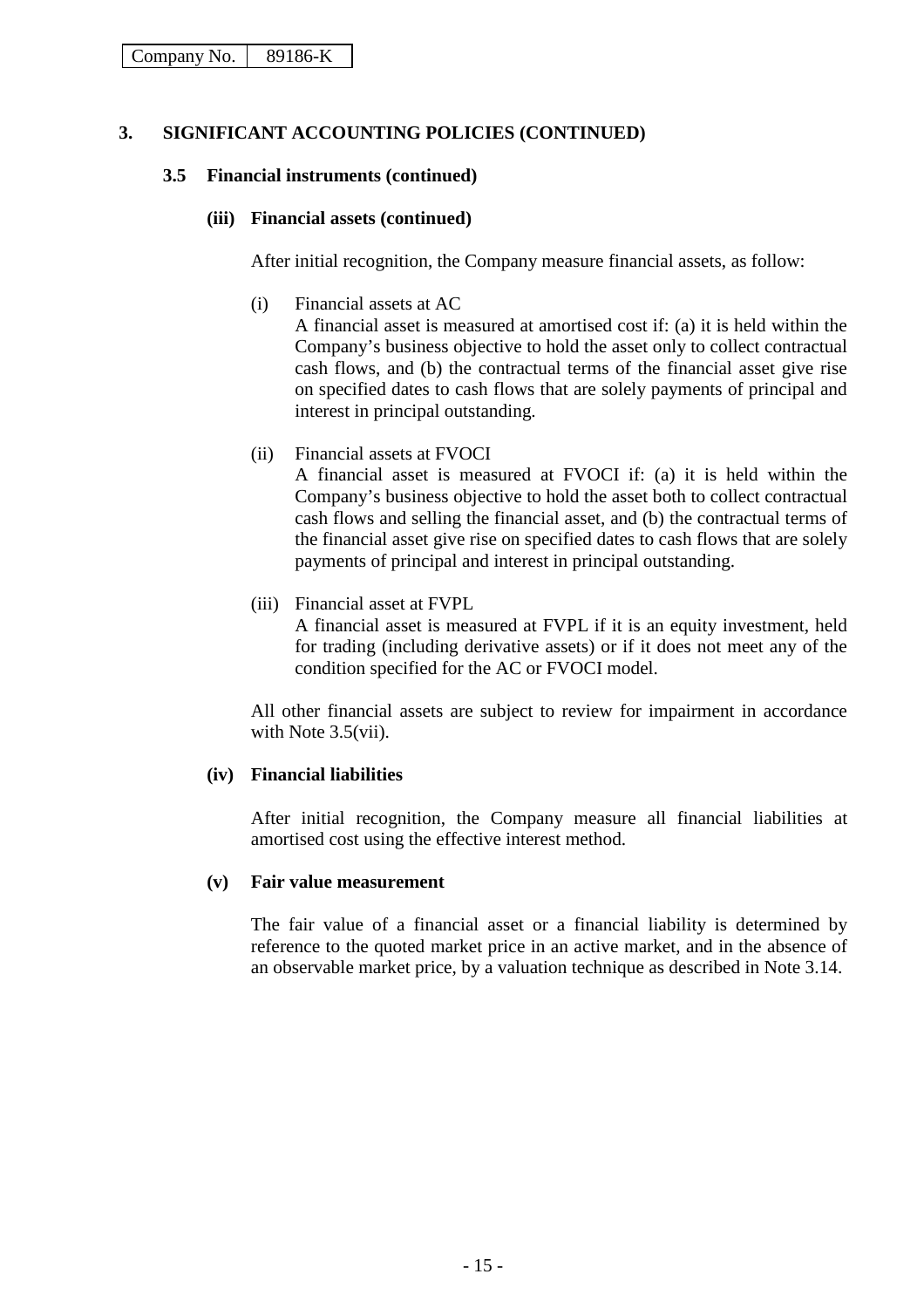#### **3. SIGNIFICANT ACCOUNTING POLICIES (CONTINUED)**

#### **3.5 Financial instruments (continued)**

#### **(vi) Recognition of gains and losses**

Fair value changes of financial assets and financial liabilities classified as at fair value through profit or loss are recognised in profit or loss when they arise.

For financial assets mandatorily measured at FVOCI, interest income (calculated using the effective interest rate method), impairment losses, and exchange gains or loss are recognised in profit or loss. All other gains or losses are recognised in other comprehensive income and retained in a fair value reserve. On derecognition of the financial assets, the cumulative gain or loss recognised in OCI is reclassified to profit or loss as a reclassification adjustment.

For financial assets and financial liabilities carried at amortised cost, interest income and interest expense are recognised in profit or loss using the cost effective interest method. A gain or loss is recognised in profit or loss only when the financial asset or financial liability is derecognised or impaired, and through the amortisation process of the instrument.

#### **(vii) Impairment of financial assets**

The Company applies the expected credit loss model of MFRS 9 to recognise impairment losses of financial assets measured at amortised cost or at fair value through other comprehensive income. Except for trade receivables, a 12-month expected credit loss is recognised in profit or loss on the date of origination or purchase of the financial assets. At the end of each reporting period, the Company assess whether there has been a significant increase in credit risk of a financial asset since its initial recognition or at the end of the prior period. Other than for financial assets which are considered to be of low risk grade, a lifetime expected credit loss is recognised if there has been a significant increase in credit risk since initial recognition. For trade receivables, the Company has availed the exception to the 12-month ECL requirement to recognise only lifetime expected credit losses.

The assessment of whether credit risk has increased significantly is based on quantitative and qualitative information that include financial evaluation of the creditworthiness of the debtors or issuers of the instruments, ageing of receivables, defaults and past due amounts, past experiences with the debtors, current conditions and reasonable forecast of future economic conditions. For operational simplifications: (a) a 12-month expected credit loss is maintained for financial assets which investment grades that are considered as low credit risk, irrespective of whether credit risk has increased significantly or not; and (b) credit risk is considered to have increase significantly if payments are more than 30 days past due if no other borrower-specific information is available without undue cost or effort.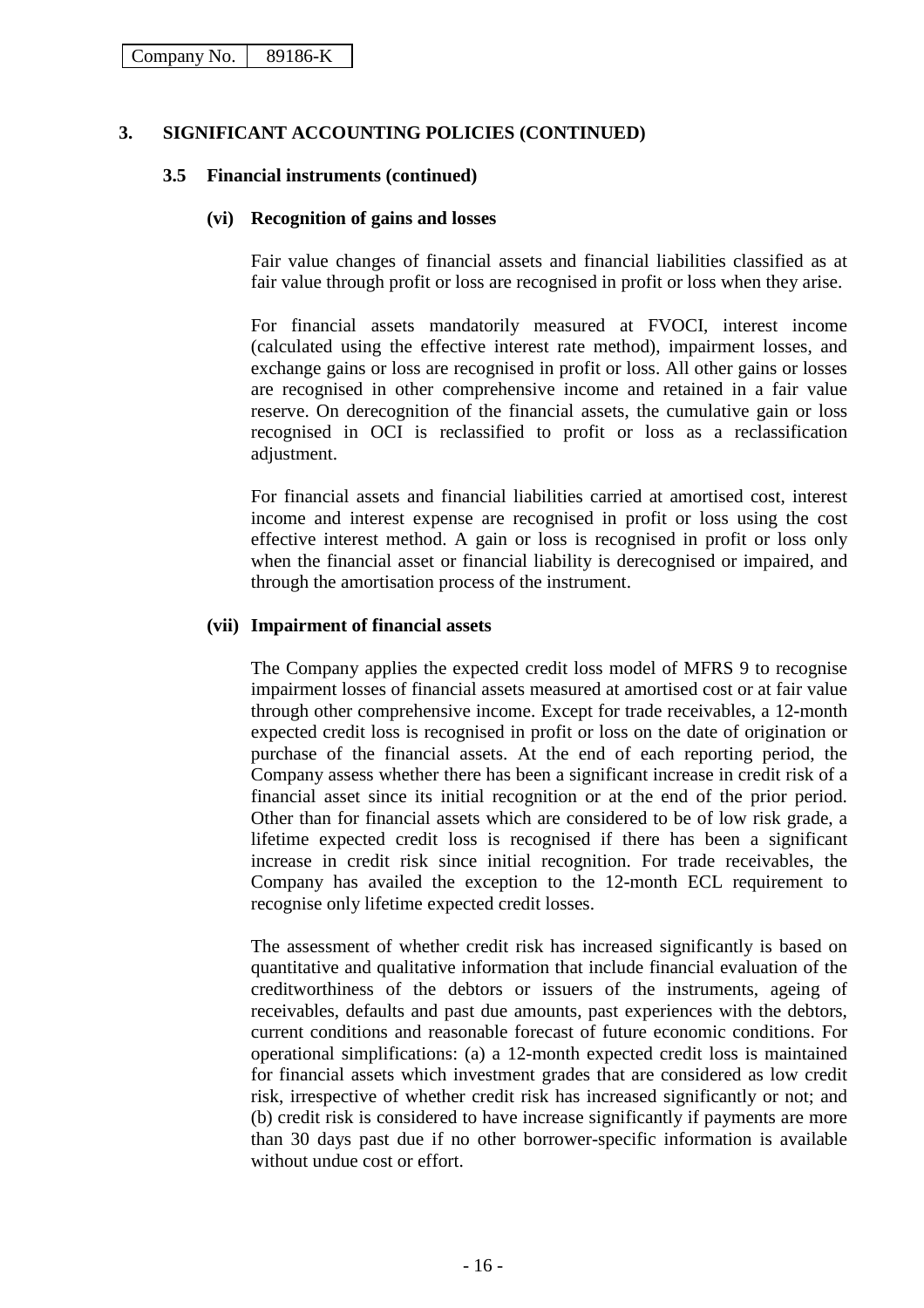### **3. SIGNIFICANT ACCOUNTING POLICIES (CONTINUED)**

### **3.5 Financial instruments (continued)**

### **(vii) Impairment of financial assets (continued)**

The expected credit loss (ECL) is measured using an unbiased and probabilityweighted amount that is determined by evaluating a range of possible outcomes, discounted for the time value of money and applying reasonable and supportable information that is available without undue cost or effort at the reporting date about past events, current conditions, and forecast of future economic conditions. The ECL for a financial asset (when assessed individually) or a group of financial assets (when assessed collectively) is measured at the present value of the probability-weighted expected cash shortfalls over life of the financial asset or group of financial assets. When a financial asset is determined as credit-impaired (based on objective evidence of impairment), the lifetime ECL is determined individually.

For trade receivable, the lifetime ECL is determined at the end of each reporting period using a provision matrix. For each significant receivable, individual lifetime ECL is assessed separately. For significant receivables which are not impaired and for all other receivables, they are grouped into risk classes by type of customers and businesses, and the ageing of the receivables. Collective lifetime ECLs are determined using past loss rates, which are updated for effects of current conditions and reasonable forecasts for future economic conditions. In the event that the economic or industry outlook is expected to worsen, the past loss rates are increased to reflect the worsening economic conditions.

### **3.6 Foreign currencies transactions and balances**

Transactions denominated in foreign currencies are translated and recorded at the rates of exchange prevailing at the respective dates of transactions. At the end of each reporting period, foreign currency monetary assets and liabilities are retranslated into the functional currency using the exchange rates at the reporting date (i.e. the closing rate).

Non-monetary items that are measured in terms of historical cost in a foreign currency are translated at the exchange rate at the date of the transaction (i.e. historical rate). Non-monetary items that are measured at fair value in a foreign currency are translated using the exchange rates at the date when the fair value is determined.

Gains and losses arising from changes in exchange rates after the date of the transaction are recognised in profit or loss (except for loans and advances that form part of the net investment in a foreign operation and transactions entered into in order to hedge foreign currency risks of net investments in foreign operations).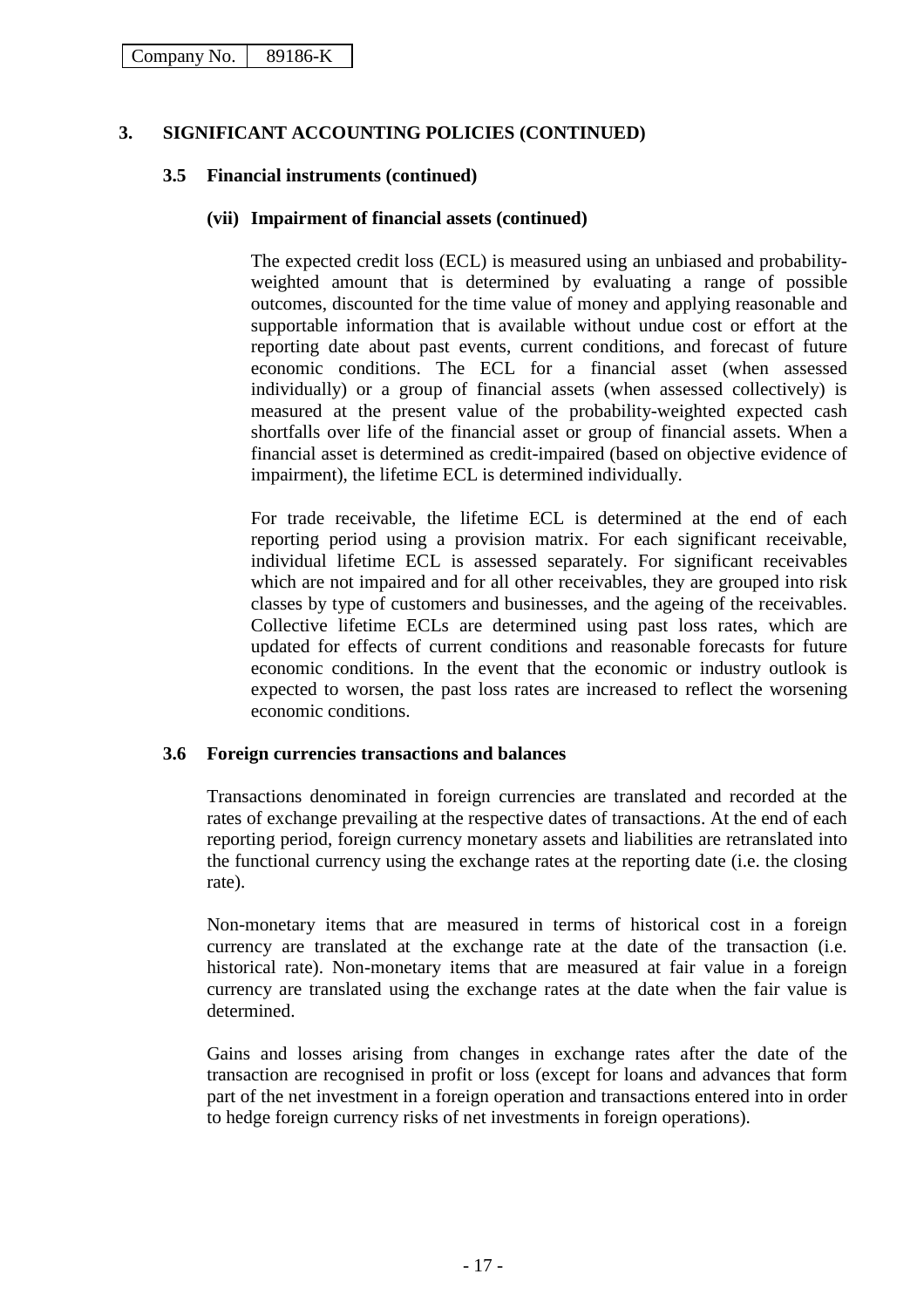### **3. SIGNIFICANT ACCOUNTING POLICIES (CONTINUED)**

### **3.7 Equity**

### **(i) Share capital**

Ordinary shares issued that carry no mandatory contractual obligation to deliver cash or another financial asset or to exchange financial assets or financial liabilities with another entity under conditions that are potentially unfavourable to the Company, is classified as equity instruments.

When ordinary shares and other equity instruments are issued in a public offering or in a rights issue to existing shareholders, they are recorded at the issue price.

Transaction costs of an equity transaction are accounted for as a deduction from retained profits in equity, net of any related income tax benefit.

### **3.8 Provisions**

Where, at reporting date, the Company has a present obligation (legal or constructive) as a result of a past event and it is probable that the Company will settle the obligation, a provision is made in the statement of financial position. Provisions are made using best estimates of the amount required to settle the obligation and are discounted to present values using a pre-tax rate that reflects current market assessments of the time value of money and the risks specific to the obligation. Changes in estimates are reflected in profit or loss in the period they arise.

Any reimbursement attributable to a recognised provision from a counter-party (such as an insurer) is not off-set against the provision but recognised separately as an asset when, and only when, the reimbursement is virtually certain.

### **3.9 Contingent liabilities**

Where it is not probable that an outflow of economic benefits will be required, or the amount cannot be estimated reliably, the obligation is disclosed as contingent liability, unless the probability of outflow of economic benefits is remote. Possible obligations, whose existence will only be confirmed by the occurrence or nonoccurrence of one or more future events, are also disclosed as contingent liabilities unless the probability of outflow of economic benefits is remote.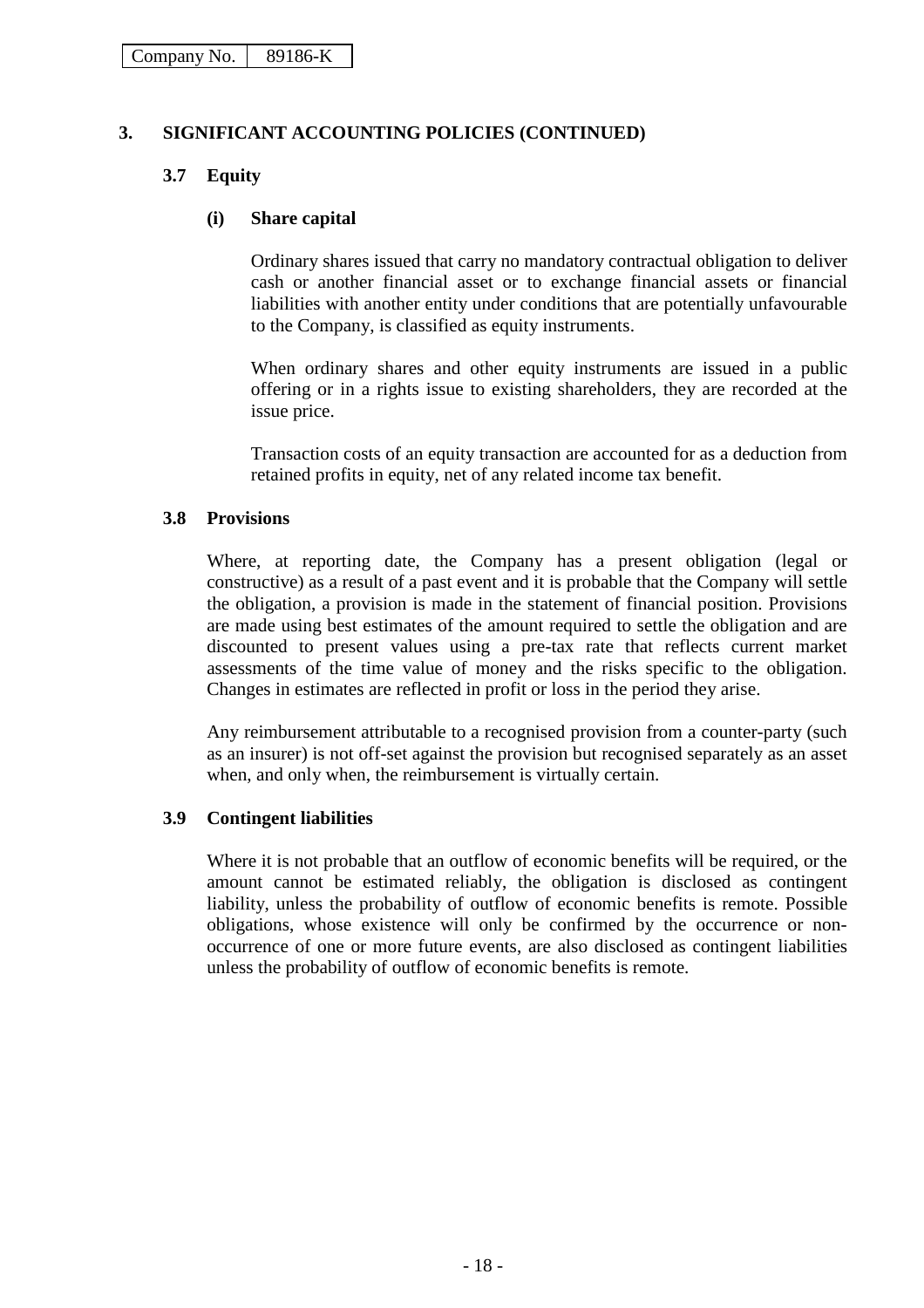### **3. SIGNIFICANT ACCOUNTING POLICIES (CONTINUED)**

### **3.10 Employees benefits**

### **(i) Short-term benefit**

Wages, salaries, bonuses and social security contributions are recognised as an expense in the year in which the associated services are rendered by employees of the Company. Short term accumulating compensated absence such as paid annual leave are recognised when services are rendered by employees and short term non-accumulating compensated absences such as sick leave are recognised when the absences occur.

### **(ii) Defined contribution plan**

As required by law, companies in Malaysia make contributions to the Employees' Provident Fund (''EP''). The contributions are recognised as a liability after deducting any contribution already paid and as an expense in profit or loss in the period in which the employee render their services. Once the contributions have been paid, the Company has no further payment obligations.

### **3.11 Revenue from contracts with customers**

The Company's revenue comprises sales of pharmaceutical products.

Revenue from a sale of pharmaceutical products is recognised at a point in time when control of the goods is passed to the customer, which is the point in time when the significant risks and rewards are transferred to the customer and the transaction has met the probability of inflows and measurement reliability requirements of MFRS 15.

The Company measures revenue from a sale of goods or a service transaction at the fair value of the consideration received or receivables, which is usually the invoice price, net of a trade discounts and volume rebates given to the customer. If the transaction price includes variable considerations, the Company uses the expected value method by estimating the sum of probability-weighted amounts in a range of possible consideration amounts, or the most likely outcome method, depending on which method the Company expects to better predict the amount of consideration to which it is entitled.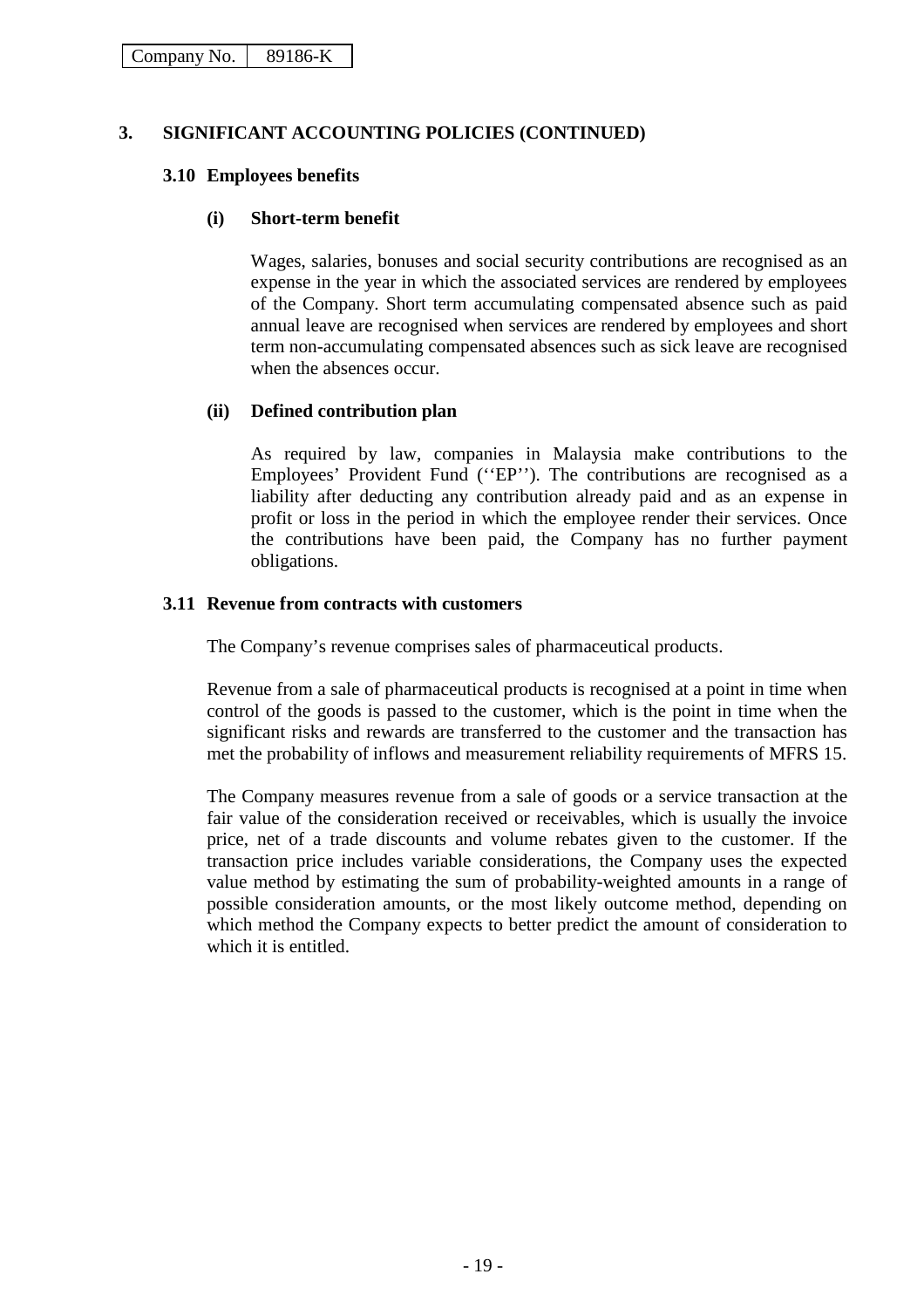### **3. SIGNIFICANT ACCOUNTING POLICIES (CONTINUED)**

### **3.12 Borrowings**

Interest on borrowings to finance the purchase and development of a self-constructed qualifying asset (i.e. an asset that necessarily takes a substantial period of time to get ready for its intended use or sale) is included in the cost of the asset until such time as the assets are substantially ready for use or sale. Such borrowing costs are capitalised net of any investment income earned on the temporary investment of funds that are surplus pending such expenditure.

The capitalisation of borrowing costs as part of the cost of a qualifying asset commences when expenditure for the asset is being incurred, borrowing costs are being incurred and activities that are necessary to prepare the asset for its intended use or sale are in progress. Capitalisation of borrowing costs is suspended or ceases when substantially all the activities necessary to prepare the qualifying asset for its intended use or sale are interrupted or completed.

All other borrowing costs are recognised in profit or loss in the period in which they are incurred.

### **3.13 Income taxes**

Tax currently payable is calculated using the tax rates in force or substantively enacted at the reporting date. Taxable profit differs from accounting profit either because some income and expenses are never taxable or deductible, or because the time pattern that they are taxable or deductible differs between tax law and their accounting treatment.

Using the statement of financial position liability method, deferred tax is recognised in respect of all temporary differences between the carrying value of assets and liabilities in the statement of financial position and the corresponding tax base, with the exception of goodwill not deductible for tax purposes and temporary differences arising on initial recognition of assets and liabilities that do not affect taxable or accounting profit.

Deferred tax is calculated at the tax rates that are expected to apply to the period when the asset is realised or the liability is settled, based on tax rates (and tax laws) that have been enacted or substantially enacted by the reporting date.

Deferred tax assets are recognised only to the extent that the Company considers that it is probable (i.e. more likely than not) that there will be sufficient taxable profits available for the asset to be utilised within the same tax jurisdiction.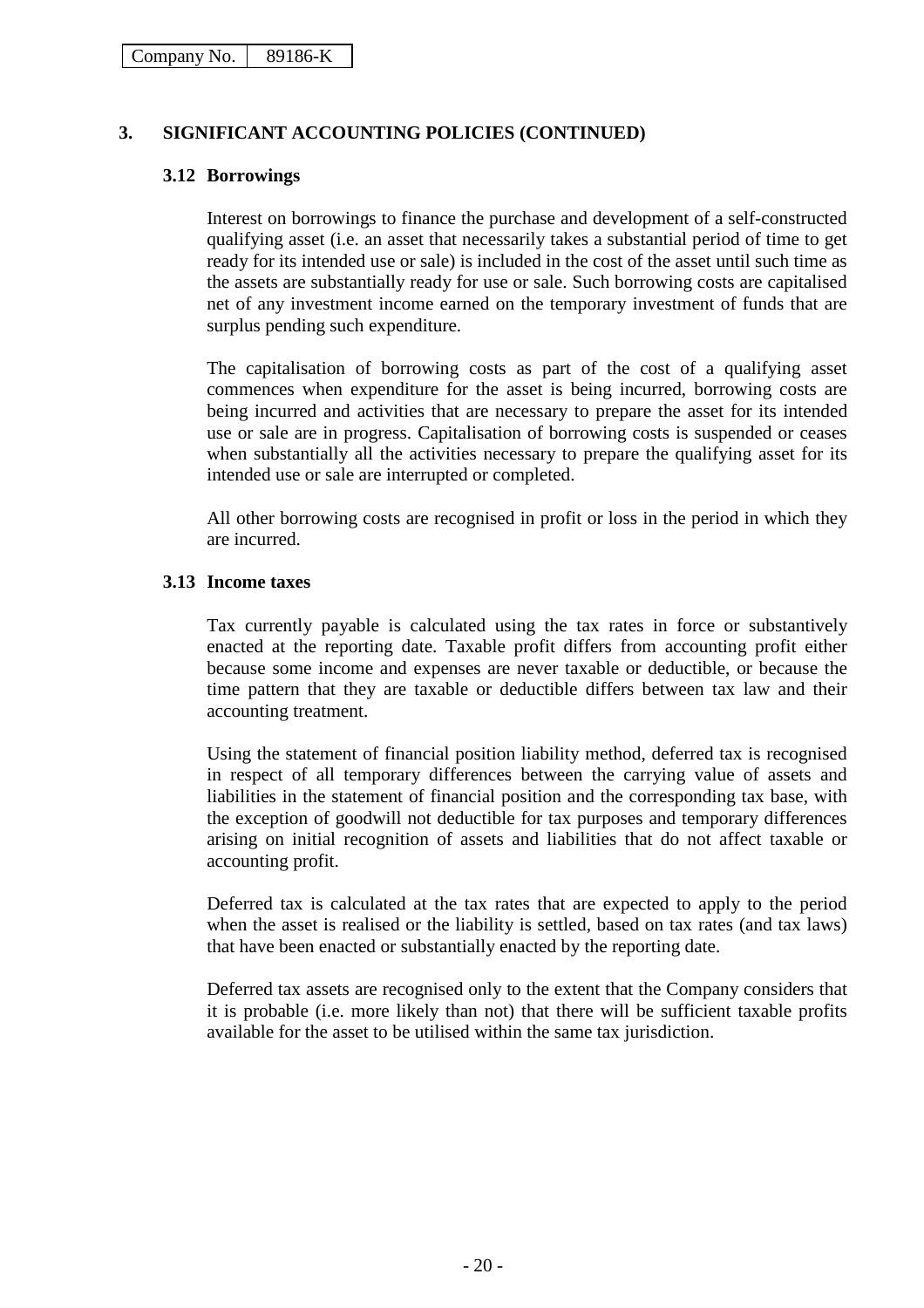### **3. SIGNIFICANT ACCOUNTING POLICIES (CONTINUED)**

### **3.13 Income taxes (continued)**

Unused tax credits do not include unabsorbed reinvestment allowances and unabsorbed investment tax allowances because the Company treats these as part of initial recognition differences.

Deferred tax assets and liabilities are offset only when there is a legally enforceable right to offset current tax assets against current tax liabilities, they relate to the same tax authority and the Company's intention is to settle the amounts on a net basis.

The tax expense for the period comprises current and deferred tax. Tax is recognised in profit or loss, except if it arises from transactions or events that are recognised in other comprehensive income or directly in equity. In this case, the tax is recognised in other comprehensive income or directly in equity, respectively. Where tax arises from the initial accounting for a business combination, it is included in the accounting for the business combination.

#### **3.14 Fair value measurements**

Fair value is the price that would be received to sell an asset or paid to transfer a liability in an orderly transaction between market participants at the measurement date. When measuring the fair value of an asset or a liability, the Company uses market observable data to the extent possible. If the fair value of an asset or a liability is not directly observable, it is estimated by the Company (working closely with external qualified valuers) using valuation techniques that maximise the use of relevant observable inputs and minimise the use of unobservable inputs (e.g. by use of the market comparable approach that reflects recent transaction prices for similar items, discounted cash flow analysis, or option pricing models refined to reflect the issuer's specific circumstances). Inputs used are consistent with the characteristics of the asset / liability that market participants would take into account.

Fair values are categorised into different levels in a fair value hierarchy based on the degree to which the inputs to the measurement are observable and the significance of the inputs to the fair value measurement in its entirety:

- Level 1 fair value measurements are those derived from quoted prices (unadjusted) in active markets for identical assets or liabilities.
- Level 2 fair value measurements are those derived from inputs other than quoted prices included within Level 1 that are observable for the asset or liability, either directly (i.e. as prices) or indirectly (i.e. derived from prices).
- Level 3 fair value measurements are those derived from valuation techniques that include inputs for the asset or liability that are not based on observable market data (unobservable inputs).

Transfers between levels of the fair value hierarchy are recognised by the Company at the end of the reporting period during which the change occurred.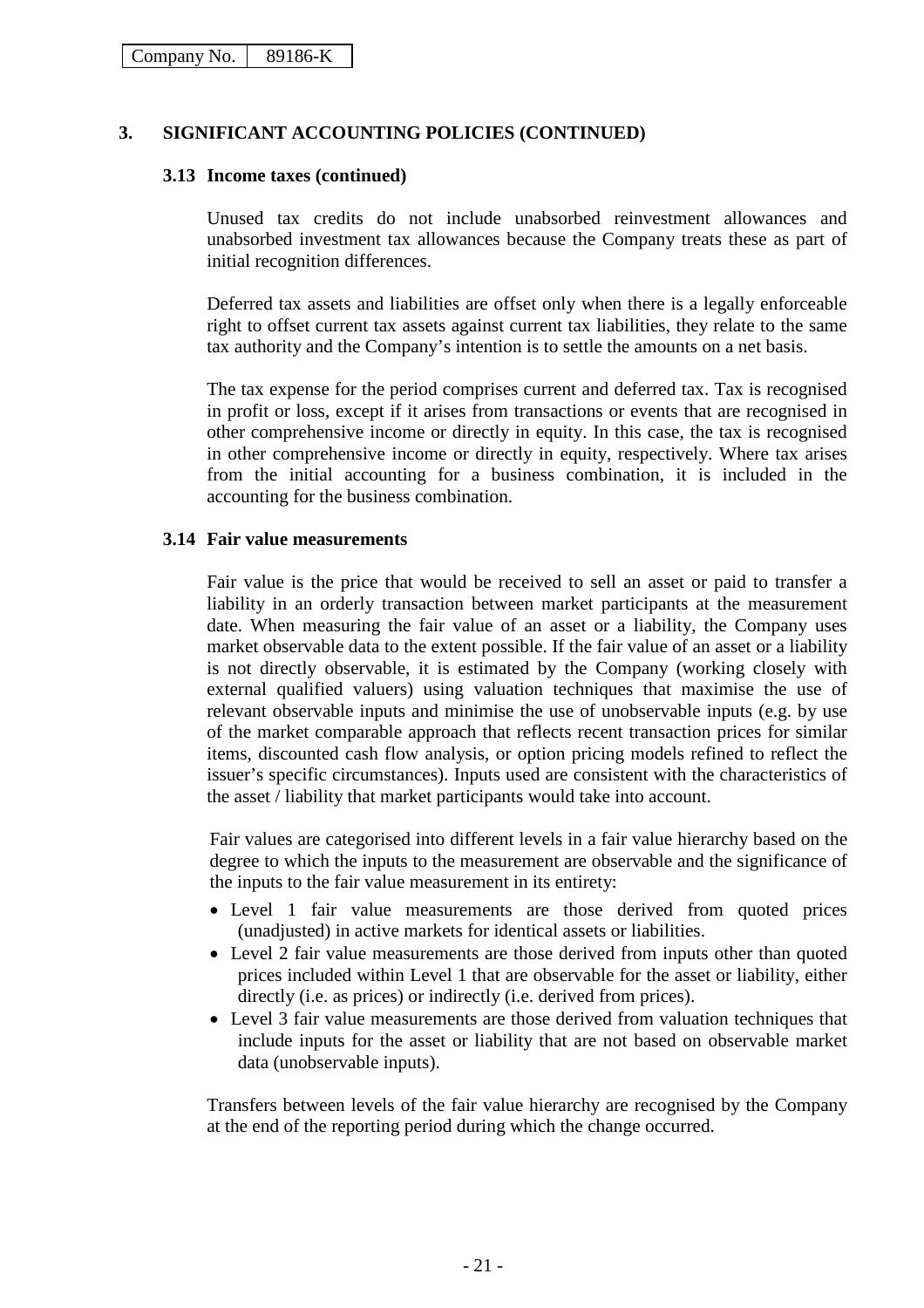### **4.1 MFRSs, Amendments to MFRSs and Interpretations adopted**

For the preparation of the financial statements, the following accounting standards, amendments and interpretations of the MFRS framework issued by the MASB are mandatory for the first time for the financial year beginning on or after 1 January 2018:

- MFRS 9 *Financial Instruments* (2014)
- MFRS 15 *Revenue from Contracts with Customers*
- Amendments to MFRS 15 *Clarifications to MFRS 15*
- Amendments to MFRS 2 *Share-based Payment Classification and Measurement of Share-based Payment Transactions*
- Amendments to MFRS 1 *First-time Adoption of Malaysian Financial Reporting Standards (Annual Improvements 2014-2016 Cycle)*
- Amendments to MFRS 128 *Investments in Associates and Joint Ventures (Annual Improvements 2014-2016 Cycle)*
- Amendments to MFRS 140 *Investment Property Transfers of Investment Property*
- IC Interpretation 22 *Foreign Currency Transactions and Advance Consideration*

Material impacts of initial application of an accounting standard, an amendment or an interpretation, are disclosed below:

#### **a) MFRS 9** *Financial Instruments (2014)*

For the purpose of subsequent measurement, the Company classifies financial assets into three measurement categories, namely:

- (i) financial assets at amortised cost;
- (ii) financial assets at fair value through other comprehensive income; and
- (iii) financial assets at fair value through profit or loss.

The classification is based on the Company's business model objective for managing the financial assets and the contractual cash flow characteristics of the financial instruments.

After initial recognition, the Company measures financial assets, as follow:

(i) Financial assets at AC

A financial asset is measured at amortised cost if: (a) it is held within the Company's business objective to hold the asset only to collect contractual cash flows, and (b) the contractual terms of the financial asset give rise on specified dates to cash flows that are solely payments of principal and interest in principal outstanding.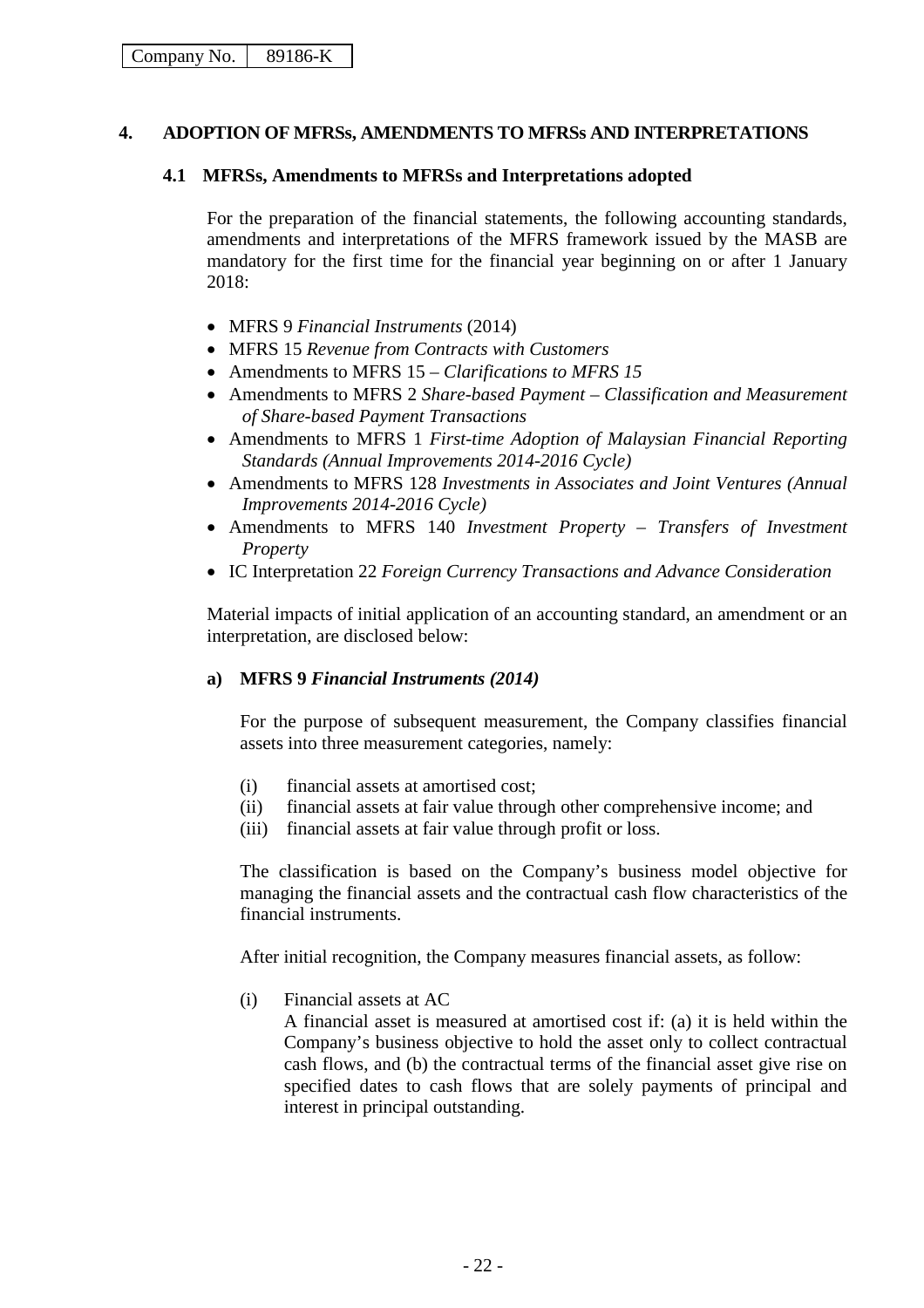### **4.1 MFRSs, Amendments to MFRSs and Interpretations adopted (continued)**

#### **a) MFRS 9** *Financial Instruments (2014) (continued)*

(ii) Financial assets at FVOCI

A financial asset is measured at FVOCI if: (a) it is held within the Company's business objective to hold the asset both to collect contractual cash flows and selling the financial asset, and (b) the contractual terms of the financial asset give rise on specified dates to cash flows that are solely payments of principal and interest in principal outstanding.

(iii) Financial asset at FVPL

A financial asset is measured at FVPL if it is an equity investment, held for trading (including derivative assets) or if it does not meet any of the condition specified for the AC or FVOCI model.

MFRS 9 also introduces a new impairment methodology for financial assets, lease receivables and contract assets subject to impairment requirements and a new hedged accounting model. It uses a single forward-looking expected credit loss model that requires a 12-month expected credit loss be provided on initial recognition of a financial instrument, and if, and only if, there has been a significant deterioration in the credit risk after initial recognition, a lifetime expected credit loss shall be recognised.

The date of initial application of MFRS 9 is 1 January 2018. The effects of the adoption are discussed below:

#### *Changes in measurement categories*

The original measurement categories of the Company's financial assets and financial liabilities have been changed to conform with the new measurement categories, as follow:

Reconciliation of carrying amount:

|                                                                           | Amount<br>under<br><b>MFRS 139</b><br><b>RM'000</b> | <b>Effect of</b><br>transition<br><b>RM'000</b> | Amount<br>under<br><b>MFRS 9</b><br><b>RM'000</b> |
|---------------------------------------------------------------------------|-----------------------------------------------------|-------------------------------------------------|---------------------------------------------------|
| <b>Loans and receivables</b><br>reclassified as financial<br>assets at AC |                                                     |                                                 |                                                   |
| Trade and other receivables                                               | 38,196                                              |                                                 | 38,196                                            |
| Cash and bank balances                                                    | 4,679                                               |                                                 | 4,679                                             |
| Total                                                                     | 42,875                                              |                                                 | 42,875                                            |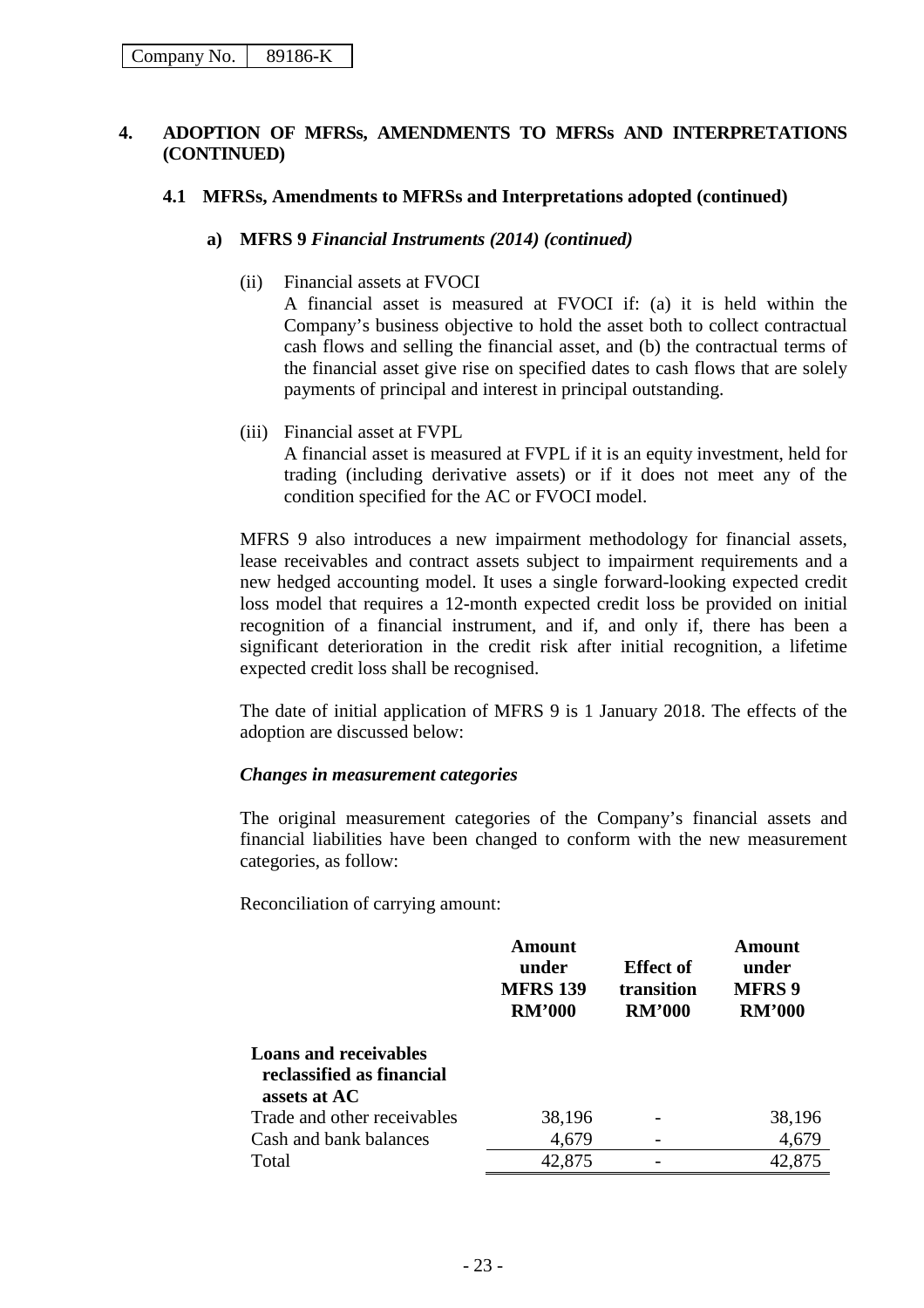### **4.1 MFRSs, Amendments to MFRSs and Interpretations adopted (continued)**

### **a) MFRS 9** *Financial Instruments (2014) (continued)*

#### **Classification basis and reasons**

The classifications of held-to-maturity investments and loans and receivables under MFRS 139 have been changed to financial assets measured at amortised cost model because MFRS 9 no longer has the former measurement categories. The measurement basis for such instruments at amortised cost using the effective interest method is retained because the Company's business model objective for such financial assets is to collect contractual cash flows of interest and principal and the instruments have these contractual cash flow characteristics.

For financial liabilities, the Company did not change the measurement categories because the requirements in MFRS 9 are substantially similar to those in the former MFRS 139.

#### **b) Other new and revised MFRSs**

The adoption of the other new and revised accounting standards, amendments and interpretations have no significant impact on the financial statements of the Company.

#### **4.2 New/ Revised MFRSs, Amendments to MFRSs and Interpretations not adopted**

The following are accounting standards, amendments and interpretations of the MFRS framework that have been issued by the MASB but have not been adopted by the Company:

### **MFRSs, Amendments to MFRSs and Interpretations effective for annual period beginning on or after 1 January 2019**

- MFRS 16 *Leases*
- IC Interpretation 23 *Uncertainty over Income Tax Treatments*
- Amendments to MFRS 9 *Financial Instruments (2014)* – *Prepayment Features with Negative Compensation*
- Amendments to MFRS 128 *Investments in Associates and Joint Ventures Longterm Interest in Associates and Joint Ventures*
- Amendments to MFRS 3 *Business Combinations Previously Held Interest in a Joint Operation (Annual Improvements 2015-2017 Cycle)*
- Amendments to MFRS 11 *Joint Arrangements Previously Held Interest in a Joint Operation (Annual Improvements 2015-2017 Cycle)*
- Amendments to MFRS 112 *Income Taxes Income Tax Consequences of Payments on Financial Instruments Classified as Equity (Annual Improvements 2015-2017 Cycle)*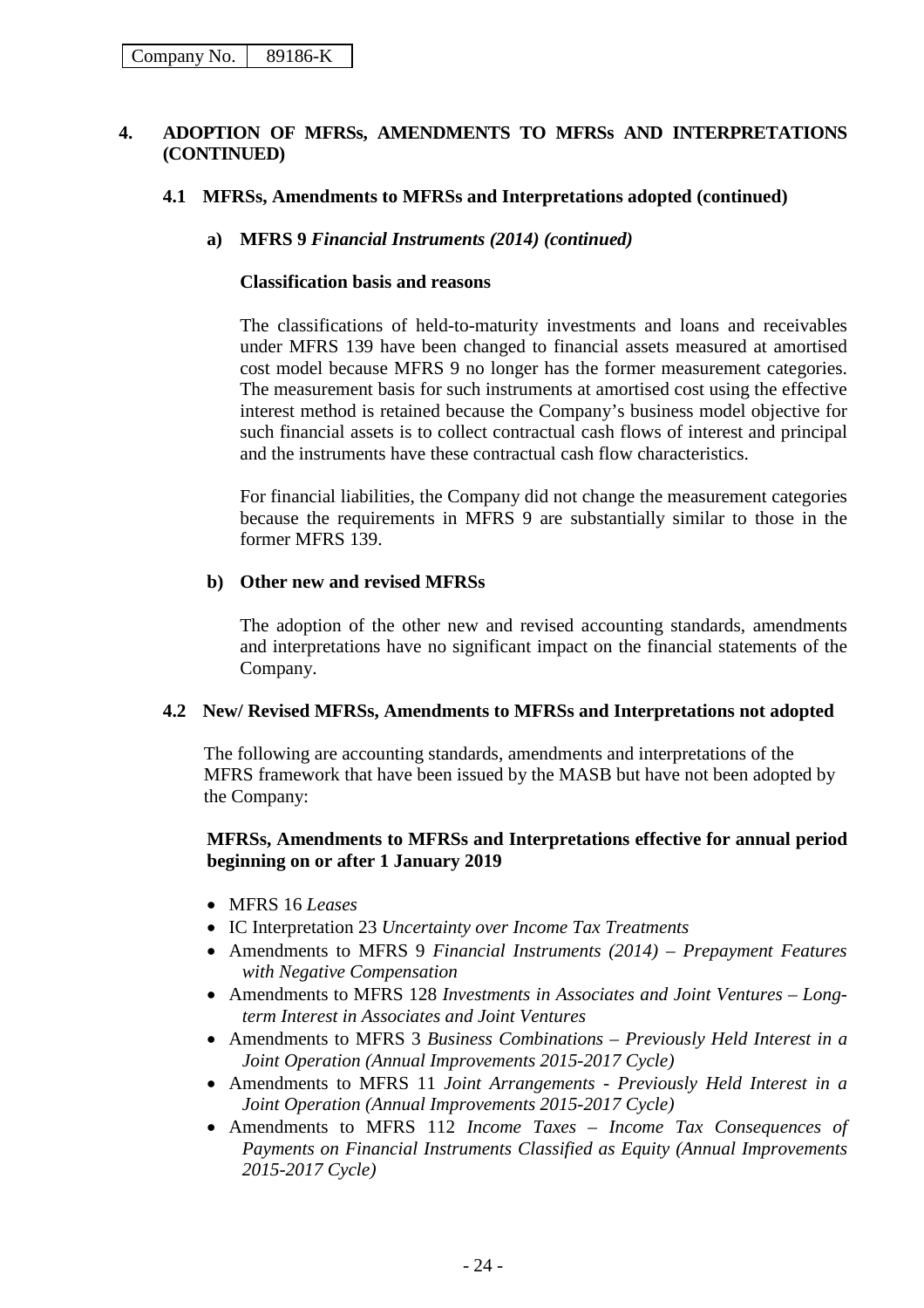## **4.2 New/ Revised MFRSs, Amendments to MFRSs and Interpretations not adopted (continued)**

- Amendments to MFRS 123 *Borrowing Costs Borrowing Costs Eligible for Capitalisation (Annual Improvements 2015-2017 Cycle)*
- Amendments to MFRS 119 *Employee Benefits Plan Amendment, Curtailment or Settlement*

### **MFRSs, Amendments to MFRSs and Interpretations effective for annual periods beginning on or after 1 January 2020**

- Amendments to References to the Conceptual Framework in MFRS Standards
- Amendments to MFRS 3 *Business Combination Definition of a Business*
- Amendments to MFRS 101 *Presentation of Financial Statements* and MFRS 108 *Accounting Policies, Changes in Accounting Estimates and Errors – Definition of Material*

### **MFRSs, Amendments to MFRSs and Interpretations effective a date yet to be confirmed**

 Amendments to MFRS 10 *Consolidated Financial Statements* and MFRS 128 *Investment in Associates and Joint Ventures – Sale or Contribution of Assets between an Investor and its Associate or Joint Venture*

The directors anticipate that the above-mentioned accounting standards, interpretations and amendments will be adopted by the Company when they become effective:

- from the annual period beginning on *1 April 2018* for those accounting standards, interpretations and amendments that are effective for annual periods beginning on or after 1 January 2018
- from the annual period beginning on *1 April 2019* for those accounting standards, interpretations and amendments that are effective for annual periods beginning on or after 1 January 2019.

Amendments to MFRS 4 *Insurance Contracts – Applying MFRS 9 Financial Instruments with MFRS 4 Insurance Contracts* and MFRS 17 *Insurance Contracts* have not been taken into consideration because they are not applicable to the Company.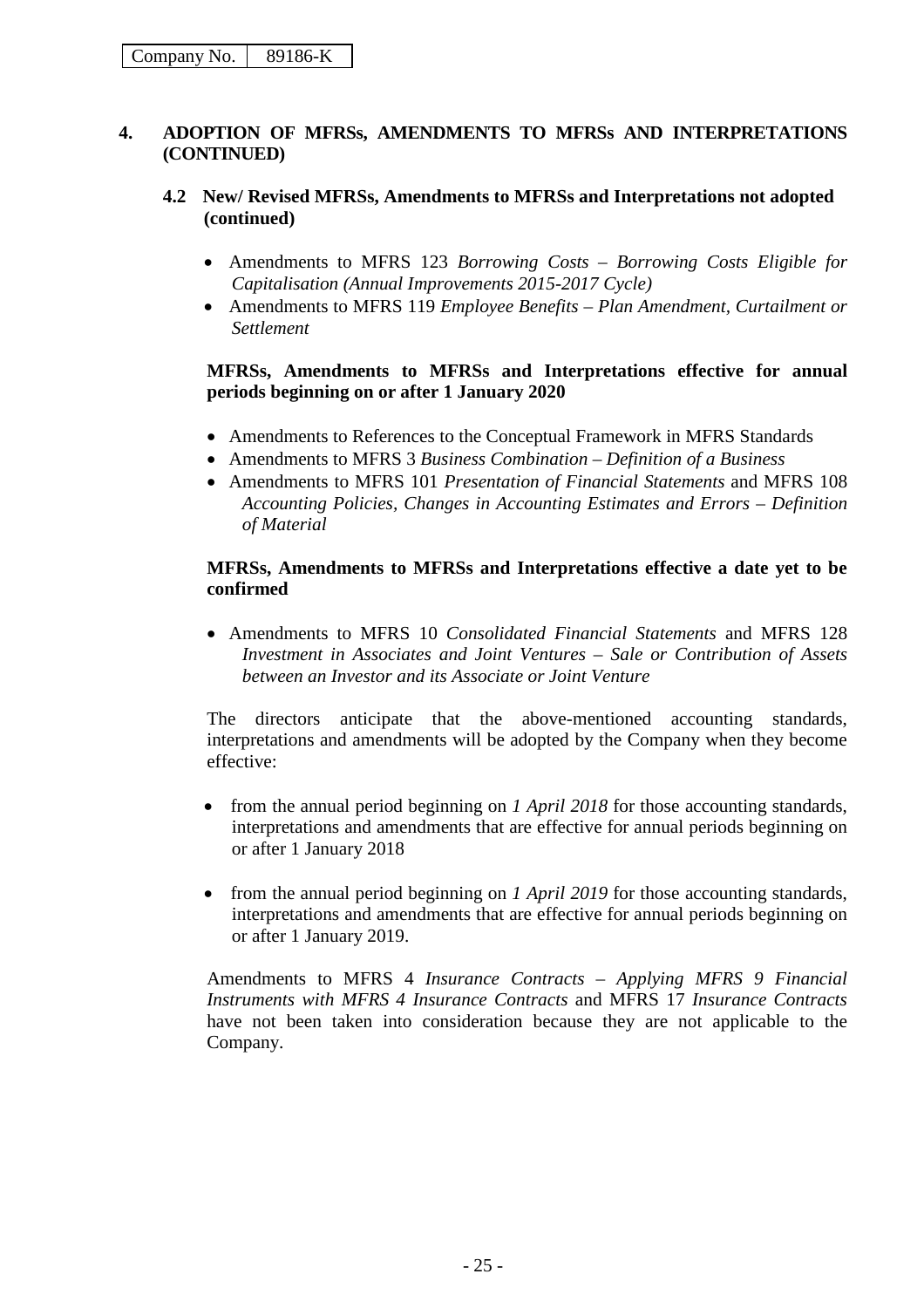### **4.2 New/ Revised MFRSs, Amendments to MFRSs and Interpretations not adopted (continued)**

The Company have assessed, where practicable, the potential impact of all these accounting standards, amendments and interpretations that will be effective in future period, as below:

### **MFRS 16** *Leases*

MFRS 16 introduces a single accounting model for a lessee and eliminates the distinction between finance lease and operating lease. Lessee is now required to recognise assets and liabilities for all leases with a term of more than 12 months, unless the underlying asset is of low value. Upon adoption of MFRS 16, the Company is required to account for major part of their operating leases in the statement of financial position by recognising the 'right-of-use' assets and the lease liability, thus increasing the assets and liabilities of the Company.

The financial effects arising from the adoption of this standard are still being assessed by the Company.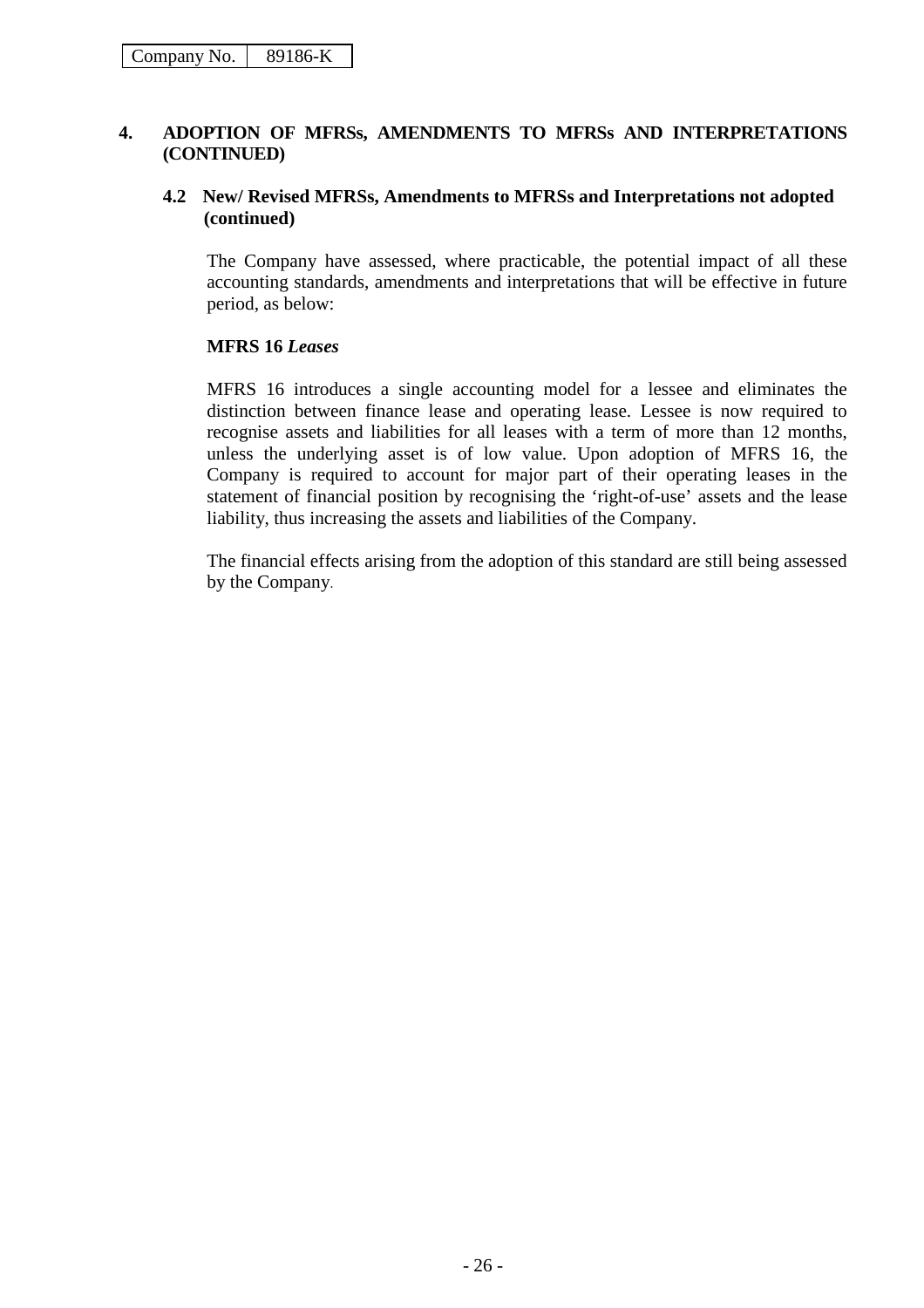### **5. SIGNIFICANT ACCOUNTING ESTIMATES AND JUDGEMENTS**

In preparing its financial statements, the Company have made significant judgements, estimates and assumptions that impact on the carrying value of certain assets and liabilities, income and expenses as well as other information reported in the notes. The Company periodically monitor such estimates and assumptions and makes sure they incorporate all relevant information available at the date when financial statements are prepared. However, this does not prevent actual figures differing from estimates.

The judgements made in the process of applying the Company's accounting policies that have the most significant effect on the amounts recognised in the financial statements, and the estimates and assumptions that have a significant risk of causing a material adjustment to the carrying amounts of assets and liabilities within the next financial year are addressed below.

### **(a) Functional currency**

The financial statements are prepared in the functional currency of the Company of Ringgit Malaysia, which is the currency of the primary economic environment in which the Company operates. Factors considered by management when determining the functional currency include the competitive forces and regulations affecting the sales price, the currency used to acquire raw materials, labour, services and supplies, and sources of financing. Based on the factors considered, the Company has determined that Ringgit Malaysia to be its functional currency.

### **(b) Loss allowances of financial assets**

The Company recognises impairment losses for trade receivables under the expected credit loss model. Individually significant trade receivables are tested for impairment separately by estimating the cash flows expected to be recoverable. All others are grouped into credit risk classes and tested for impairment collectively, using the Company's past experience of loss statistics, ageing of past due amounts and current economic trends. The actual eventual losses may be different from the allowance made and this may affect the Company's financial positions and results.

### **(c) Net realisable value of inventories**

Inventories are stated at the lower of cost and net realisable value. The cost of inventories is written down to their estimated realisable value when their cost may no longer be recoverable such as when inventories are damaged or become wholly or partly obsolete or their selling prices have declined. In any case, the realisable value represents the best estimate of the recoverable amount, is based on the most reliable evidence available at the reporting date and inherently involves estimates regarding the future expected realisable value. The benchmarks for determining the amount of write-downs to net realisable value include ageing analysis, technical assessment and subsequent events. In general, such an evaluation process requires significant judgement and may materially affect the carrying amount of inventories at the reporting date (as reflected in note 7).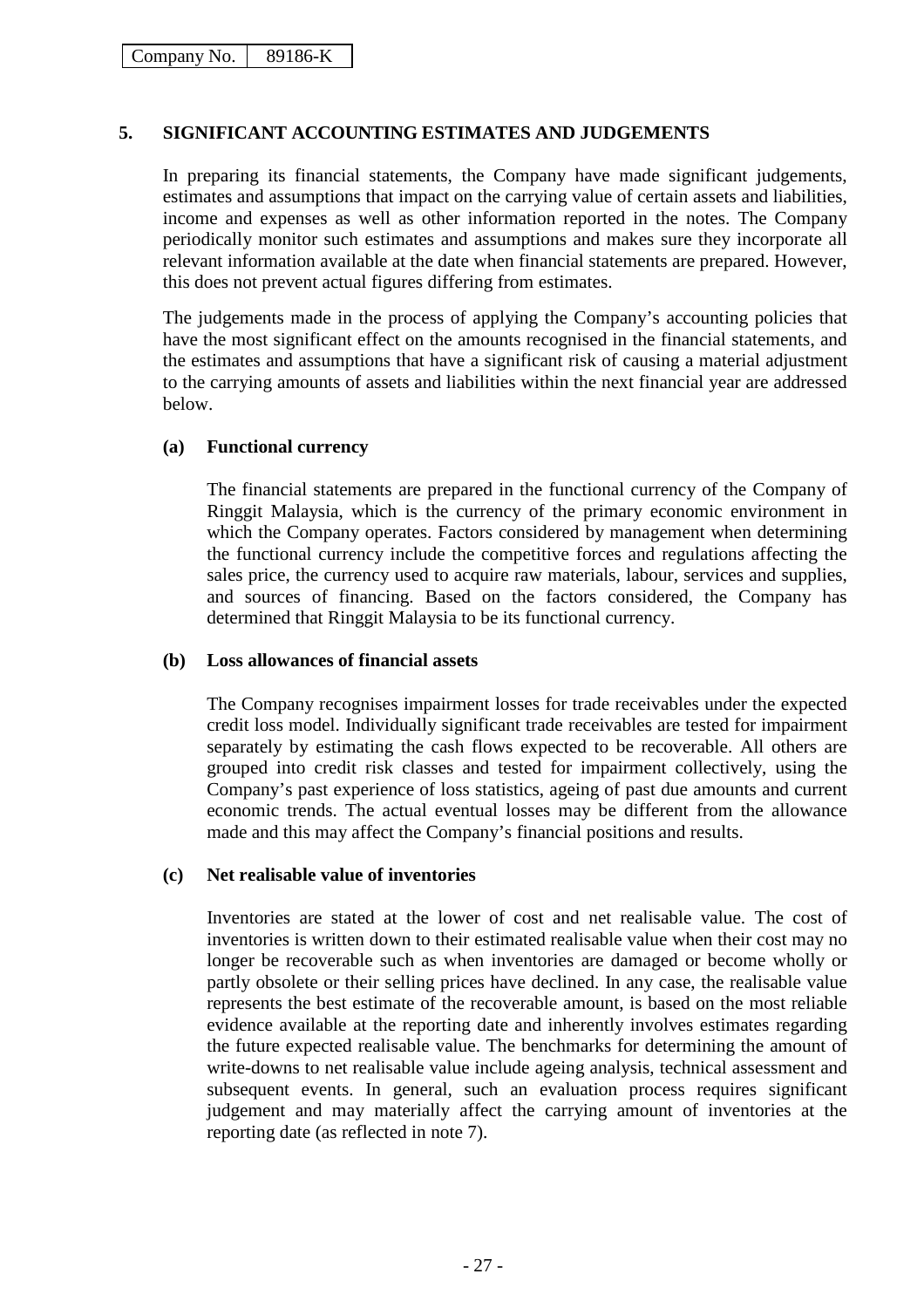### **5. SIGNIFICANT ACCOUNTING ESTIMATES AND JUDGEMENTS (CONTINUED)**

### **(d) Deferred tax estimation**

Recognition of deferred tax assets and liabilities involves making a series of assumptions. As far as deferred tax assets are concerned, their realisation ultimately depends on taxable profits being available in the future. Deferred tax assets are recognised only when it is probable that taxable profits will be available against which the deferred tax asset can be utilised and it is probable that the entity will earn sufficient taxable profit in future periods to benefit from a reduction in tax payments. This involves the Company making assumptions within its overall tax-planning activities and periodically reassessing them in order to reflect changed circumstances as well as tax regulations. Moreover, the measurement of a deferred tax asset or liability reflects the manner in which the entity expects to recover the asset's carrying value or settle the liability.

#### **(e) Depreciation of property, plant and equipment**

The cost of an item of property, plant and equipment is depreciated on a straight-line method or another systematic method that reflects the consumption of the economic benefits of the asset over its useful life. Estimates are applied in the selection of the depreciation method, the useful lives and the residual values. The actual consumption of the economic benefits of the property, plant and equipment may differ from the estimates applied.

### **(f) Provisions for liabilities and charges**

Provisions can be distinguished from other liabilities because there is uncertainty about the timing or amount of settlement. The more common provisions recorded by the Company arises from obligations in relation to manufacturer's warranties, refunds, guarantees, onerous contracts, outstanding litigation and business restructuring.

The recognition and measurement of provisions require the Company to make significant estimates with regard to the probability (if the event is more likely than not to occur) that an outflow of resources will be required to settle the obligation and make assumptions whether a reliable estimate can be made of the amount of the obligation.

Moreover, the Company's accounting policy require recognition of the best estimate of the amount that would be required to settle an obligation and the estimate may be based on information that produces a range of amounts. Since the measurement is based on present value, it involves making estimates around the appropriate discount rate in order to reflect the risks specific to the liability.

In particular, as far as restructuring provisions are concerned, considerable judgement is required to determine whether an obligating event has occurred. All the available evidence must be assessed to determine whether a plan is detailed enough to create a valid expectation of management's commitment to the restructuring by starting to implement the plan or announce its main features to those affected by it.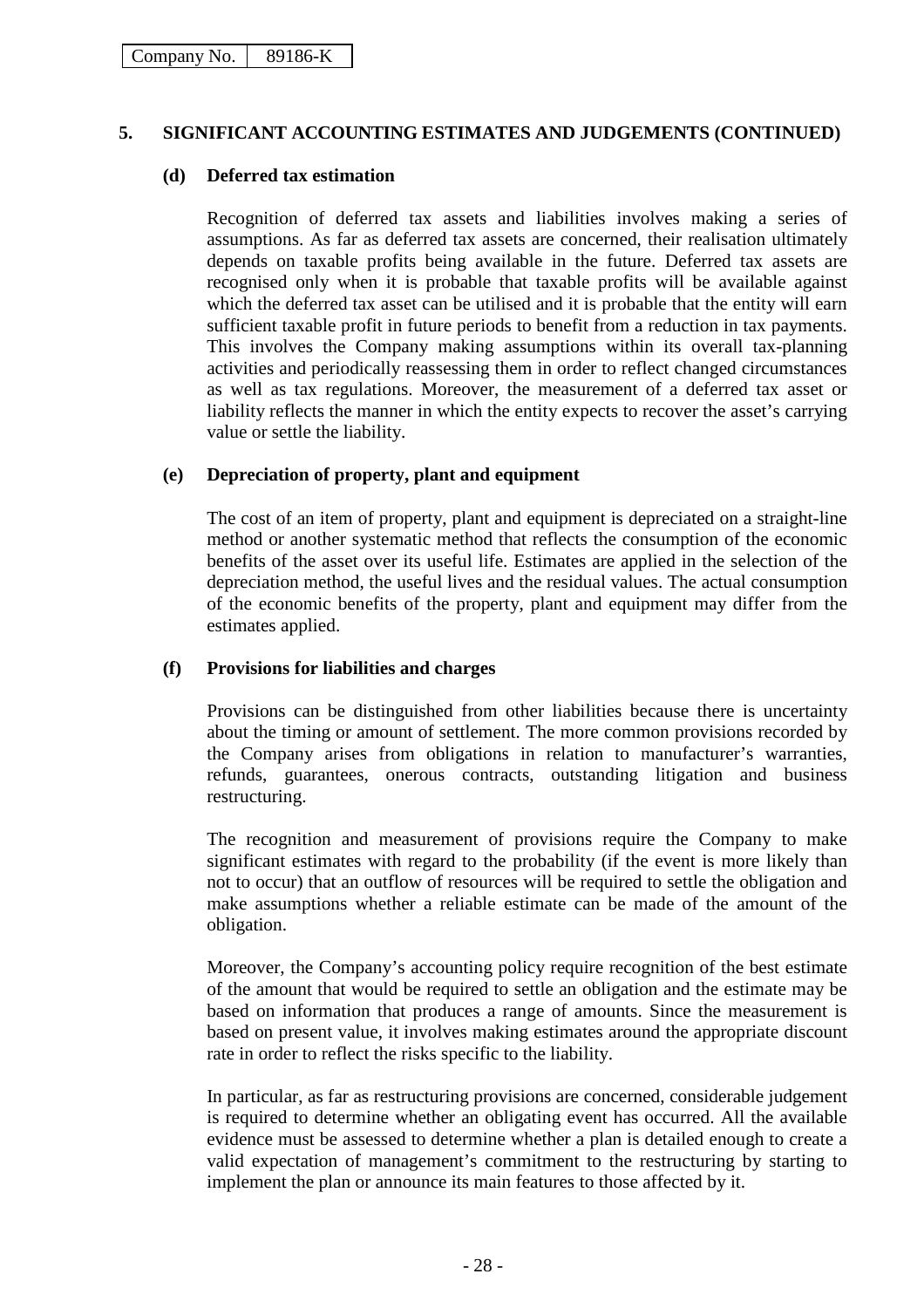### **5. SIGNIFICANT ACCOUNTING ESTIMATES AND JUDGEMENTS (CONTINUED)**

#### **(g) Contingencies**

Contingent liabilities of the Company is not recognised but disclosed, unless the possibility of an outflow of resources embodying economic benefits is remote.

Contingent liabilities represent possible obligations that arise from past events and whose existence will be confirmed only by the occurrence or non-occurrence of one or more uncertain future events not wholly within the control of the entity. They are not recognised because it is not probable that an outflow of resources will be required to settle the obligation and the amount of the obligation cannot be measured with sufficient reliability.

Inevitably, the determination that the possibility that an outflow of resources embodying economic benefits is remote and that the occurrence or non-occurrence of one or more uncertain future events is not wholly within the control of the Company requires significant judgement.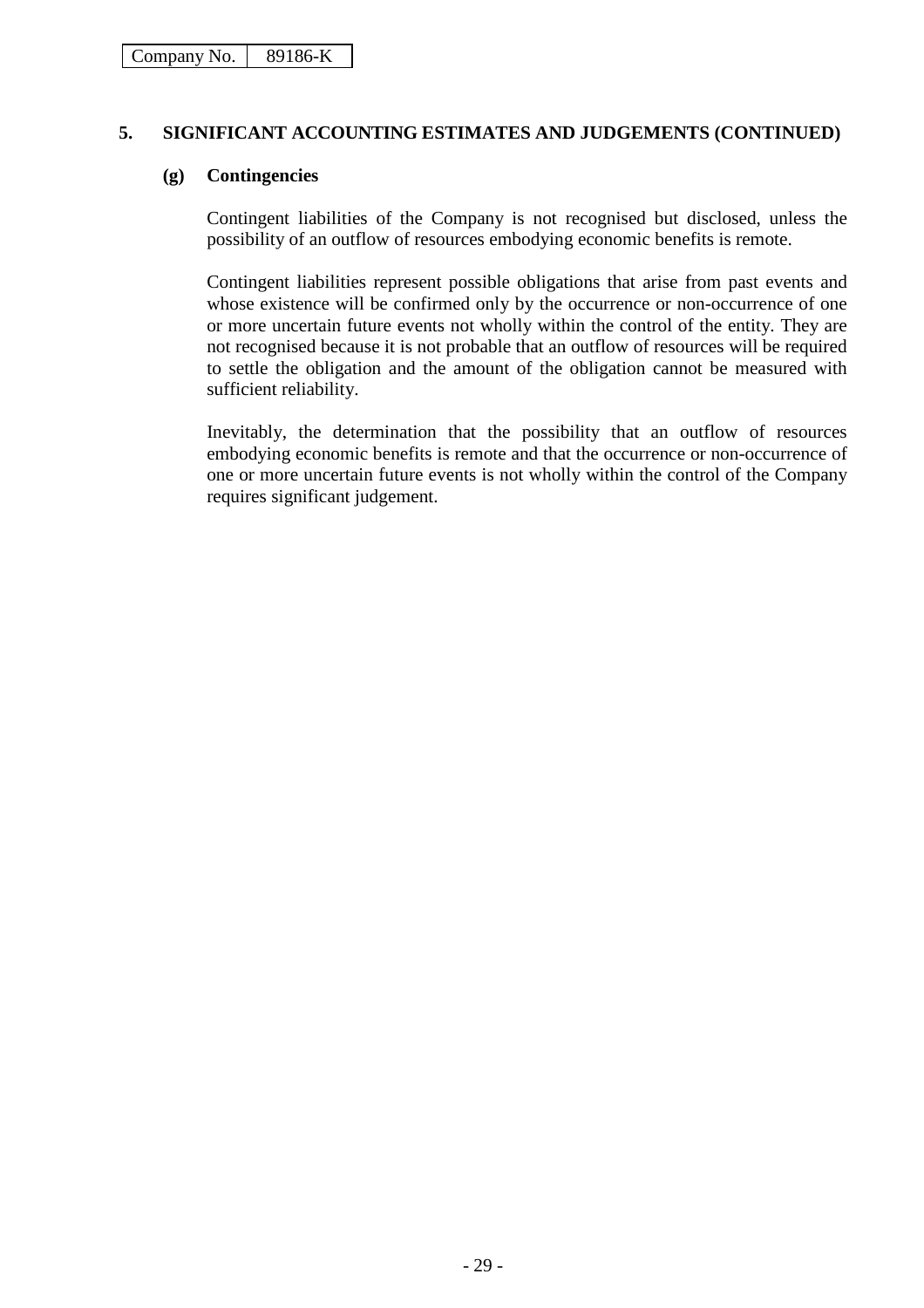#### **6.PROPERTY, PLANT AND EQUIPMENT**

|                                 |                          |                | Office      |                          |                          |           |                          |         |
|---------------------------------|--------------------------|----------------|-------------|--------------------------|--------------------------|-----------|--------------------------|---------|
|                                 |                          |                | equipment   |                          |                          |           | Capital                  |         |
|                                 | Leasehold                | Factory        | and         | Furniture                | Motor                    | Plant and | work in                  |         |
|                                 | land                     | building       | renovations | and fittings             | vehicles                 | machinery | progress                 | Total   |
|                                 | RM'000                   | RM'000         | RM'000      | RM'000                   | RM'000                   | RM'000    | RM'000                   | RM'000  |
| Cost                            |                          |                |             |                          |                          |           |                          |         |
| At 1.4.2017                     | 226                      | 23,414         | 3,660       | 961                      | 63                       | 36,239    | 1,330                    | 65,893  |
| Addition                        |                          |                | 55          | 241                      |                          |           | 1,609                    | 1,905   |
| Disposal                        |                          | $\blacksquare$ | (1,090)     | (18)                     |                          | (438)     |                          | (1,546) |
| Written off                     |                          | (14)           | (52)        | (33)                     |                          | (265)     |                          | (364)   |
| Transfers                       |                          | 400            | 89          | 74                       |                          | 1,559     | (2,122)                  |         |
| At 31.3.2018/1.4.2018           | 226                      | 23,800         | 2,662       | 1,225                    | 63                       | 37,095    | 817                      | 65,888  |
| Addition                        |                          |                | 129         | 61                       |                          |           | 1,148                    | 1,338   |
| Disposal                        |                          | (20)           | (41)        | $\overline{\phantom{0}}$ |                          | (12)      |                          | (73)    |
| Written off                     |                          |                | (6)         |                          |                          | (504)     |                          | (510)   |
| Transfers                       |                          | 450            | 729         | 58                       |                          | 510       | (1,747)                  |         |
| At 31.3.2019                    | 226                      | 24,230         | 3,473       | 1,344                    | 63                       | 37,089    | 218                      | 66,643  |
| <b>Accumulated depreciation</b> |                          |                |             |                          |                          |           |                          |         |
| At 1.4.2017                     | 114                      | 4,448          | 3,046       | 499                      | 63                       | 20,581    |                          | 28,751  |
| Charge for the financial year   | 4                        | 450            | 188         | 83                       |                          | 2,658     |                          | 3,383   |
| Disposal                        |                          |                | (1,090)     | (18)                     |                          | (438)     |                          | (1,546) |
| Written off                     |                          | (1)            | (40)        | (25)                     | $\overline{\phantom{0}}$ | (240)     |                          | (306)   |
| At 31.3.2018/1.4.2018           | 118                      | 4,897          | 2,104       | 539                      | 63                       | 22,561    | $\overline{\phantom{a}}$ | 30,282  |
| Charge for the financial year   | 3                        | 458            | 333         | 112                      |                          | 2,674     |                          | 3,580   |
| Disposal                        |                          | (7)            | (41)        | $\overline{\phantom{0}}$ |                          | (12)      |                          | (60)    |
| Written off                     | $\overline{\phantom{a}}$ |                | (6)         | $\overline{\phantom{a}}$ | $\overline{\phantom{a}}$ | (504)     | $\overline{\phantom{0}}$ | (510)   |
| At 31.3.2019                    | 121                      | 5,348          | 2,390       | 651                      | 63                       | 24,719    | $\overline{\phantom{0}}$ | 33,292  |
|                                 |                          |                |             |                          |                          |           |                          |         |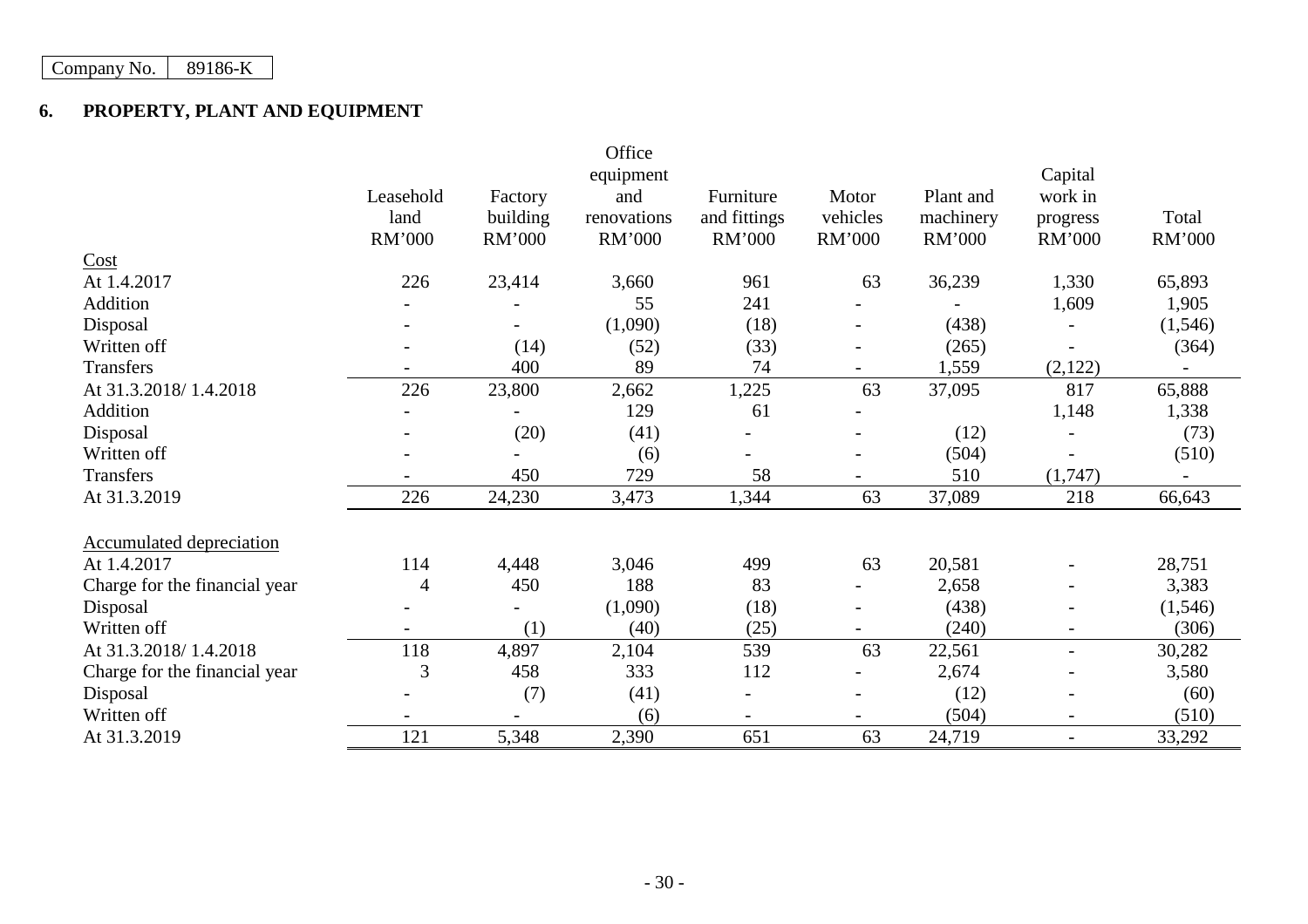#### **6.PROPERTY, PLANT AND EQUIPMENT (CONTINUED)**

|                                                               |                             |                                      | Office<br>equipment          |                                     |                             |                                  | Capital                              |                 |
|---------------------------------------------------------------|-----------------------------|--------------------------------------|------------------------------|-------------------------------------|-----------------------------|----------------------------------|--------------------------------------|-----------------|
|                                                               | Leasehold<br>land<br>RM'000 | Factory<br>building<br><b>RM'000</b> | and<br>renovations<br>RM'000 | Furniture<br>and fittings<br>RM'000 | Motor<br>vehicles<br>RM'000 | Plant and<br>machinery<br>RM'000 | work in<br>progress<br><b>RM'000</b> | Total<br>RM'000 |
| Accumulated impairment loss<br>At 1.4.2017/31.3.2018/1.4.2018 |                             | $\overline{\phantom{a}}$             |                              | 2                                   | $\overline{\phantom{0}}$    | 279                              | $\overline{\phantom{a}}$             | 288             |
| At 31.3.2019                                                  |                             |                                      |                              | ◠                                   |                             | 279                              | $\overline{\phantom{0}}$             | 288             |
| Net carrying amount<br>At 31.3.2017                           | 112                         | 18,966                               | 607                          | 460                                 | $\overline{a}$              | 15,379                           | 1,330                                | 36,854          |
| At 31.3.2018/1.4.2018                                         | 108                         | 18,903                               | 551                          | 684                                 |                             | 14,255                           | 817                                  | 35,318          |
| At 31.3.2019                                                  | 105                         | 18,882                               | 1,076                        | 691                                 |                             | 12,091                           | 218                                  | 33,063          |

Leasehold land comprises land with an unexpired lease of 66 years (2018: 67 years).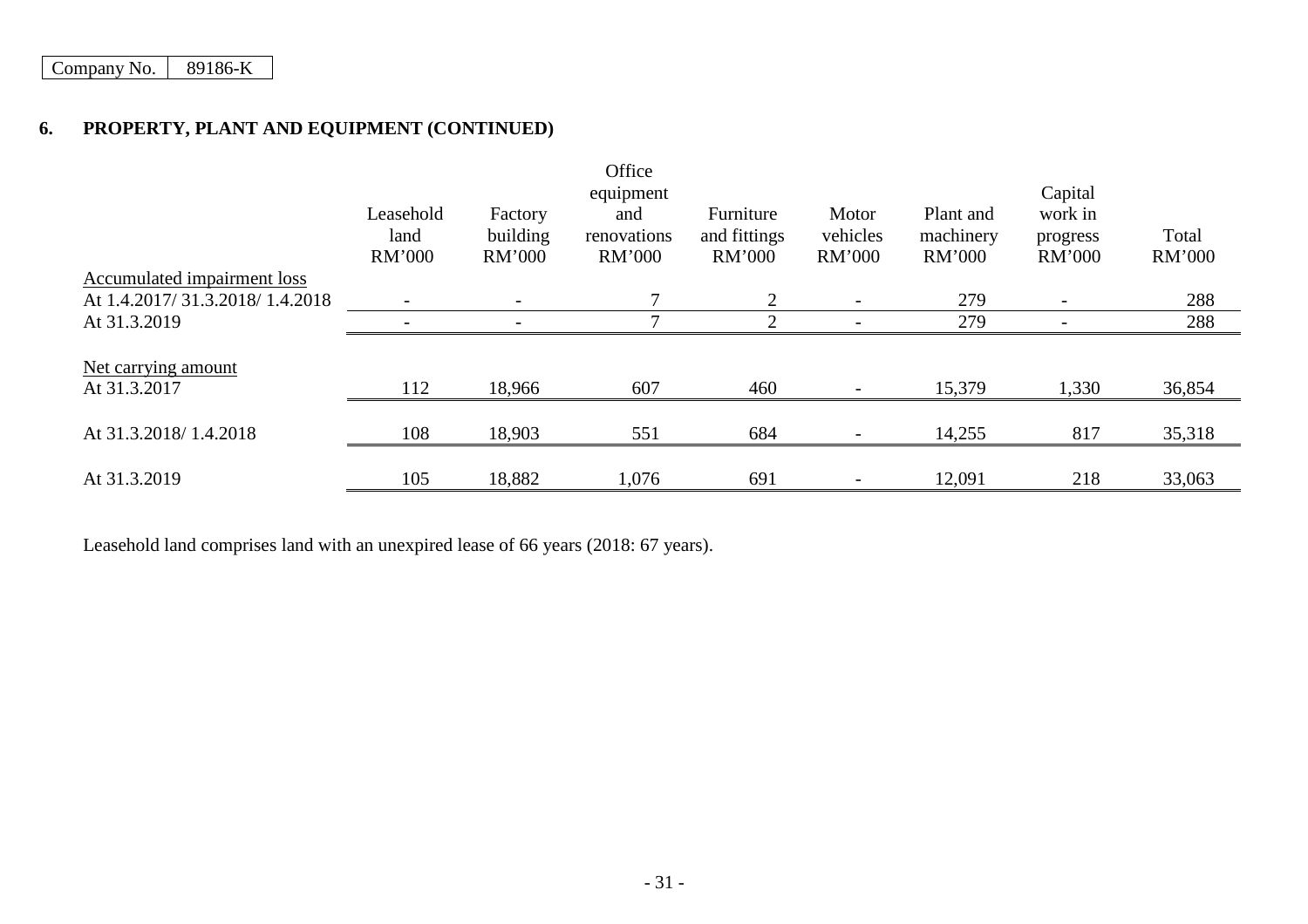### **7. INVENTORIES**

|    |                                              | 2019<br><b>RM'000</b> | 2018<br><b>RM'000</b> |
|----|----------------------------------------------|-----------------------|-----------------------|
|    | Raw materials                                | 9,355                 | 8,996                 |
|    | Work-in-progress                             | 1,882                 | 1,415                 |
|    | Finished goods                               | 7,780                 | 6,367                 |
|    | Packaging materials                          | 1,350                 | 1,552                 |
|    |                                              | 20,367                | 18,330                |
|    | Recognised in profit or loss:                |                       |                       |
|    | Inventories recognised as cost of sales      | 59,900                | 54,294                |
|    | Reversal of write-down                       | (466)                 | (999)                 |
|    | The write-down is included in cost of sales. |                       |                       |
| 8. | <b>TRADE AND OTHER RECEIVABLES</b>           |                       |                       |
|    |                                              | 2019<br>RM'000        | 2018<br>RM'000        |
|    | <b>Trade</b>                                 |                       |                       |
|    | Trade receivables                            | 39,052                | 31,640                |
|    | Less: Allowance for impairment loss          |                       |                       |
|    | At the beginning for the financial year      | (937)                 | (856)                 |
|    | Reversal/(Allowance) for the financial year  | 664                   | (81)                  |
|    | At the end of the financial year             | (273)                 | (937)                 |
|    |                                              | 38,779                | 30,703                |
|    | Amount due from holding company              | 5,347                 | 4,935                 |
|    |                                              | 44,126                | 35,638                |
|    | Non-trade                                    |                       |                       |
|    | Amount due from holding company              | 1,235                 | 584                   |
|    | Other receivables, deposits and prepayments  | 1,179                 | 2,167                 |
|    |                                              | 2,414                 | 2,751                 |
|    | <b>Total trade and other receivables</b>     | 46,540                | 38,389                |
|    |                                              |                       |                       |

- (a) The company's normal credit term is 90 days (2018: 90 days). Other credit terms are assessed and approved on case by case basis.
- (b) The trade amount due from holding company is denominated in US Dollars and subject to the normal trade terms.
- (c) The non-trade amount due from holding company is denominated in US Dollars, unsecured, interest free and repayable on demand.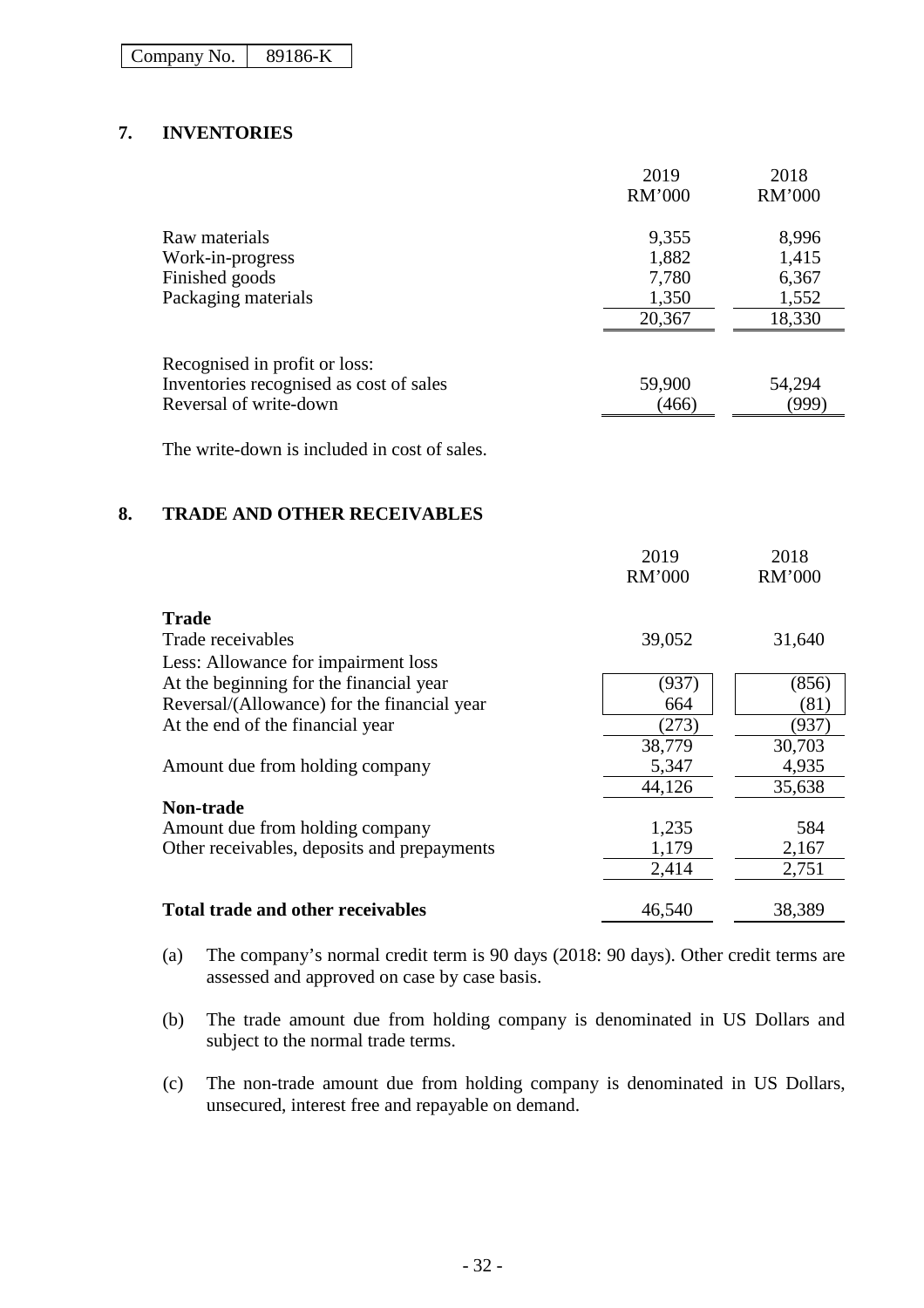### **9. SHARE CAPITAL**

|     |                                                        | 2019<br><b>RM'000</b> | 2018<br><b>RM'000</b> |
|-----|--------------------------------------------------------|-----------------------|-----------------------|
|     | <b>Issued and fully paid</b>                           |                       |                       |
|     | 8,000,000 ordinary shares at beginning/end of the year | 8,300                 | 8,300                 |
|     |                                                        |                       |                       |
| 10. | DEFERRED TAX LIABILITIES                               |                       |                       |
|     |                                                        | 2019<br>RM'000        | 2018<br><b>RM'000</b> |
|     | At beginning of the year                               |                       |                       |
|     | Recognised in profit or loss                           | 1,762                 |                       |
|     | At end of the year                                     | 1,762                 |                       |

Deferred taxation is made up of the tax effects of temporary differences arising from:

|                                                | 2019          | 2018   |
|------------------------------------------------|---------------|--------|
|                                                | <b>RM'000</b> | RM'000 |
| Excess of net book value over tax written down |               |        |
| value of property, plant and equipment         | 3,591         |        |
| Unabsorbed tax losses                          | (789)         |        |
| Impairment for slow moving inventories         | (1,002)       |        |
| Unrealised gain on foreign exchange            | 181           |        |
| <b>Others</b>                                  | (219)         |        |
|                                                | 1,762         |        |

### **11. BANK BORROWINGS**

|                                  | 2019<br>RM'000           | 2018<br><b>RM'000</b> |
|----------------------------------|--------------------------|-----------------------|
| <b>Current</b><br>Buyers' credit |                          |                       |
|                                  | $\overline{\phantom{0}}$ | 4,342                 |

The buyers' credit is subject to interest at rates of Nil (2018: 4.90%) per annum.

The bank borrowings are secured by corporate guarantee from holding company.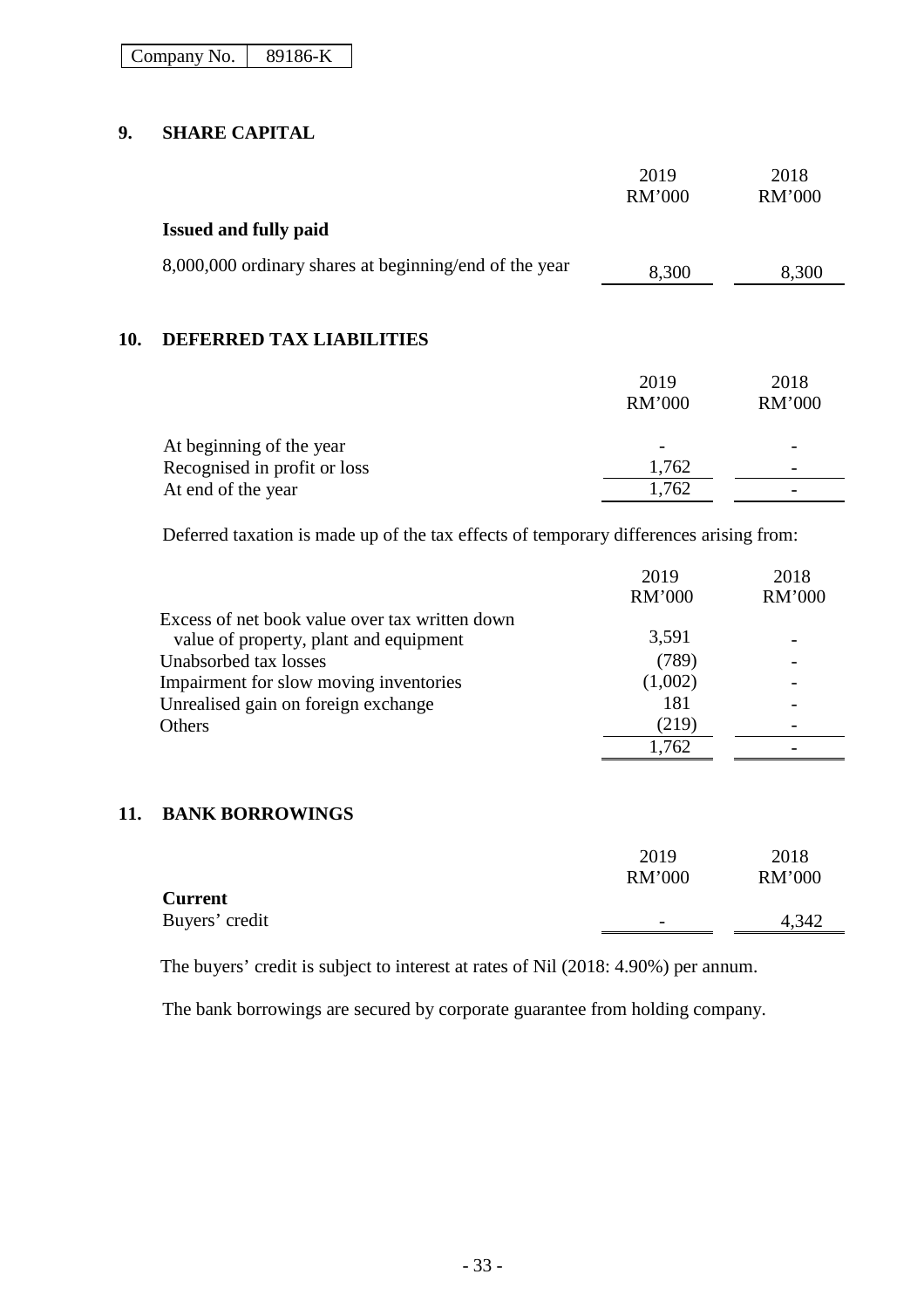### **12. PROVISIONS**

|                                           | 2019<br><b>RM'000</b> | 2018<br><b>RM'000</b> |
|-------------------------------------------|-----------------------|-----------------------|
| As at 1 April                             | 1,108                 | 891                   |
| (Reversal)/Allowance made during the year | (415)                 | 217                   |
| As at 31 March                            | 693                   | 1,108                 |

Provisions relate to returnable obsolete inventories held by the customers and sales returns as at financial year end. The provisions were estimated based on historical data and past trends of obsolete inventories held by the customers and sales returns. The Company expects to incur majority of the recognised liability over the next twelve months.

### **13. TRADE AND OTHER PAYABLES**

|                                                                 | 2019<br><b>RM'000</b>   | 2018<br><b>RM'000</b>   |
|-----------------------------------------------------------------|-------------------------|-------------------------|
| <b>Trade</b><br>Trade payables<br>Amount due to holding company | 7,920<br>3,197          | 8,103<br>20,380         |
| <b>Non-trade</b>                                                | 11,117                  | 28,483                  |
| Amount due to holding company<br>Other payables<br>Accruals     | 2,108<br>2,445<br>4,169 | 5,557<br>2,833<br>2,995 |
|                                                                 | 8,722                   | 11,385                  |
| Total trade and other payables                                  | 19,839                  | 39,868                  |

- (a) The normal trade credit terms granted to the Company range from 30 to 90 days (2018: 30 to 90 days).
- (b) The trade amount due to holding company is denominated in US Dollars and subject to the normal trade terms.
- (c) The non-trade amount due to holding company is denominated in US Dollars, unsecured, interest free and repayable on demand.

### **14. REVENUE**

|                                  | 2019    | 2018              |
|----------------------------------|---------|-------------------|
|                                  | RM'000  | RM <sup>000</sup> |
| Recognition using point in time: |         |                   |
| Sale of pharmaceutical products  | 135,998 | 119,450           |
|                                  |         |                   |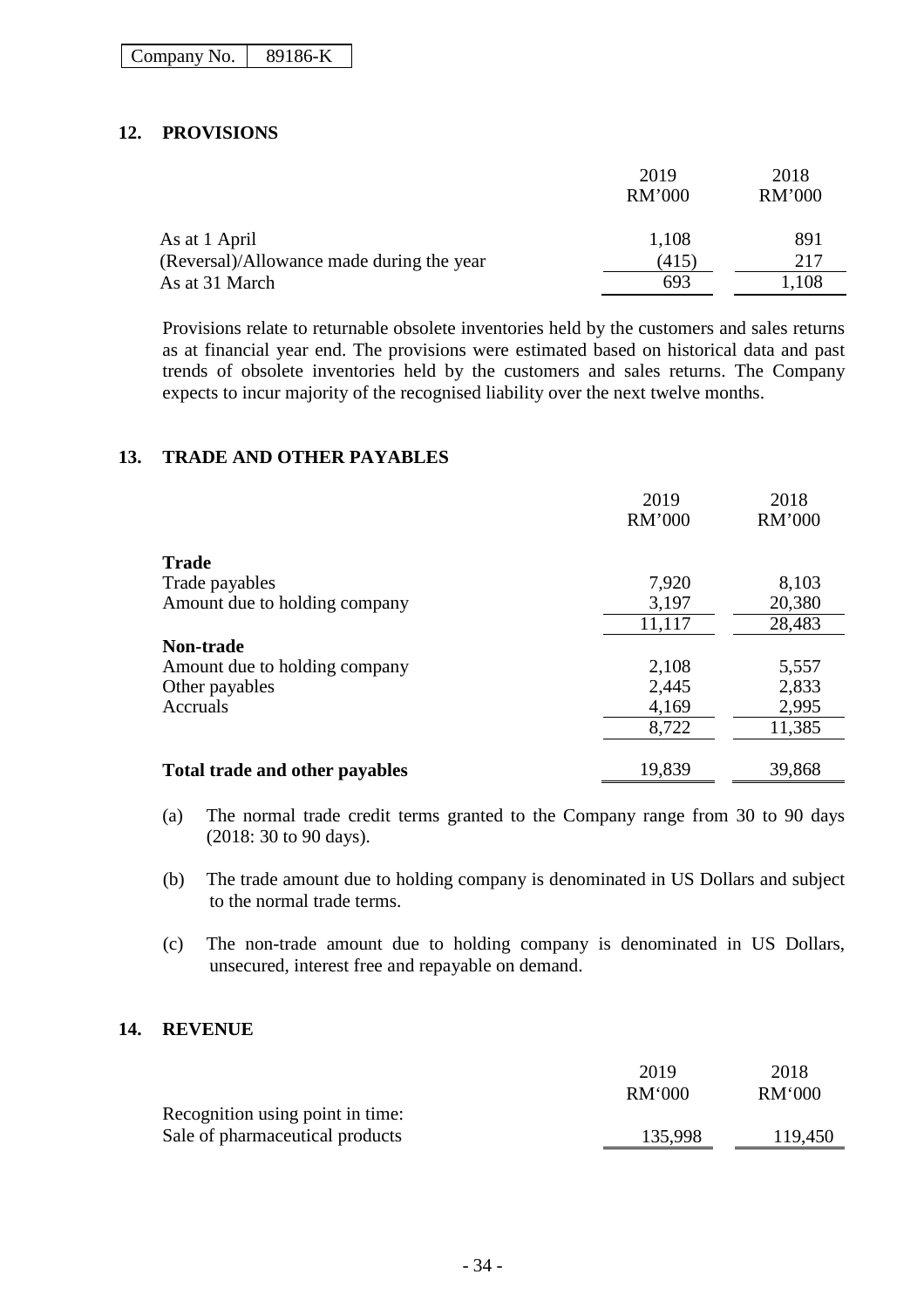| Company No. | 89186-K |
|-------------|---------|
|-------------|---------|

## **15. PROFIT BEFORE TAXATION**

Profit before taxation is arrived at after charging/(crediting):-

|                                                   | 2019    | 2018    |
|---------------------------------------------------|---------|---------|
|                                                   | RM'000  | RM'000  |
| Auditors' remuneration                            |         |         |
| - statutory                                       | 55      | 60      |
| - others                                          | 52      | 36      |
| Depreciation on property, plant and equipment     | 3,580   | 3,383   |
| (Reversal)/Allowance for impairment loss on trade |         |         |
| receivables                                       | (664)   | 81      |
| Interest expense                                  | 244     | 482     |
| Employee benefits (Note 17)                       | 19,296  | 19,218  |
| Property, plant and equipment written off         |         | 58      |
| Loss on disposal of property, plant and equipment | 13      |         |
| Rental of premises                                | 582     | 693     |
| Foreign exchange (gain)/loss                      |         |         |
| - realised                                        | (2,327) | 4,229   |
| - unrealised                                      | 3,004   | (9,901) |
| Reversal of write-down of inventories             | (466)   | (999)   |

# **16. TAXATION**

|                        | 2019<br>RM'000 | 2018<br>RM'000 |
|------------------------|----------------|----------------|
| Current financial year |                |                |
| - income tax expense   |                |                |
| - deferred tax expense | 1,762          |                |
|                        | 1,762          |                |

A reconciliation of tax expense on financial results before taxation with the applicable statutory income tax rate is as follows:-

|                                                            | 2019<br>RM'000 | 2018<br>RM'000 |
|------------------------------------------------------------|----------------|----------------|
| Profit before taxation                                     | 32,839         | 29,509         |
| Income tax at tax rate of $24\%$ (2018: 24%)               | 7,881          | 7,082          |
| Tax effects in respect of:                                 |                |                |
| Non-allowable expenses                                     | 101            | 543            |
| Utilisation of previously unrecognised deferred tax assets | (6,220)        | 7,625          |
| Current year tax expense                                   | 1,762          |                |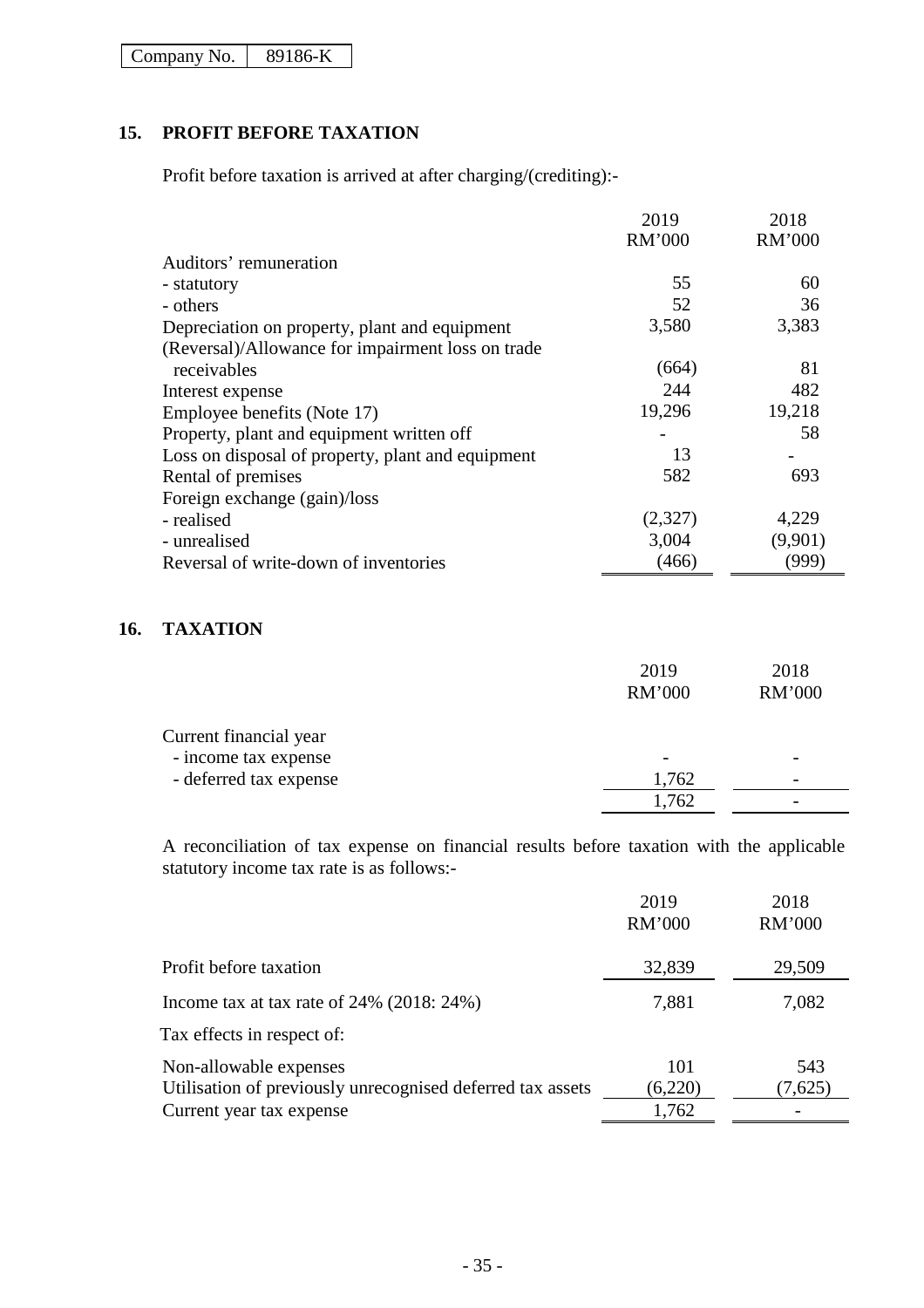### **17. EMPLOYEE BENEFITS**

The total employee benefits recognised in the profit or loss are as follows:

|                            | 2019<br><b>RM'000</b> | 2018<br><b>RM'000</b> |
|----------------------------|-----------------------|-----------------------|
| Wages, salaries and others | 17,668                | 17,590                |
| Defined contribution plan  | 1,628                 | 1,628                 |
|                            | 19,296                | 19,218                |

Included in employee benefits expense is executive directors' remuneration as follows:

|                         | 2019<br>RM'000 | 2018<br>RM'000 |
|-------------------------|----------------|----------------|
| Directors' remuneration |                |                |
| - Fees                  |                | 18             |
| - Remuneration          | 979            | 546            |
|                         | 979            | 564            |
|                         |                |                |

### **18. RELATED PARTY TRANSACTIONS**

For the purpose of these financial statements, parties are considered to be related to the Company if the Company has the ability, directly or indirectly, to control the party or exercise significant influence over the party in making financial and operating decisions, or vice versa, or where the Company and the party are subject to common control or common significant influence. Related parties may be individuals or other entities.

Related parties also include key management personnel defined as those persons having authority and responsibility for planning, directing and controlling the activities of the Company either directly or indirectly. The key management personnel include all the Directors of the Company.

The Company has related party relationship with its holding company and Directors of the Company.

#### **Significant related party transactions**

Related party transactions have been entered into in the normal course of business under normal trade terms. The significant related party transactions of the Company are as follow:

|                        | 2019          | 2018    |
|------------------------|---------------|---------|
|                        | <b>RM'000</b> | RM'000  |
| <b>Holding company</b> |               |         |
| <b>Sales</b>           | (5,760)       | (3,253) |
| Royalty and trademark  | 5,742         | 5,065   |
| Purchases              | 24,907        | 19,255  |

Balances with holding company at the reporting date are disclosed in Note 8 and Note 13 to the financial statements. All the outstanding balances are expected to be settled in cash by the related parties.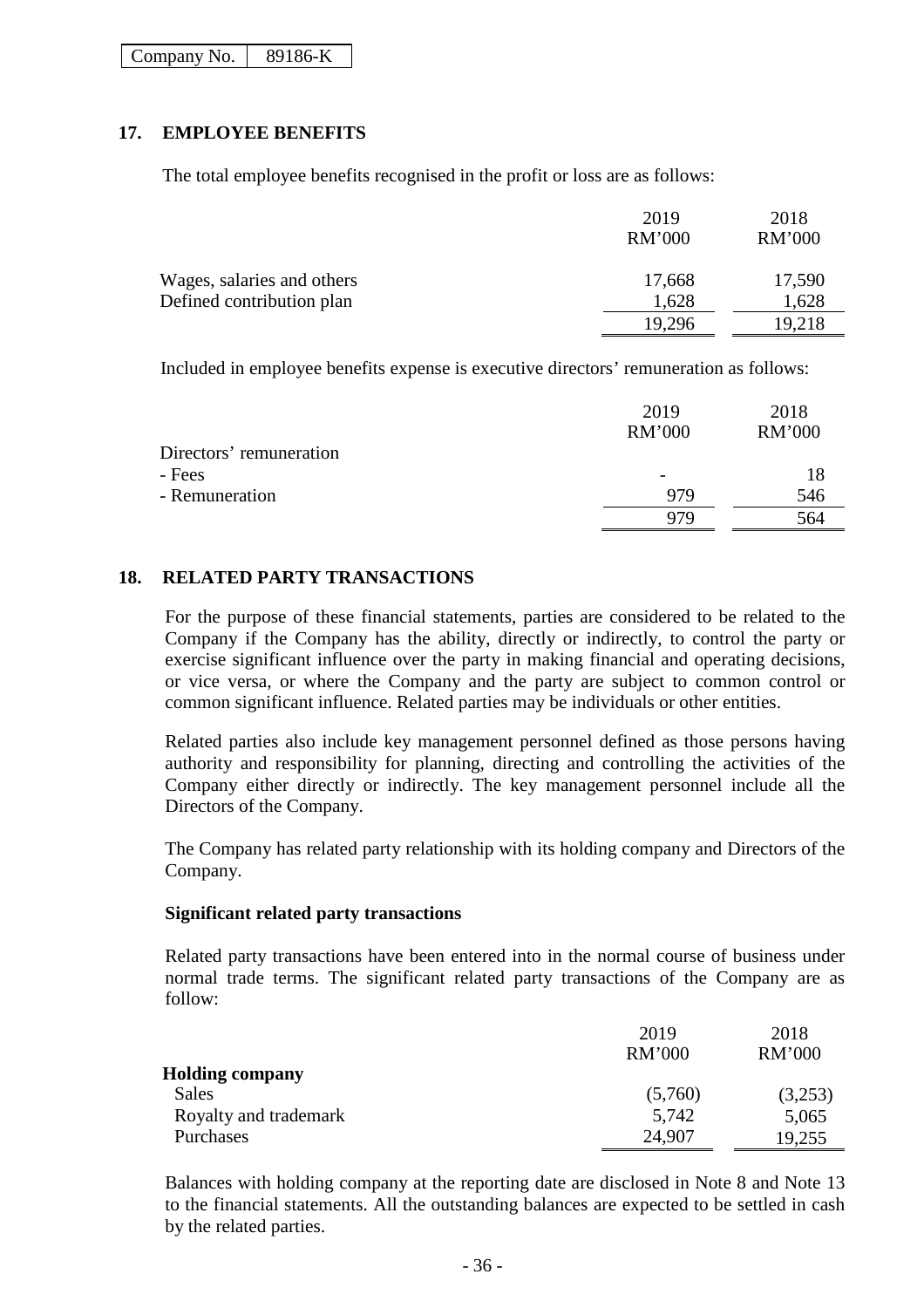### **19. FINANCIAL RISK MANAGEMENT**

The Company have exposure to the following risks from its use of financial instruments:

- (a) Credit risk
- (b) Liquidity risk
- (c) Market risk

### **(a) Credit risk**

Credit risk is the risk of a financial loss to the Company if a customer or counterparty to a financial instrument fails to meet its contractual obligations. The Company's exposure to credit risk arises principally from its receivables from customers.

### **(i) Receivables**

The Company's sales to customers are on credit terms of 90 days. The management has a credit policy in place and the exposure to credit risk is monitored on an ongoing basis. Credit evaluations are performed on customers requiring credit over a certain amount.

As at the end of the reporting period, the maximum exposure to credit risk arising from receivables is represented by the carrying amounts in the statement of financial position.

Management has taken reasonable steps to ensure that receivables that are neither past due nor impaired are stated at their realisable values. A significant portion of these receivables are regular customers that have been transacting with the Company.

When an account is past due, the credit risk is considered to have increased significantly since the initial recognition. The Company identifies as a default account if it is more than 1 year past due and the customer is having significant financial difficulties (analysed by financial measures of reported losses, negative cash flows, and qualitative evaluation of the customer's characteristics). The Company classifies an impaired receivable when a customer is in default, in liquidation or other financial reorganisation.

For each significant receivable that is credit-impaired, individual lifetime ECL is recognised using the probability of default technique. The inputs used are: (i) the percent chance of default, and (ii) the expected cash shortfalls. The lifetime ECL is measured at the probability-weighted expected cash shortfalls by reference to the Company's past experience, current conditions and forecast of future economic benefits.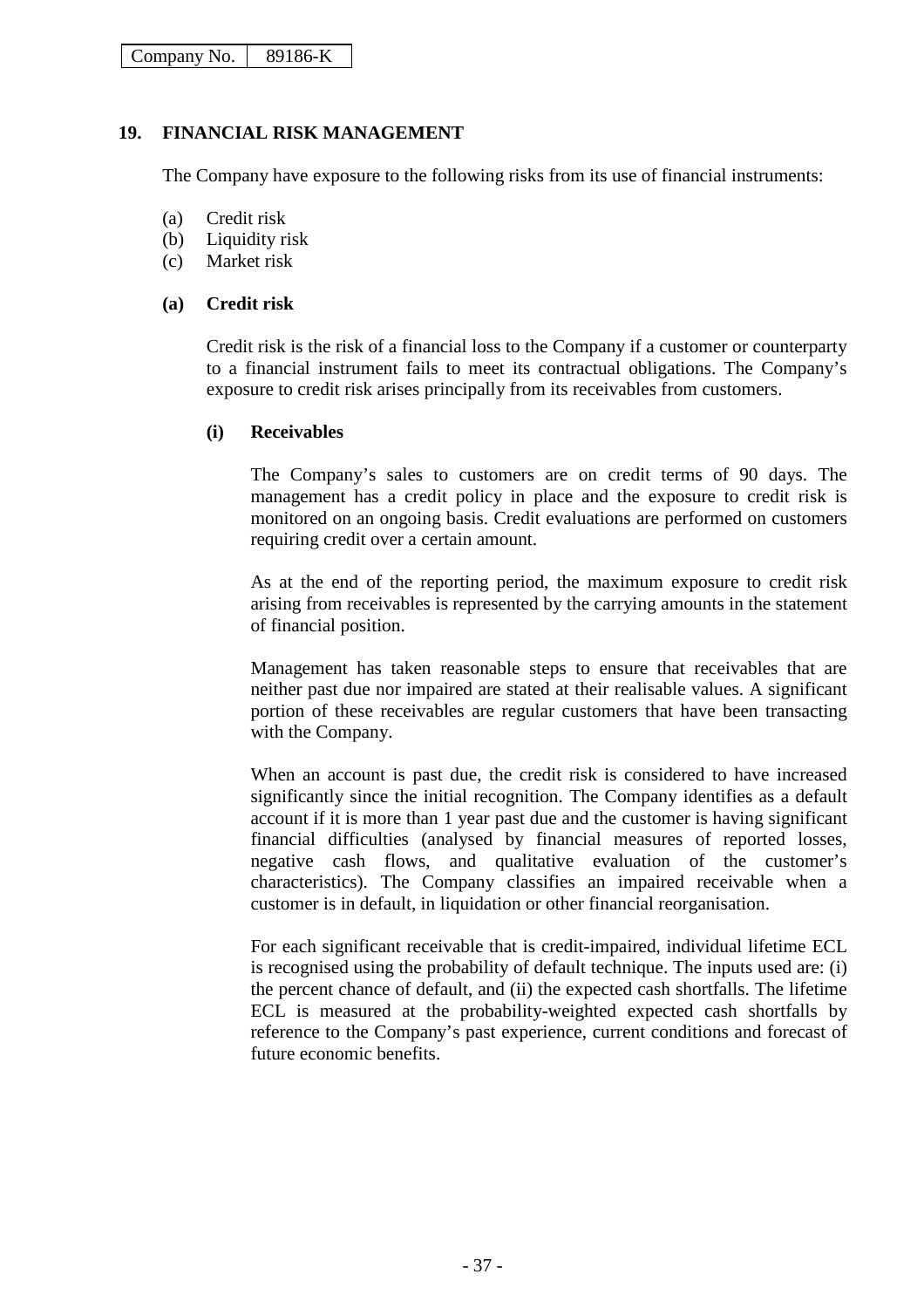#### **19. FINANCIAL RISK MANAGEMENT (CONTINUED)**

#### **(a) Credit risk (continued)**

#### **(i) Receivables (continued)**

For significant receivables that are not individually credit-impaired and all other receivables, the Company uses a provision matrix that categories the different risk classes (low risk, medium risk and high risk) and the ageing profiles. The collective lifetime ECLs are measured based on the Company's past lost rate experiences, current conditions and forecast of future economic conditions. The past lost rates are adjusted upward in the measurement in worsening current conditions and forecasts of future macroeconomic conditions.

#### *Concentration of credit risk*

The Company does not have any major concentration of credit risk related to any individual customer or counterparty.

#### *Past due and impaired financial assets*

The aging analysis of trade receivables as at the end of the reporting period was:

|                       | Gross<br>amount | Individual<br>impairment | Net amount |
|-----------------------|-----------------|--------------------------|------------|
|                       | <b>RM'000</b>   | <b>RM'000</b>            | RM'000     |
| 2019                  |                 |                          |            |
| Not past due          | 37,690          |                          | 37,690     |
| Past due 1-30 days    | 1,088           |                          | 1,088      |
| Past due 31-90 days   |                 |                          |            |
| Past due more than 90 |                 |                          |            |
| days                  | 274             | (273)                    |            |
|                       | 39,052          | (273)                    | 38,779     |
| 2018                  |                 |                          |            |
| Not past due          | 29,707          |                          | 29,707     |
| Past due 1-30 days    | 836             |                          | 836        |
| Past due 31-90 days   | 28              |                          | 28         |
| Past due more than 90 |                 |                          |            |
| days                  | 1,069           | (937)                    | 132        |
|                       | 31,640          | (937)                    | 30,703     |

### **Trade receivables that are past due but not impaired**

The Company believes that no impairment allowance is necessary in respect of these balances. They are substantially companies with good collection track record and no recent history of default.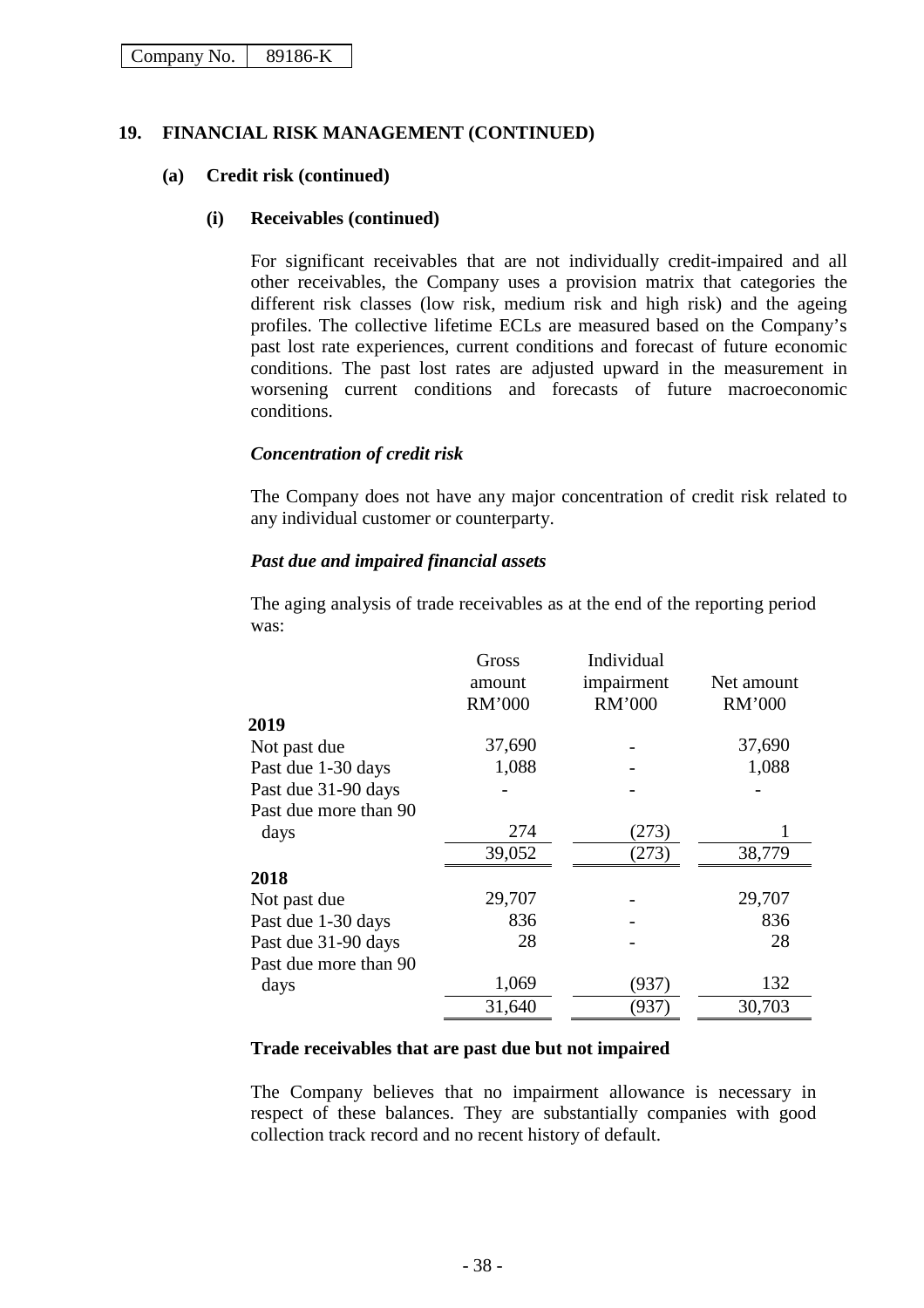### **19. FINANCIAL RISK MANAGEMENT (CONTINUED)**

#### **(a) Credit risk (continued)**

#### **(ii) Inter-company balances**

The Company do not have a formal policy for managing credit risk arising from intercompany receivables as exposure is not considered significant.

As at the end of the reporting period, the maximum exposure to credit risk arising from intercompany receivables is represented by the carrying amounts in the statement of financial position. There was no indication that the amount due from related companies are not recoverable. The Company do not specifically monitor the ageing of current advances to the related companies.

#### **(b) Liquidity risk**

Liquidity risk is the risk that the Company will not be able to meet its financial obligations as they fall due. The Company's exposure to liquidity risk arises principally from its payables and borrowings.

The Company maintain a level of cash and cash equivalents and bank facilities deemed adequate by the management to ensure, as far as possible, that it will have sufficient liquidity to meet its liabilities when they fall due.

It is not expected that the cash flows included in the maturity analysis could occur significantly earlier, or at significantly different amounts.

The table below summarises the maturity profile of the Company's financial liabilities as at the end of the reporting period based on undiscounted contractual payments:

|                                                                             | Carrying<br>amount<br><b>RM'000</b> | Contractual<br>interest rate<br>$\%$ | Contractual<br>cash flows<br><b>RM'000</b> | Under one<br>year<br>RM'000 |
|-----------------------------------------------------------------------------|-------------------------------------|--------------------------------------|--------------------------------------------|-----------------------------|
| 2019                                                                        |                                     |                                      |                                            |                             |
| Non-derivative financial<br>liabilities                                     |                                     |                                      |                                            |                             |
| Trade and other payables                                                    | 19,839                              |                                      | 19,839                                     | 19,839                      |
| 2018<br>Non-derivative financial<br>liabilities<br>Trade and other payables | 39,868                              |                                      | 39,868                                     | 39,868                      |
| <b>Bank borrowings</b>                                                      | 4,342                               | 4.9%                                 | 4,342                                      | 4,342                       |
|                                                                             | 44,210                              |                                      | 44,210                                     | 44,210                      |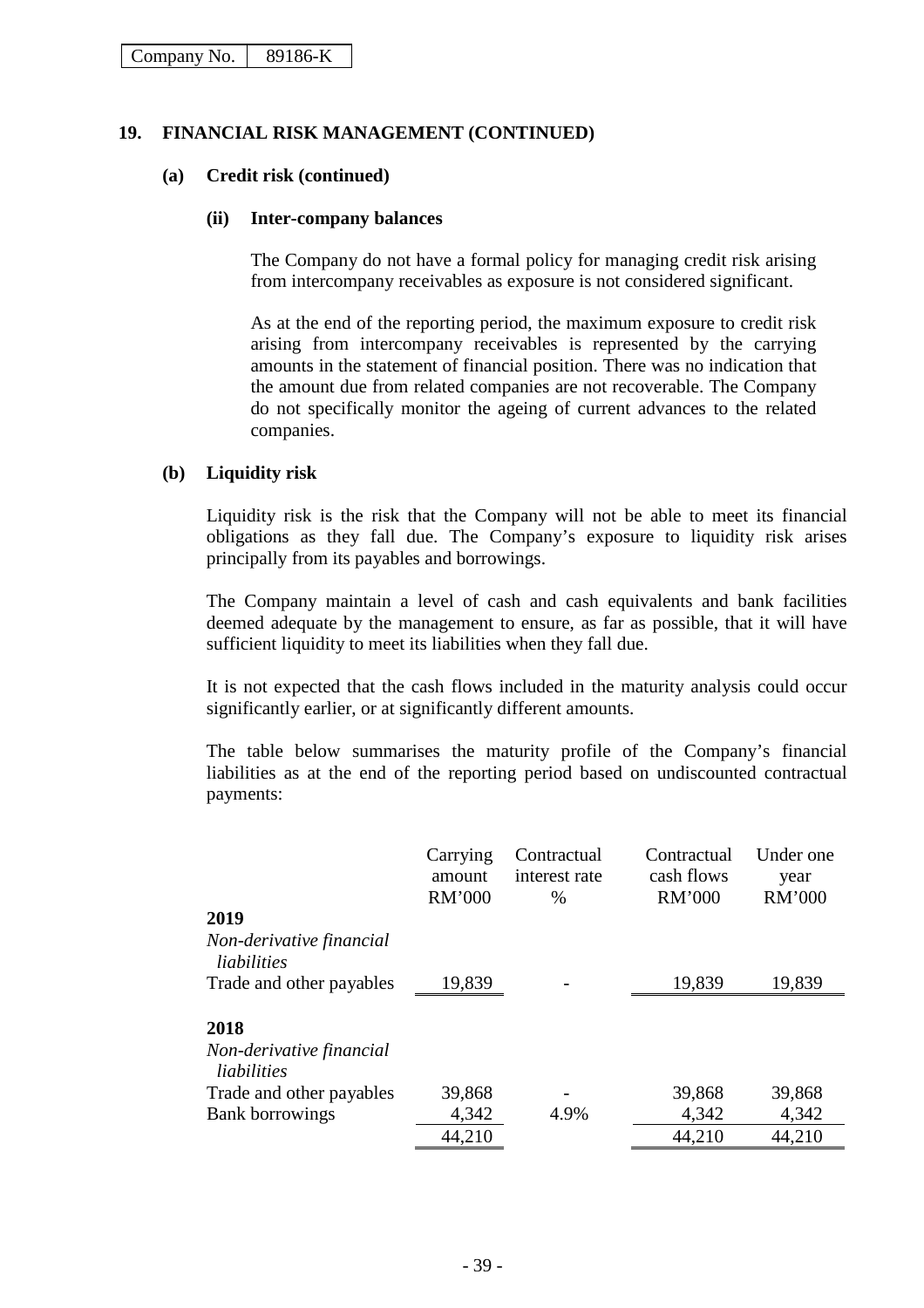#### **19. FINANCIAL RISK MANAGEMENT (CONTINUED)**

#### **(c) Market risk**

Market risk is the risk that changes in market prices, such as foreign exchange rates, interest rates and other prices that will affect the Company's financial position or cash flows.

#### **(i) Currency risk**

The Company is exposed to foreign currency risk on sales and purchases that are denominated in a currency other than the respective functional currencies of Company entities. The currencies giving rise to this risk are primarily Singapore Dollar ("SGD") and U.S. Dollar ("USD").

|                                             | Denominated in |               |            |            |
|---------------------------------------------|----------------|---------------|------------|------------|
|                                             | <b>USD</b>     | <b>SGD</b>    | <b>EUR</b> | <b>GBP</b> |
|                                             | RM'000         | <b>RM'000</b> | RM'000     | RM'000     |
| 2019                                        |                |               |            |            |
| Trade and other                             |                |               |            |            |
| receivables                                 | 275            | 4,895         |            |            |
| Trade and other payables<br>Amount due from | (3,001)        | (204)         |            | (3)        |
| holding company                             | 6,582          |               |            |            |
| Amount due to holding                       |                |               |            |            |
| company                                     | (4,237)        |               | (16)       |            |
| <b>Bank</b> balance                         | 60             |               |            |            |
| Net exposure                                | (321)          | 4,691         | (16)       | (3)        |
|                                             | Denominated in |               |            |            |
|                                             | <b>USD</b>     | <b>SGD</b>    | <b>EUR</b> | <b>CHF</b> |
|                                             |                |               |            |            |
|                                             | RM'000         | <b>RM'000</b> | RM'000     | RM'000     |
| 2018                                        |                |               |            |            |
| Trade and other                             |                |               |            |            |
| receivables                                 | 437            | 3,973         |            |            |
| Trade and other payables                    | (2,371)        | (71)          | (26)       | 1          |
| Amount due from                             |                |               |            |            |
| holding company                             |                |               |            |            |
|                                             | 5,514          |               |            |            |
| Amount due to holding                       |                |               |            |            |
| company                                     | (21, 371)      |               | (7)        |            |
| <b>Bank</b> balance                         | 133            |               |            |            |

A 10% (2018: 10%) strengthening of the RM against the following currencies at the end of the reporting period would have increased/ (decreased) equity and post-tax profit or loss by the amounts shown below. This analysis is based on foreign currency exchange rate variances that the Company considered to be reasonably possible at the end of the reporting period. The analysis assumes that all other variables, in particular interest rates, remained constant and ignores any impact of forecasted sales and purchases.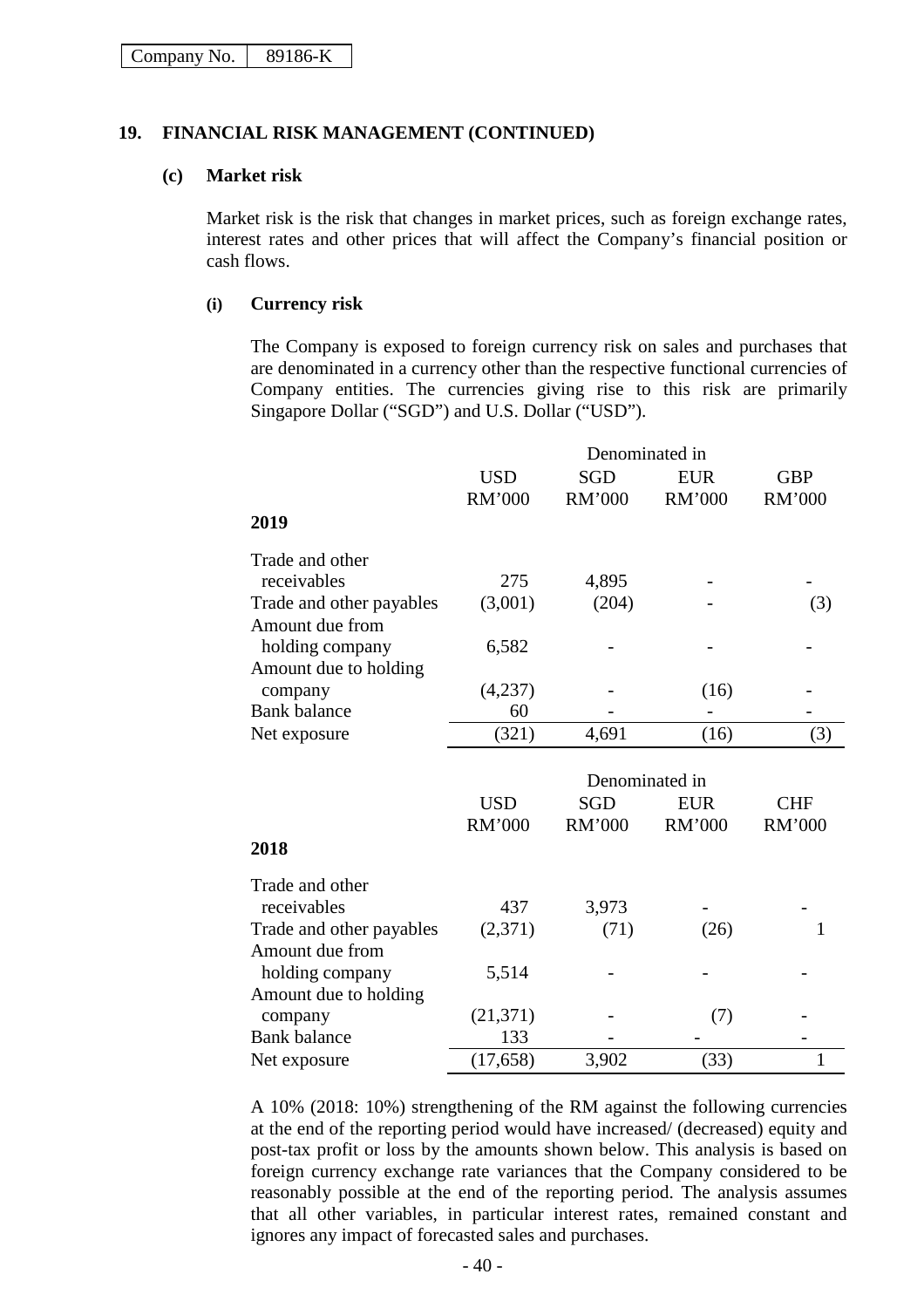#### **19. FINANCIAL RISK MANAGEMENT (CONTINUED)**

#### **(c) Market risk (continued)**

#### **(i) Currency risk (continued)**

|            |                | Profit or loss        |  |
|------------|----------------|-----------------------|--|
|            | 2019<br>RM'000 | 2018<br><b>RM'000</b> |  |
| <b>USD</b> | (3)            | (1, 342)              |  |
| <b>SGD</b> | 357            | 297                   |  |
| <b>EUR</b> | (1)            | (3)                   |  |
| <b>GBP</b> | -              |                       |  |
| CHF        | -              |                       |  |

#### **(ii) Interest rate risk**

The Company's variable rate borrowings are exposed to a risk of change in cash flows due to changes in interest rates. Short term receivables and payables are not significantly exposed to interest rate risk.

|                                  | 2019   | 2018   |
|----------------------------------|--------|--------|
|                                  | RM'000 | RM'000 |
|                                  |        |        |
| <b>Floating rate instruments</b> |        |        |
| <b>Financial liabilities</b>     |        | 4,342  |

### *Cash flow sensitivity analysis for variable rate instruments*

At the reporting date, if interest rates had been 100 basis points lower/ higher, with all other variables held constant, the Company's profit after tax would have been RM Nil (2018: RM33,000) higher/ lower, arising mainly as a result of lower/ higher interest expenses on floating interest rate loans and borrowings.

### **20. FAIR VALUE MEASUREMENT**

The carrying amounts of cash and cash equivalents, short term receivables and payables and short-term borrowings approximate fair values due to the relatively short-term nature of these financial instruments.

### **21. CAPITAL MANAGEMENT**

The Company's principal goal is to maintain healthy balance ratios for the support and continuity of the operational activities and maximising shareholders value. The Company monitors the capital structure and balance ratios so as to optimise their goals, taking into account the economic circumstances. To achieve those goals, the Company's management is able to determine the dividend policy, share issues or other financial instruments. No changes were made in the objectives, policies or processes for managing capital during the financial year.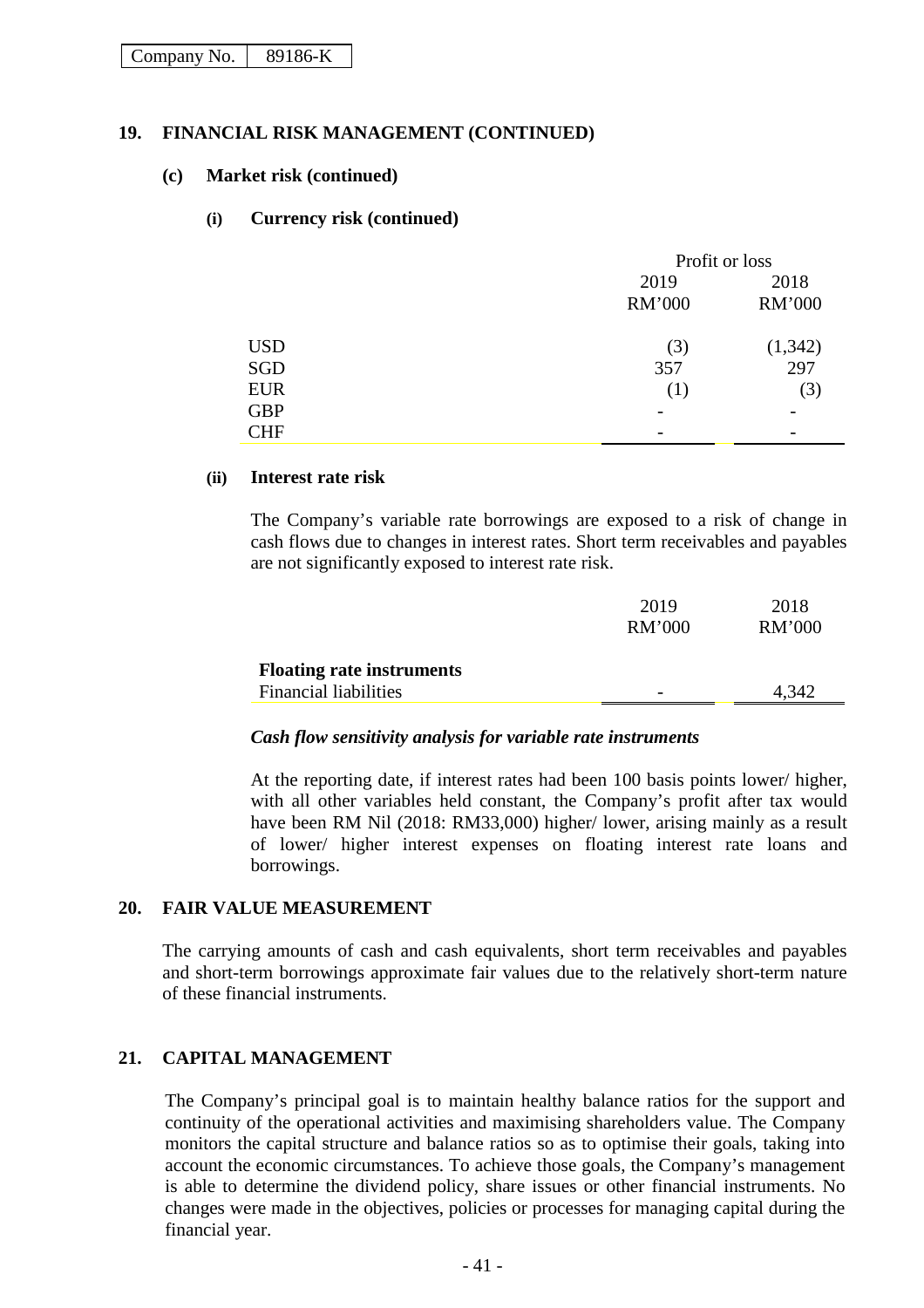### **22. OPERATING LEASES**

Total future minimum lease payments under non-cancellable operating leases are as follows:

|                                                   | 2019<br><b>RM'000</b> | 2018<br>RM'000 |
|---------------------------------------------------|-----------------------|----------------|
| Not later than one year                           | 600                   | 393            |
| Later than one year and not later than five years | 174                   | 250            |
|                                                   | 774                   | 643            |

The Company leases office premises under operating leases. The leases typically run for an initial year of one to two years with option to renew the lease after that date.

### **23. CONTINGENT LIABILITIES – SECURED**

|                                                | 2019<br>RM'000 | 2018<br><b>RM'000</b> |
|------------------------------------------------|----------------|-----------------------|
| Banker's guarantees in favour of third parties | 925            | 925                   |

#### **24. OTHER INFORMATION**

- (a) The Company is a private limited company, incorporated and domiciled in Malaysia.
- (b) The registered office is situated at:

Lot 6.05, Level 6, KPMG Tower 8 First Avenue, Bandar Utama 47800 Petaling Jaya Selangor Darul Ehsan

(c) The principal place of business is situated at:

Unit 21-13, Level 21, Q Sentral 2A, Jalan Stesen Sentral 2 Kuala Lumpur Sentral 50470 Kuala Lumpur

(d) The financial statements are expressed in Ringgit Malaysia, which is also the Company's functional currency.

### **25. APPROVAL OF FINANCIAL STATEMENTS**

The financial statements were authorised for issue in accordance with a resolution by the Board of Directors on 15 May 2019.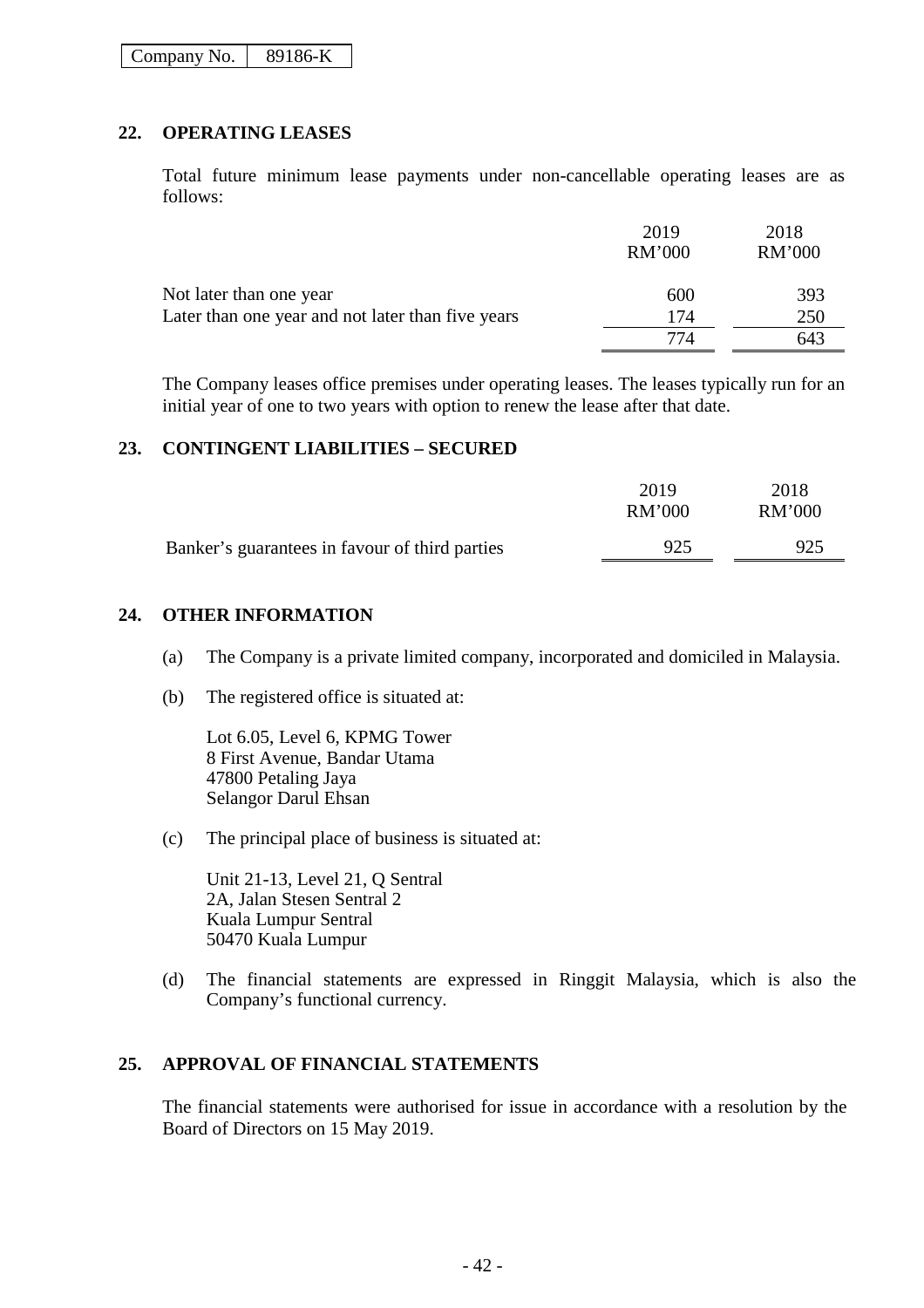### **STATEMENT BY DIRECTORS Pursuant to Section 251(2) of the Companies Act 2016**

We, the undersigned, being two of the directors of **RANBAXY (MALAYSIA) SDN. BHD. (89186-K)** do hereby state that, in the opinion of the directors, the financial statements set out on pages 5 to 42 are drawn up in accordance with the Malaysian Financial Reporting Standards, International Financial Reporting Standards and the requirements of the Companies Act 2016 in Malaysia so as to give a true and fair view of the state of affairs of the Company as at 31 March 2019 and of the financial results and the cash flows of the Company for the financial year ended on that date.

Signed on behalf of the Board of Directors in accordance with a resolution of the directors:

**INDRANIL SEN** 

# **VISWANATHAN SETHURAMAN**

Kuala Lumpur

### **STATUTORY DECLARATION Pursuant to Section 251(1)(b) of the Companies Act 2016**

I, **INDRANIL SEN**, being the director primarily responsible for the financial management of **RANBAXY (MALAYSIA) SDN. BHD. (89186-K)** do solemnly and sincerely declare that the financial statements set out on pages 5 to 42 are to the best of my knowledge and belief, correct and I make this solemn declaration conscientiously believing the same to be true and by virtue of the provisions of the Statutory Declarations Act, 1960.

## **INDRANIL SEN**

Subscribed and solemnly declared by the abovenamed at Kuala Lumpur in the Federal Territory on

Before me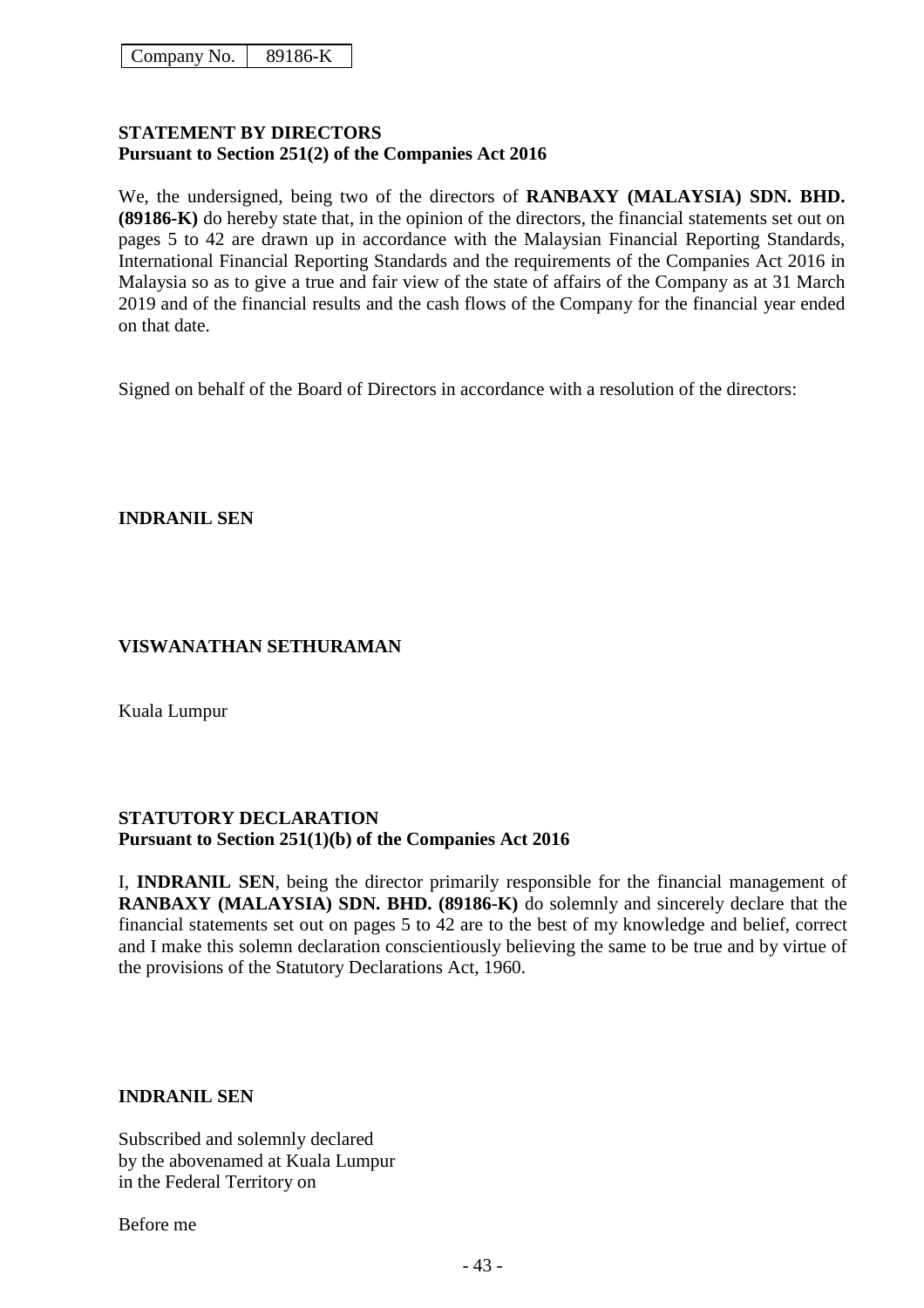### **INDEPENDENT AUDITORS' REPORT TO THE MEMBERS OF RANBAXY (MALAYSIA) SDN. BHD.**

### **Report on the Audit of the Financial Statements**

### **Opinion**

We have audited the financial statements of Ranbaxy (Malaysia) Sdn. Bhd., which comprise the statements of financial position as at 31 March 2019 of the Company, and the statements of profit or loss and other comprehensive income, statements of changes in equity and statements of cash flows of the Company for the financial year then ended, and notes to the financial statements, including a summary of significant accounting policies, as set out on pages 5 to 42.

In our opinion, the accompanying financial statements give a true and fair view of the financial position of the Company as at 31 March 2019, and of their financial performance and their cash flows for the financial year then ended in accordance with Malaysian Financial Reporting Standards, International Financial Reporting Standards and the requirements of the Companies Act 2016 in Malaysia.

#### Basis for Opinion

We conducted our audit in accordance with approved standards on auditing in Malaysia and International Standards on Auditing. Our responsibilities under those standards are further described in the Auditors' Responsibilities for the Audit of the Financial Statements section of our report. We believe that the audit evidence we have obtained is sufficient and appropriate to provide a basis for our opinion.

#### Independence and Other Ethical Responsibilities

We are independent of the Company in accordance with the By-Laws (on Professional Ethics, Conduct and Practice) of the Malaysian Institute of Accountants ("By- Laws") and the International Ethics Standards Board for Accountants' Code of Ethics for Professional Accountants ("IESBA Code"), and we have fulfilled our other ethical responsibilities in accordance with the By-Laws and the IESBA Code.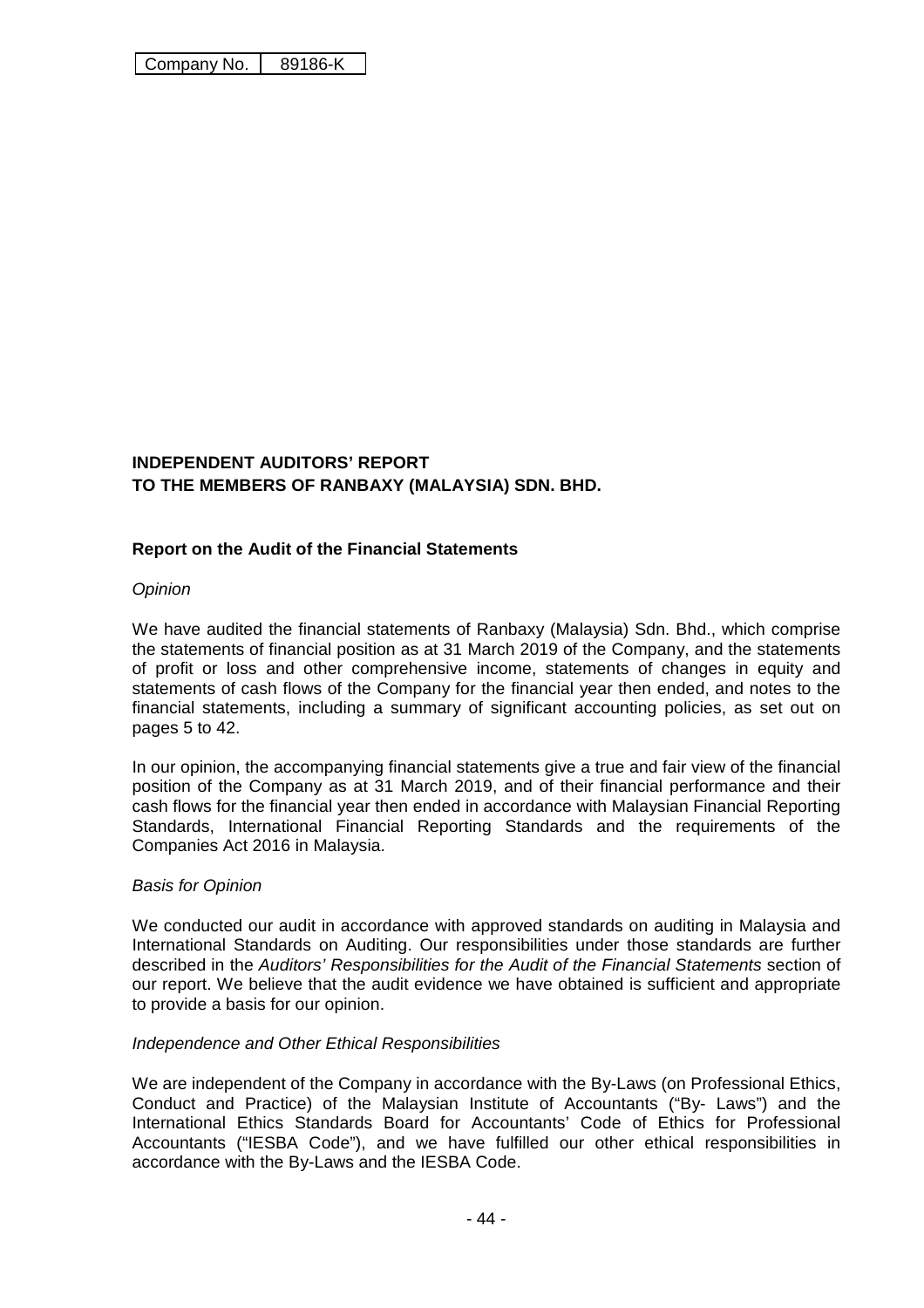### **INDEPENDENT AUDITORS' REPORT TO THE MEMBERS OF RANBAXY (MALAYSIA) SDN. BHD. (continued)**

#### Information Other than the Financial Statements and Auditors' Report Thereon

The directors of the Company are responsible for the other information. The other information comprises the Directors' Report but does not include the financial statements of the Company and our auditors' report thereon.

Our opinion on the financial statements the Company does not cover the Directors' Report and we do not express any form of assurance conclusion thereon.

In connection with our audit of the financial statements of the Company, our responsibility is to read the Directors' Report and, in doing so, consider whether the Directors' Report is materially inconsistent with the financial statements of the Company or our knowledge obtained in the audit or otherwise appears to be materially misstated.

If, based on the work we have performed, we conclude that there is a material misstatement of the Directors' Report, we are required to report that fact. We have nothing to report in this regard.

#### Responsibilities of the Directors for the Financial Statements

The directors of the Company are responsible for the preparation of financial statements of the Company that give a true and fair view in accordance with Malaysian Financial Reporting Standards, International Financial Reporting Standards and the requirements of the Companies Act 2016 in Malaysia. The directors are also responsible for such internal control as the directors determine is necessary to enable the preparation of financial statements of the Company that are free from material misstatement, whether due to fraud or error.

In preparing the financial statements of the Company, the directors are responsible for assessing the Company's ability to continue as a going concern, disclosing, as applicable, matters related to going concern and using the going concern basis of accounting unless the directors either intend to liquidate the Company or to cease operations, or have no realistic alternative but to do so.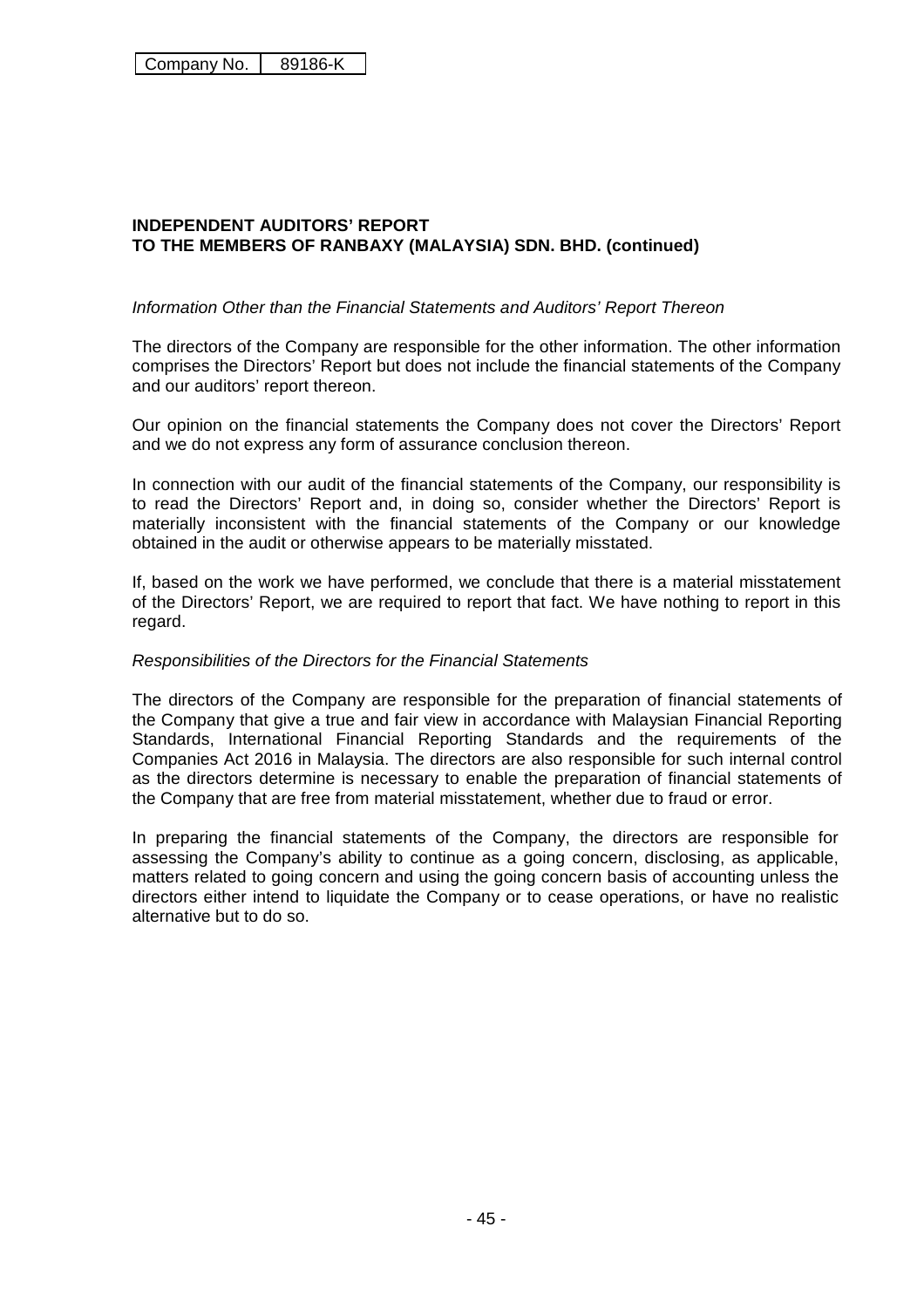# **INDEPENDENT AUDITORS' REPORT TO THE MEMBERS OF RANBAXY (MALAYSIA) SDN. BHD. (continued)**

#### Auditors' Responsibilities for the Audit of the Financial Statements

Our objectives are to obtain reasonable assurance about whether the financial statements of the Company as a whole are free from material misstatement, whether due to fraud or error, and to issue an auditors' report that includes our opinion. Reasonable assurance is a high level of assurance, but is not a guarantee that an audit conducted in accordance with approved standards on auditing in Malaysia and International Standards on Auditing will always detect a material misstatement when it exists. Misstatements can arise from fraud or error and are considered material if, individually or in the aggregate, they could reasonably be expected to influence the economic decisions of users taken on the basis of these financial statements.

As part of an audit in accordance with approved standards on auditing in Malaysia and International Standards on Auditing, we exercise professional judgement and maintain professional scepticism throughout the audit. We also:

- Identify and assess the risks of material misstatement of the financial statements of the Company, whether due to fraud or error, design and perform audit procedures responsive to those risks, and obtain audit evidence that is sufficient and appropriate to provide a basis for our opinion. The risk of not detecting a material misstatement resulting from fraud is higher than for one resulting from error, as fraud may involve collusion, forgery, intentional omissions, misrepresentations, or the override of internal control.
- Obtain an understanding of internal control relevant to the audit in order to design audit procedures that are appropriate in the circumstances, but not for the purpose of expressing an opinion on the effectiveness of the Company's internal control.
- Evaluate the appropriateness of accounting policies used and the reasonableness of accounting estimates and related disclosures made by the directors.
- Conclude on the appropriateness of the directors' use of the going concern basis of accounting and, based on the audit evidence obtained, whether a material uncertainty exists related to events or conditions that may cast significant doubt on the Company's ability to continue as a going concern. If we conclude that a material uncertainty exists, we are required to draw attention in our auditors' report to the related disclosures in the financial statements of the Company or, if such disclosures are inadequate, to modify our opinion. Our conclusions are based on the audit evidence obtained up to the date of our auditors' report. However, future events or conditions may cause the Company to cease to continue as a going concern.
- Evaluate the overall presentation, structure and content of the financial statements of the Company, including the disclosures, and whether the financial statements of the Company represent the underlying transactions and events in a manner that achieves fair presentation.
- Obtain sufficient appropriate audit evidence regarding the financial information of the entities or business activities within the Company to express an opinion on the financial statements of the Company. We are responsible for the direction, supervision and performance of the group audit. We remain solely responsible for our audit opinion.